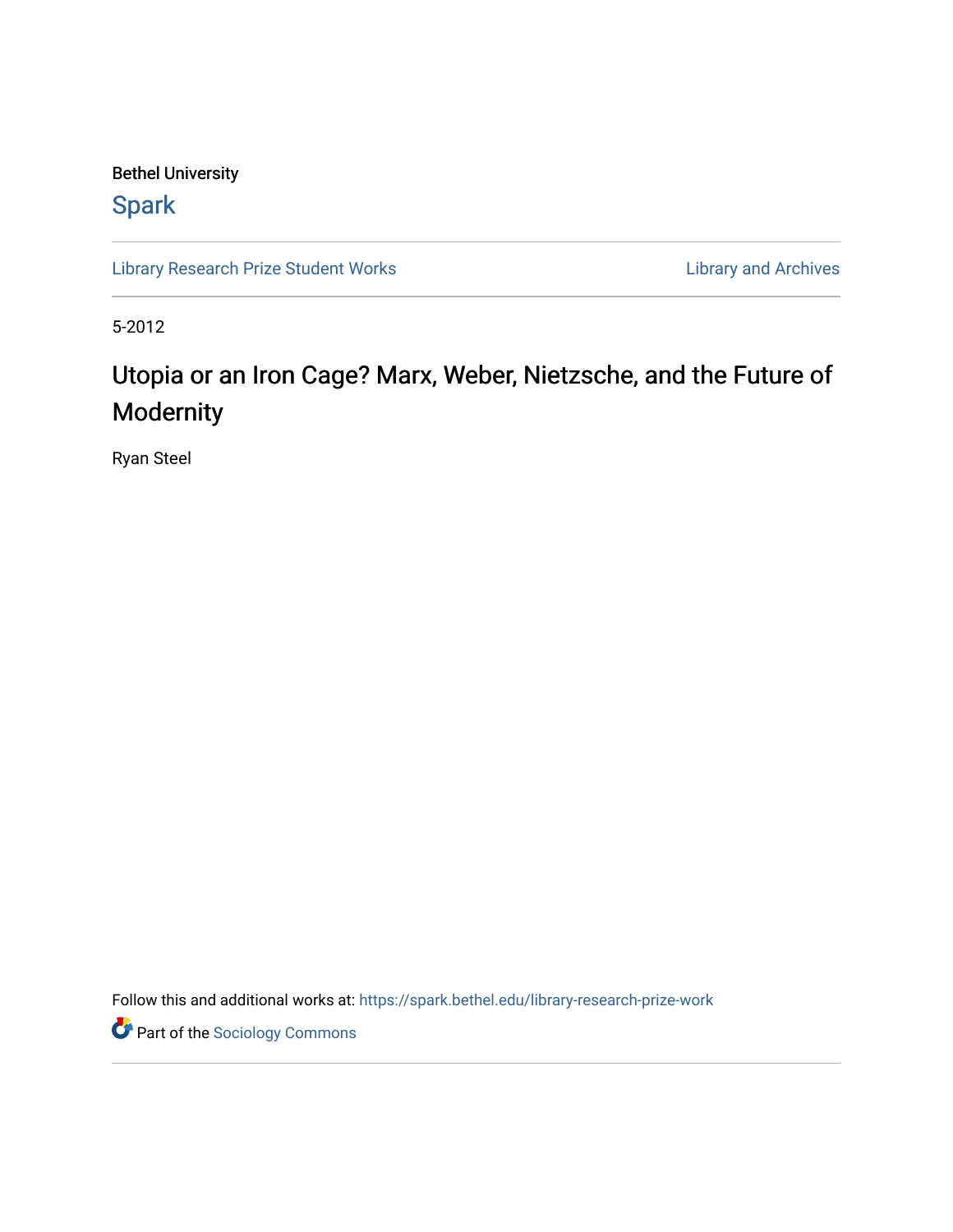# Utopia or an Iron Cage? Marx, Weber, Nietzsche, and the Future of Modernity

Ryan Steel

12/15/2011

PO 2891

Sociocultural Theory—Zalanga Final Term Paper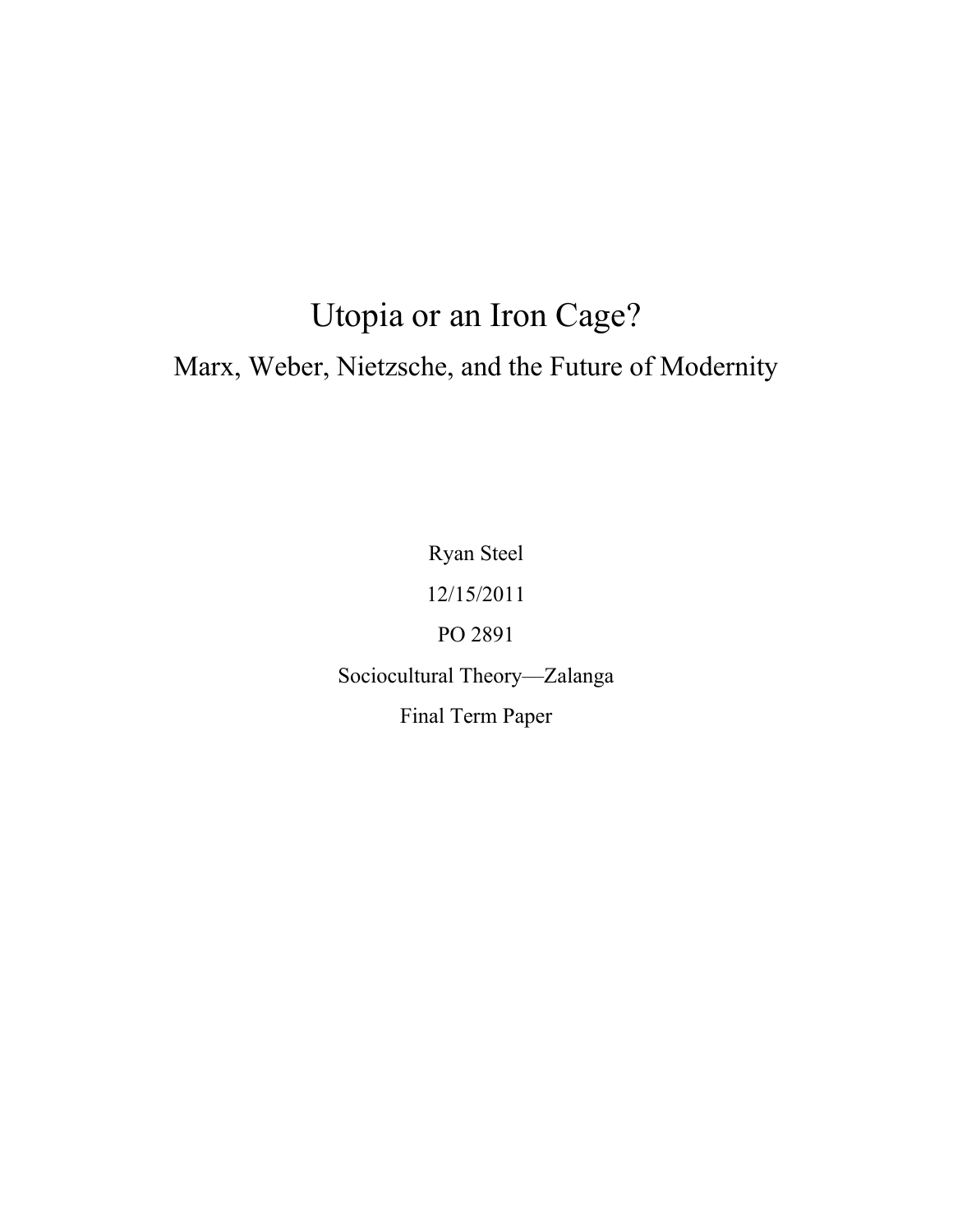#### **Introduction**

As complex entities, societies are comprised of the structures and institutions that shape and are shaped by the contextual values, traditions, norms, and practices, all of which give individuals within the society a sense of purpose, meaning, and identity. In the Western world over the past few hundred years, societies have generally taken shape in what is known as modernity. Just as is the case with all major societal formations, the modern society has many elements and characteristics that some experience in a positive light, while others look upon it negatively and others with indifference. Regardless of how one interprets it or is affected by it, modernity has more or less reached a crisis point in the last century, particularly within the last 50 years. Some argue that modernity is already over and we have now entered into the postmodern era. Nonetheless, however interpreted, modernity still greatly impacts and shapes the lives of individuals that live within it, and for that reason it is important to analyze the social phenomena that occur in modern society. It is an unavoidably important and vital question for society and social theorists to ask about the future of the modern society and its implications for those that live within it. This paper attempts to address some of the important overarching questions about the nature of modernity and the vision of its future for modern individuals.

This paper will first begin by attempting to generally define modernity and some of its core characteristics and the way they manifest in modern social reality. From there, it will present the perspectives of Karl Marx, Max Weber, and Friedrich Nietzsche as general paradigm models for understanding and critiquing modernity. Then it will discuss general trends that have occurred and are continuing to occur within modern society and the manner in which it affects individuals. Next, the paper will present the three theorists' visions of the future for modernity. After evaluating those visions, the paper will describe possible alternatives for the future of modernity outside of those three theorists' perspectives. Having done that, the paper will conclude with a synthesis of all the ideas about modernity that have been presented and will offer a broader framework for envisioning the future of modernity.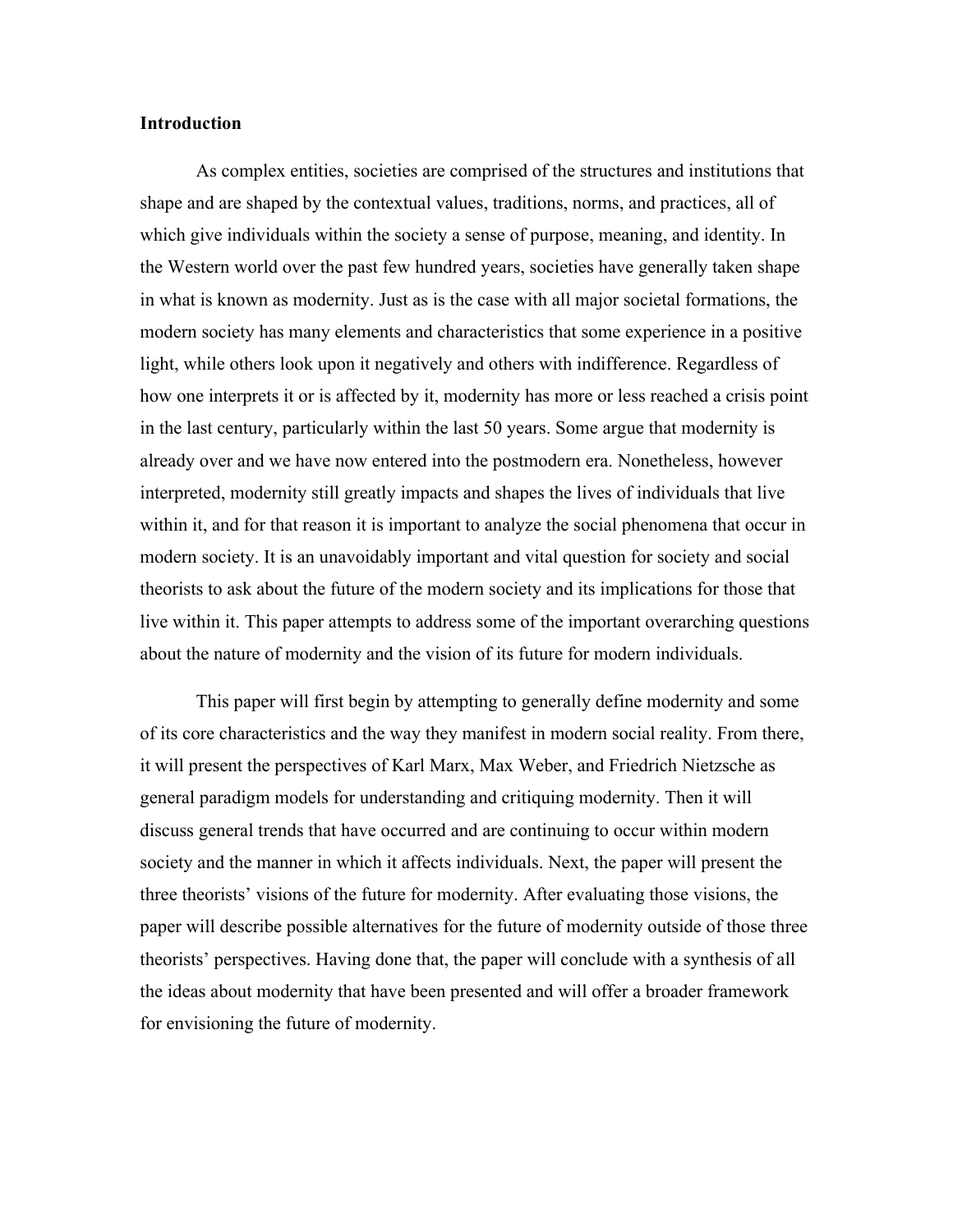#### **Defining Modernity**

As many of the most influential great social thinkers have shown through their extensive analyses and discourses, modernity is a vastly complex, general subject matter with various complex interworking facets, characteristics, and historical manifestations. For that reason, it is incredibly difficult to come to a single definition or conception on modernity without raising (necessary) objections from others in the field. Nonetheless, in order to embark on an investigation and discourse about the nature and future of modernity, it is necessary to have some general definition of it and its characteristics. As a result, I will draw on *The Penguin Dictionary of Sociology* for its general definitions of modernity and related concepts. It defines modernity as follows:

Modernity is distinguished on economic, political social and cultural grounds. For example, modern societies typically have industrial, capitalist economies, democratic political organization and a social structure founded on a division into social classes. There is less agreement on cultural features, which are said to include a tendency to the fragmentation of experience, a commodification and rationalization of all aspects of life, and a speeding up of the pace of daily life. Modernity has required new systems of individual surveillance, discipline and control. It has emphasized regularity and measurement in everyday life. The values of modernity include activism, universalism, and affective neutrality.<sup>1</sup>

From this definition, it appears that modern societies can generally be distinguished by the existence of industrial capitalism, democracy, and social class structure. Rationalization of production, society, and individual life is apparently another core element that guides and shapes modern life. Industrialization of society appears to be both a cause and an effect of rationalization from this perspective. *The Penguin Dictionary of Sociology* distinguishes the main characteristics of an industrial society as:

The defining characteristics of an industrial society are: (1) the creation of the cohesive nation states organized around a common language and culture; (2) the commercialization of production and the disappearance of a subsistence economy; (3) the dominance of machine-production and the organization of production in the factory; (4) the decline of the proportion of the working

 $<sup>1</sup>$  Abercrombie et. al, 2010, p. 253</sup>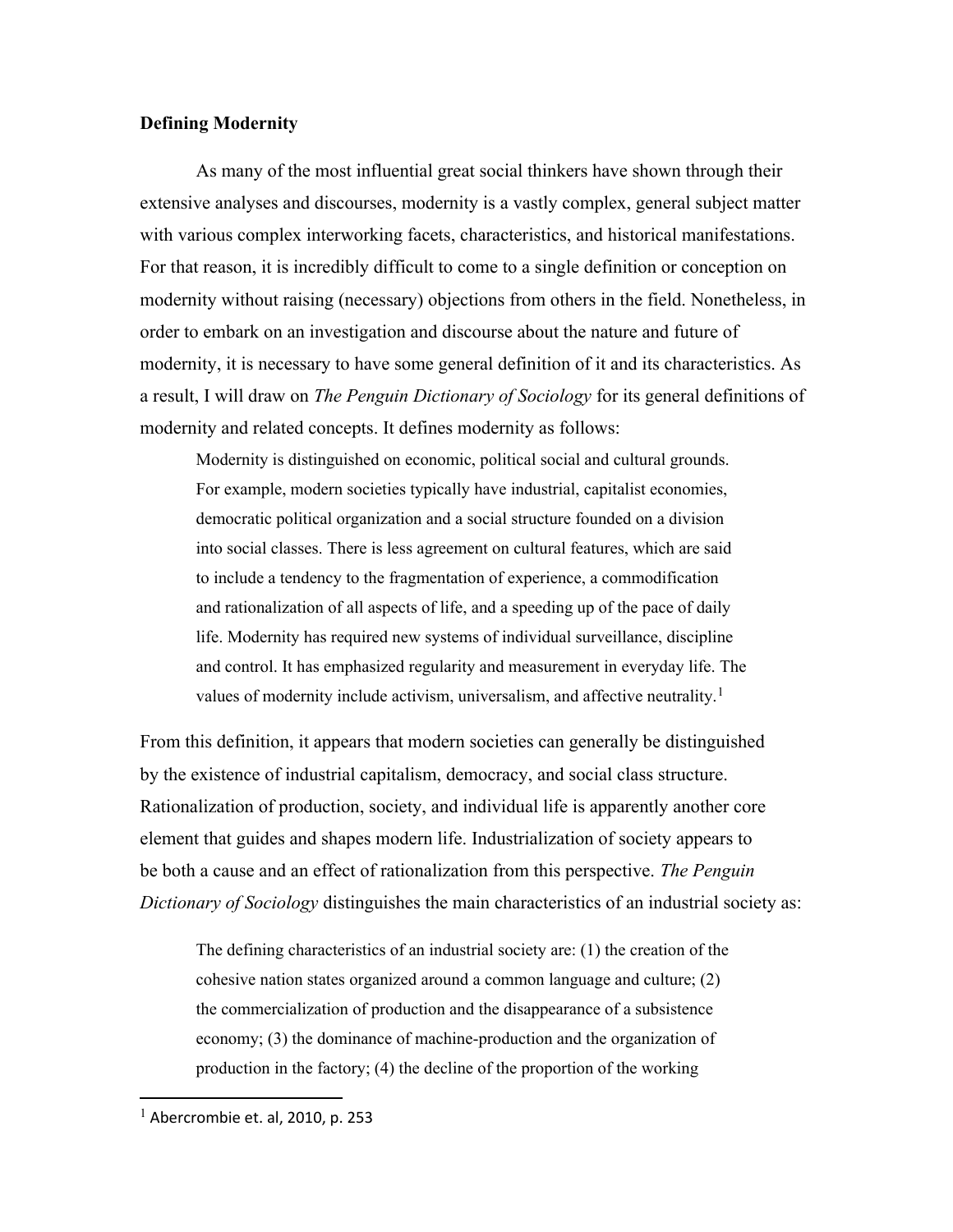population engaged in agriculture; (5) the urbanization of society; (6) the growth of mass literacy; (7) the enfranchisement of the population and institutionalization of politics around mass parties; (8) the application of science to all spheres of life, especially industrial production, and the gradual rationalization of social life. Industrial society is frequently associated with mass society.<sup>2</sup>

From these two definitions, it appears that a general depiction of modern industrial society can be derived whereby industrial capitalism and democratic nation-states are coupled with a culture of scientific explanation, universalism, commercialized machineenhanced production, bureaucratization, and rationalization of major societal institutions. This has the general tendency toward fragmented, commodified/commercialized, and "narrowed" life experience, yet is highly calculable, disciplined, and efficient.

Overall, it would appear that this general definition and understanding of modernity and its characteristics reveals the complex and often conflictual nature of modernity. Though many within the postmodern school of thought would argue that modernity has ended and has entered into the postmodern era, there are no doubts that many aspects of modernity are still driving forces in the shaping of many societal institutions and, subsequently, the daily experiences and realities of individuals in the Western world (and beyond).

With this general overarching definition for modernity, one can now begin to analyze the major social theorists' views about it and, from there, ask questions about its future. This paper will analyze three major paradigms/approaches to understanding and critiquing modernity, as represented by the analyses of (1) Karl Marx, (2) Max Weber, and (3) Friedrich Nietzsche. Certainly there is overlap amongst these three theorists. Indeed, there are also many ideas that are not addressed about modernity by these three theorists alone. Nonetheless, this paper will utilize their ideas, as well as those of similar social theorists that fit within their general paradigms, to focus on a more critical analysis of modernity in order to best draw on its possible future manifestations in society and its implications. General movements in modern history leads this author to conclude that a

 $^2$  Ibid, p. 197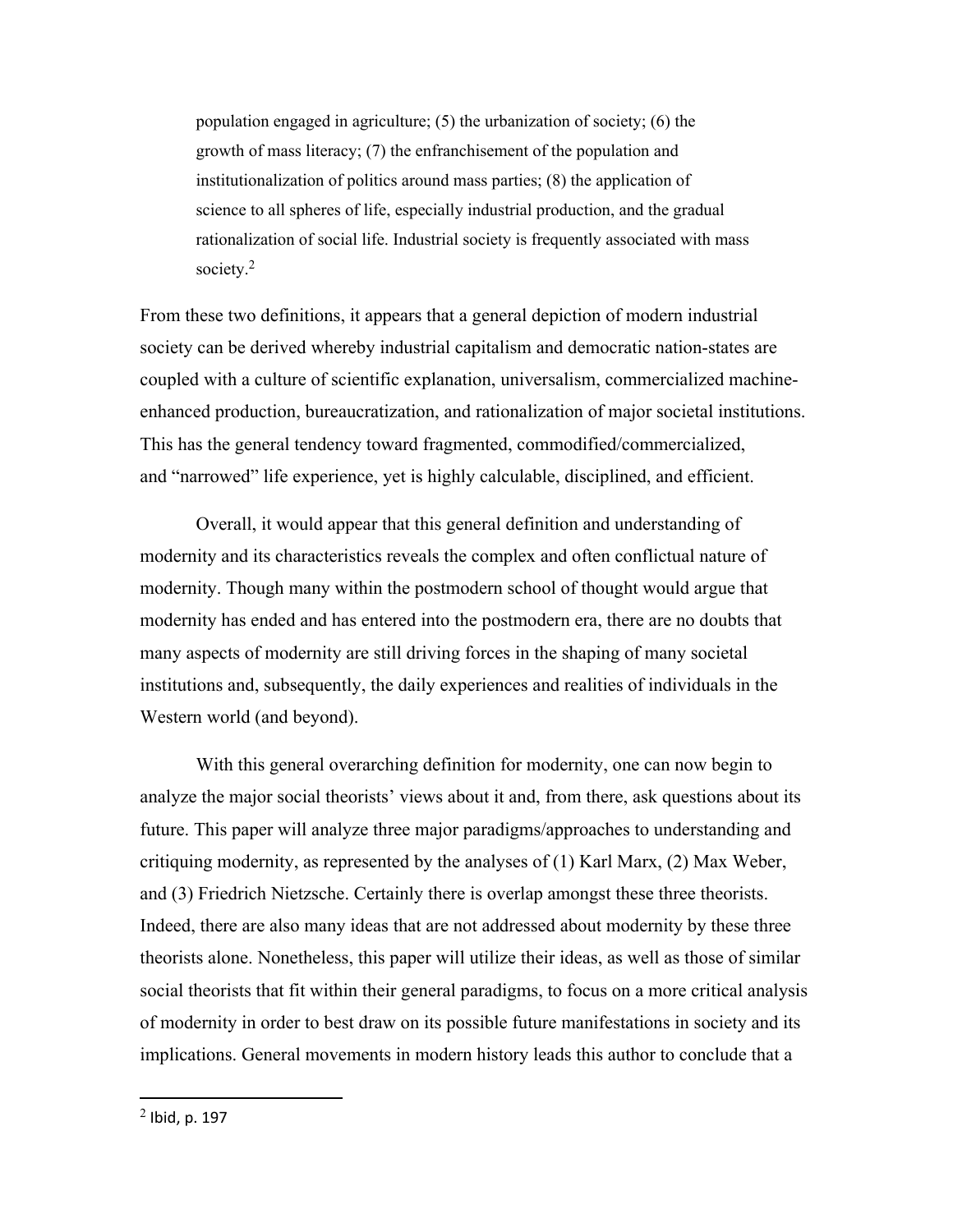critical approach is necessary in order to best analyze and portray the apparent dissolving nature of modernity (as exemplified by the movement towards postmodernism).

#### **Major Paradigms of Modernity**

#### *Karl Marx*

The first of these three major German social theorists, Karl Marx, is certainly a controversial topic in modern history (particularly in the US). To understand Marx, one must understand his general views of human nature. Though he may have been disgruntled by any general ideas of a generalizable human nature, it would appear that he viewed human beings as innately seeking a sense of meaning and self-fulfillment through creative, productive work: "Marx viewed the human individual as a creative agent striving toward self-fulfillment."<sup>3</sup> However, this search for self-fulfillment could only occur within the limitations of society: "For Marx, 'freedom' and 'self-determination' could be realized only within the confines of particular and historically variable types of social formation. To be free and to be self-determined is not to separate oneself from human society but to understand how the limits to one's creative life are set by the limits of one's participation in a collective endeavor."<sup>4</sup> Thus, it seems that generally Marx viewed human beings as needing to find a sense of meaning and purpose, and their participation in creative and productive work was a natural manifestation of this quest.

From this perspective of human nature, Marx embraced a materialist conception of history. As a student of Hegel, he agreed that human society was the result of human activity in history, and thus it had to be seriously accounted for in an analysis of the historical development of social reality. However, Marx took this idea further by claiming that not only do humans shape history by their actions and choices, but these actions that shape social reality are "the result of the human need to exercise technical

 $^3$  Ashley & Orenstein, 2005, p. 199.

<sup>4</sup> Ibid, p. 200.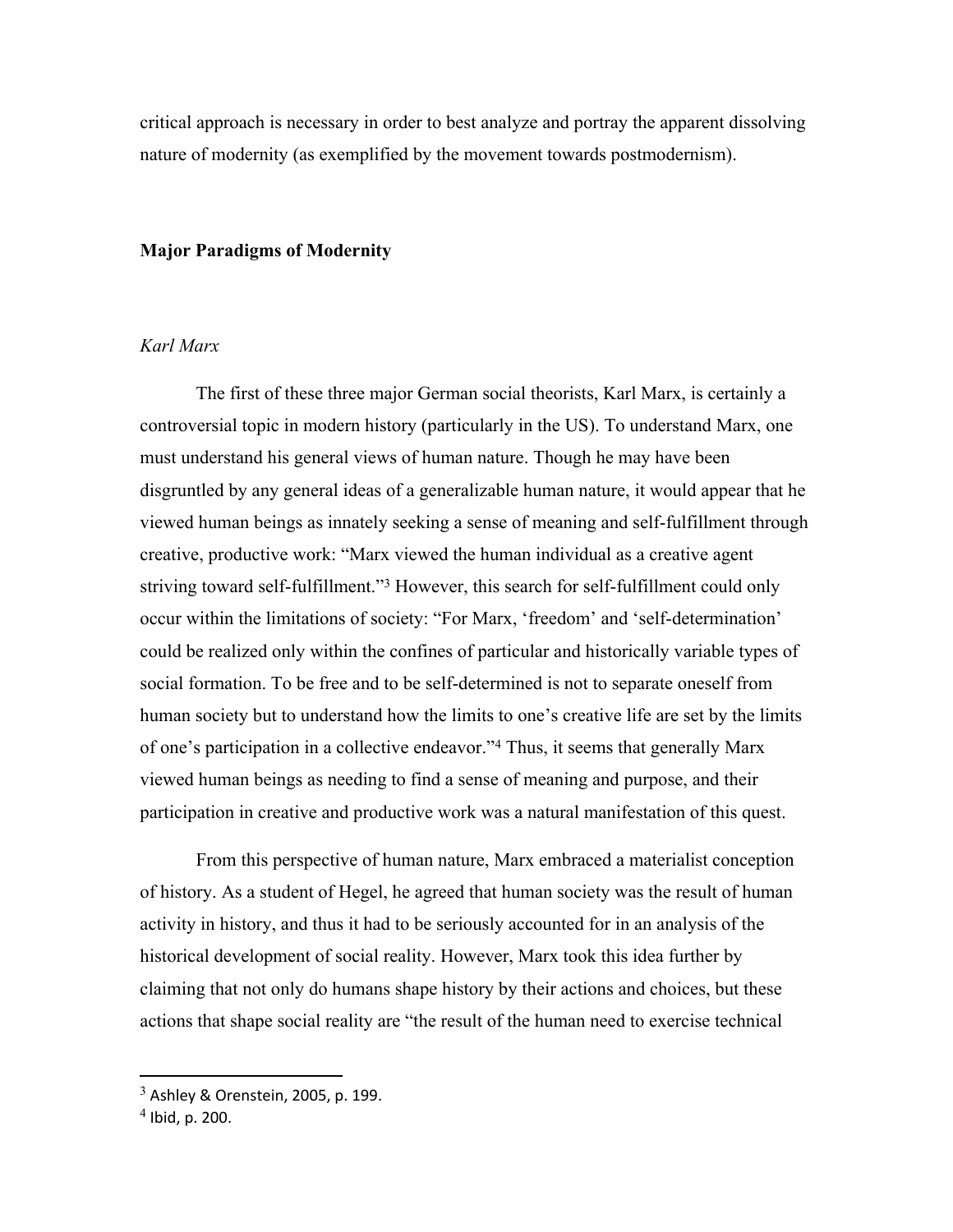control over a variable natural environment."<sup>5</sup> Thus, according to Marx, human history is nothing more than the struggle of different groups in society to own, control, and dominate the scarce resources of the means of production. In *The German Ideology*, Marx summarizes this idea when he writes:

In direct contrast to German Philosophy, which descends from heaven to earth, here we ascend from earth to heaven. That is to say, we do not set out from what men say, imagine, conceive, nor from men as narrated, thought of, imagined, conceived in order to arrive at men in the flesh. We set out from real, active men, and on the basis of their real life-process we demonstrate the development of the ideological reflexes and echoes of this life process.<sup>6</sup>

It is from this idea that he puts forth the concept of the "economic superstructure" as the driving force in society. The capitalist economic superstructure is the core, inevitable characteristic of modern industrial society that shapes the historical reality of the struggle for the control and ownership of the means of production.

It is in this historical struggle that the modern capitalist system is viewed as the single most important element of modernity. While Marx was known as one of the most poignant, scathing critics of capitalism, he unequivocally recognized and even praised the unprecedented levels of production and efficiency that it was able to generate: "The bourgeoisie, during its rule of scarce one hundred years, has created more massive and more colossal productive forces than have all preceding generations together."<sup>7</sup> Despite its incredibly productive nature, Marx claimed that capitalism is also innately exploitative, dehumanizing, and conflictual. It places at odds the bourgeoisie—the owners of the means of production (capital)—against the proletariat masses—the nonowning laborers. He expounds on how the bourgeoisie, as a means of securing control of the means of production, utilize their power and wealth to dominate all other spheres of life, particularly the political institutions. Thus inequality is inevitably large within a capitalist society, preventing the proletariat from obtaining control and power. V.I. Lenin

 $<sup>5</sup>$  Ibid, p. 192.</sup>

 $^6$  Marx, 1972, p. 47; cited in Ashley & Orenstein, p. 193.

<sup>7</sup> Marx, *The Communist Manifesto*; cited in *The Portable Karl Marx*, 1983, p. 209.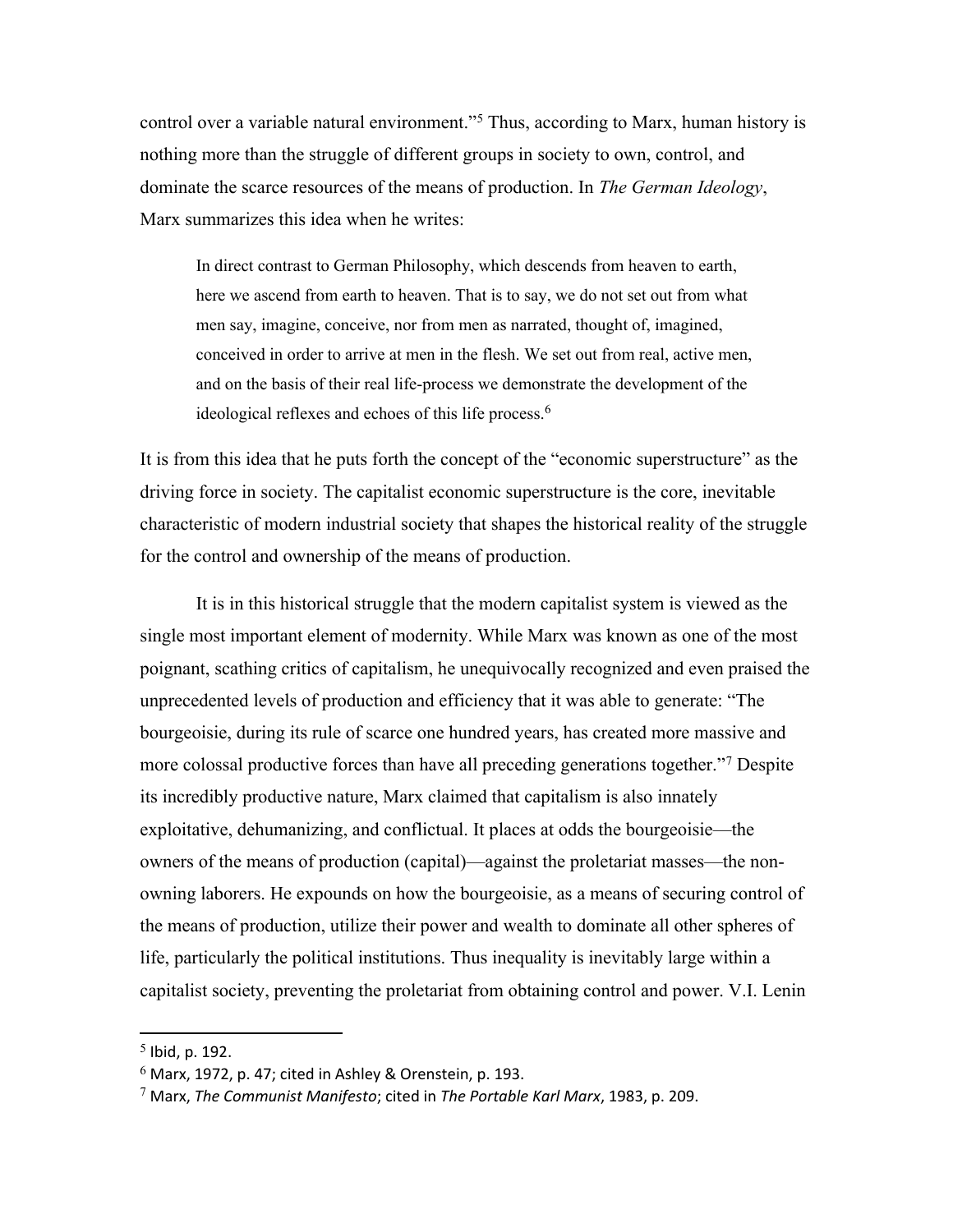expanded on the increasing concentration of wealth and power into increasingly fewer elites in a detailed analysis of the tendency towards monopolization by corporations of the early 20th century in his book *Imperialism*<sup>8</sup> . According to Marx, the domination of the bourgeois class over the proletariat class is maintained by the use of hegemonic manipulation of the proletariat ideology to placate and control the masses into accepting the societal order and their position within it.

It is within this highly unequal and conflictual class struggle that Marx becomes concerned about the alienation of the proletariat. According to Marx, private property necessarily results in alienation. Marx elaborates on this idea of alienation when he writes,

...The object which labor produces—the product of labor—confronts it as an *alien being*, as a *power independent* of the producer. The product of labor is labor embodied and made material in a thing; it is the *objectification* of labor. The realization of labor is its objectification. Within the political economy, this realization of labor appears as the *loss of reality* of the worker, objectification appears as the *loss of the object* and *bondage to* it; appropriation appears as *alienation*, as *externalization.* 

The realization of labor appears as the loss of reality by the worker to such an extent that he loses reality to the point of starvation. Objectification appears as loss of the object to such an extent that the worker is robbed of the most essential objects, not only for life but also for work. Indeed, work itself becomes an object which he can obtain only with the greatest effort and with the most unpredictable interruptions. The appropriation of the object appears as alienation to such an extent that the more objects the worker produces the fewer he can own and the more he falls under the domination of his product, capital.<sup>9</sup>

This alienation of the worker from his/her production also manifests in alienation from the production process itself, from him/herself, and from others, culminating in its fullest expression with alienation of the worker from the non-worker (owner). As workers are

 $<sup>8</sup>$  Lenin, 1939.</sup>

<sup>&</sup>lt;sup>9</sup> Marx, "The First Manuscript: 'Alienated Labour'; from the Economico-Philosophical Manuscripts of 1844"; cited in The Portable Karl Marx, 1983, p. 133)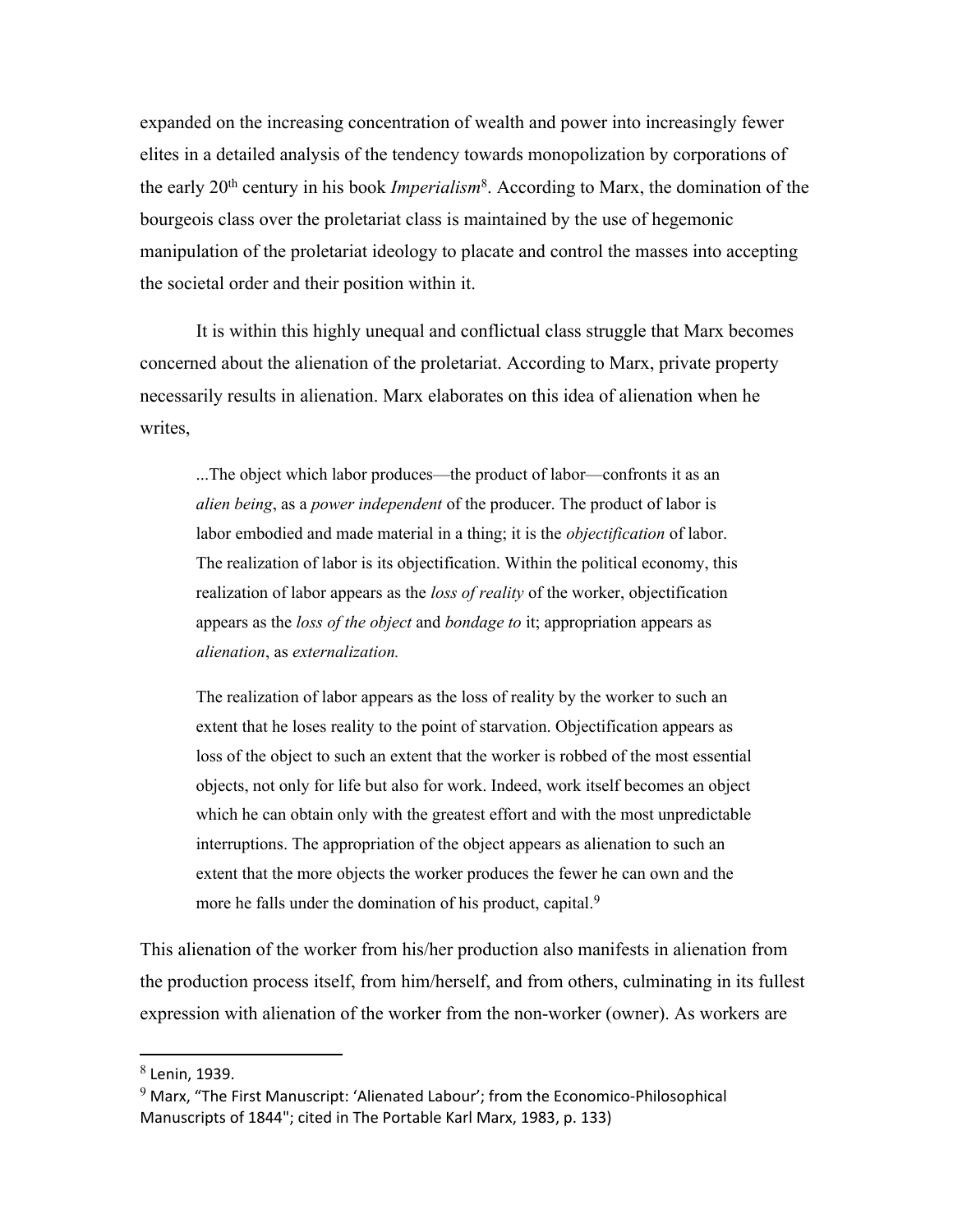separated from the fruits of their labor, they become increasingly alienated from it and subsequently themselves the more they produce. There is a complete loss of creative work; the worker becomes nothing more than a replaceable and interchangeable cog in the production process.

This sense of alienation permeates into all spheres of the worker's life, leaving him/her bereft of a fulfilling sense of meaning, purpose, and identity. As historian Jerry Z. Muller summarizes in his book *The Mind and the Market*, "In his depiction of capitalism as alienation, Marx expressed a notion that many felt implicitly: that the satisfaction of individuals in modern society is sacrificed to forces over which they seem to have no control."<sup>10</sup> This is particularly troubling for Marx because he felt that human nature would always seek to derive a sense of meaning, purpose, and self-fulfillment in one's work and other life pursuits. As a result, the modern individual becomes driven by private consumption as a source of meaning and identity in an alienating society:

Private property has made us so stupid and one-sided that an object is only ours when we have it, when it exists for us as capital or when it is directly eaten, drunk, worn, inhabited, etc., in short, utilized in some way. But private property itself only conceives these various forms of possession as means of life, and the life for which they serve as means is the life of private property--labor and creation of capital.

Thus all the physical and intellectual senses have been replaced by the simple alienation of all these senses, the sense of having. The human being had to be reduced to this absolute poverty in order to be able to give birth to all his inner wealth  $11$ 

Private property becomes both the only means of meaning and identity for the modern proletariat, as well as the ultimate manifestation of his/her alienation. In fact, in the mid 20th century, Herbert Marcuse, while pondering as to what was preventing the proletariat revolution in the US, concluded that material consumption was the greatest force for

 $10$  Muller, 2002, p. 167

 $11$  Marx, "The Third Manuscript: 'Private Property and Communism'; from the Economico-Philosophical Manuscripts of 1844"; cited in *The Portable Karl Marx*, 1983, p. 151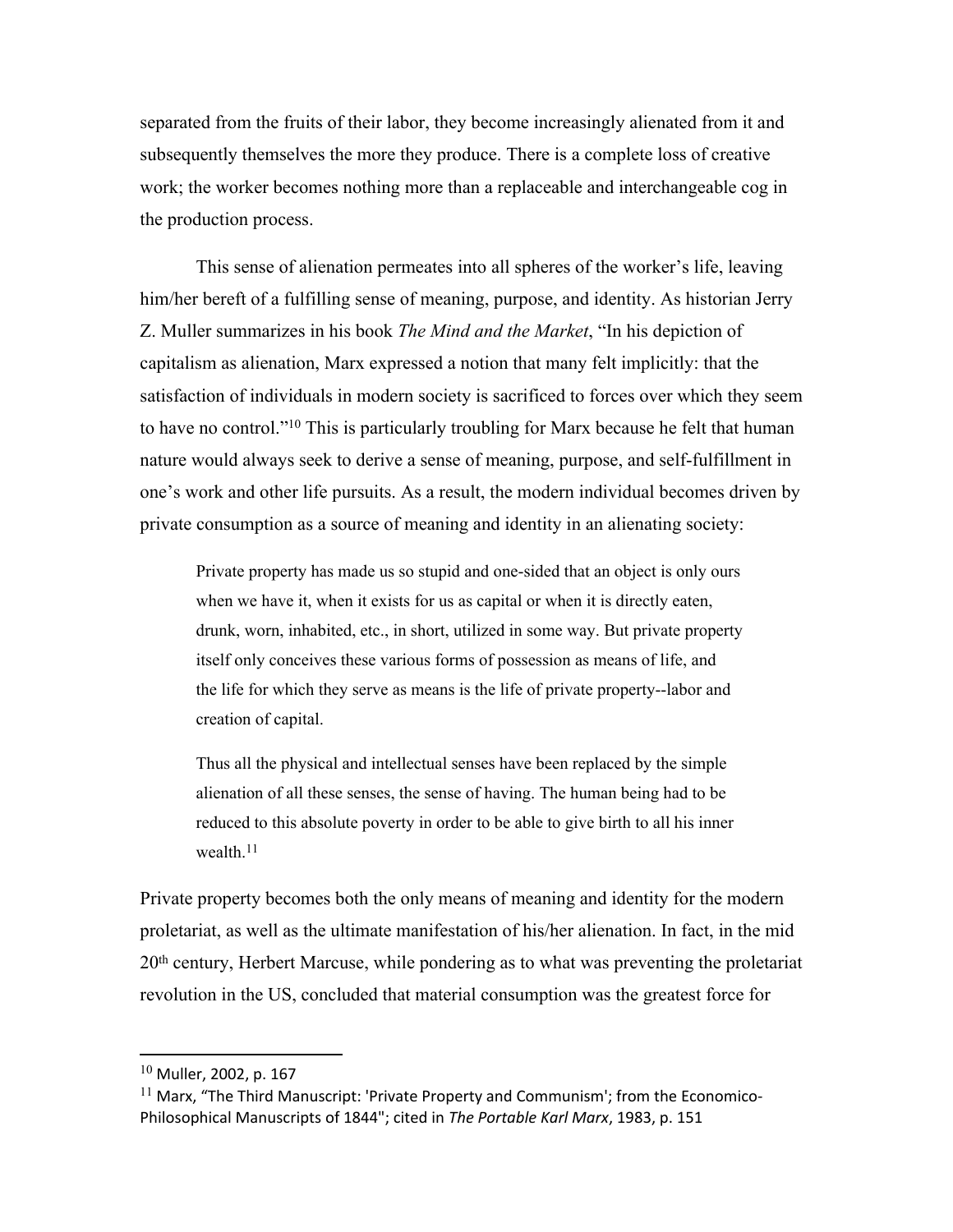pacifying the alienated masses: "...Contemporary capitalism was pernicious because it *created* new needs and then *fulfilled* them, leaving individuals feeling happy and satisfied. The individual becomes a slave to his passions, but passions that are molded and directed by others who seek to profit from creating the needs for new commodities and inculcating them through the mass media, through advertising, and through the means of entertainment."<sup>12</sup> Marcuse appears to expand Marx's ideas into the 20<sup>th</sup> century, showing that capitalism is exploitative and domineering not only in the way that it creates endless insatiable desires, but also that it fulfills them, further placating the masses from becoming conscious of their alienated and exploited condition.

Thus, for Marx, the modern capitalist society created a life of alienation for the working masses for the benefit of the few elites. It is for this reason that Marx believed that it is the society—not the individual—that is responsible for the unnecessary suffering and human unhappiness that plagues modern society. It is only with the destruction of private property and, subsequently, the modern capitalist society that humans could be liberated from the alienation of modernity. And, as will be discussed later, the innate contradictions of the conflictual modern capitalist system, according to Marx, would be the cause of its demise.

#### *Max Weber*

While sharing many similarities to his fellow German predecessor, Weber's ideas about modernity differed significantly both in substance and implications from Marx. Like Marx, Weber was greatly concerned with the alienation and dehumanization of life within the modern society. However, Weber emphasized rationalization and bureaucratization of the modern life as the primary source for alienation. Even though he agreed with many of Marx's assertions about the symbiotic relationship between class relations and power in society, Weber did not think it was necessarily the root cause of the suffering and discontentment of modernity.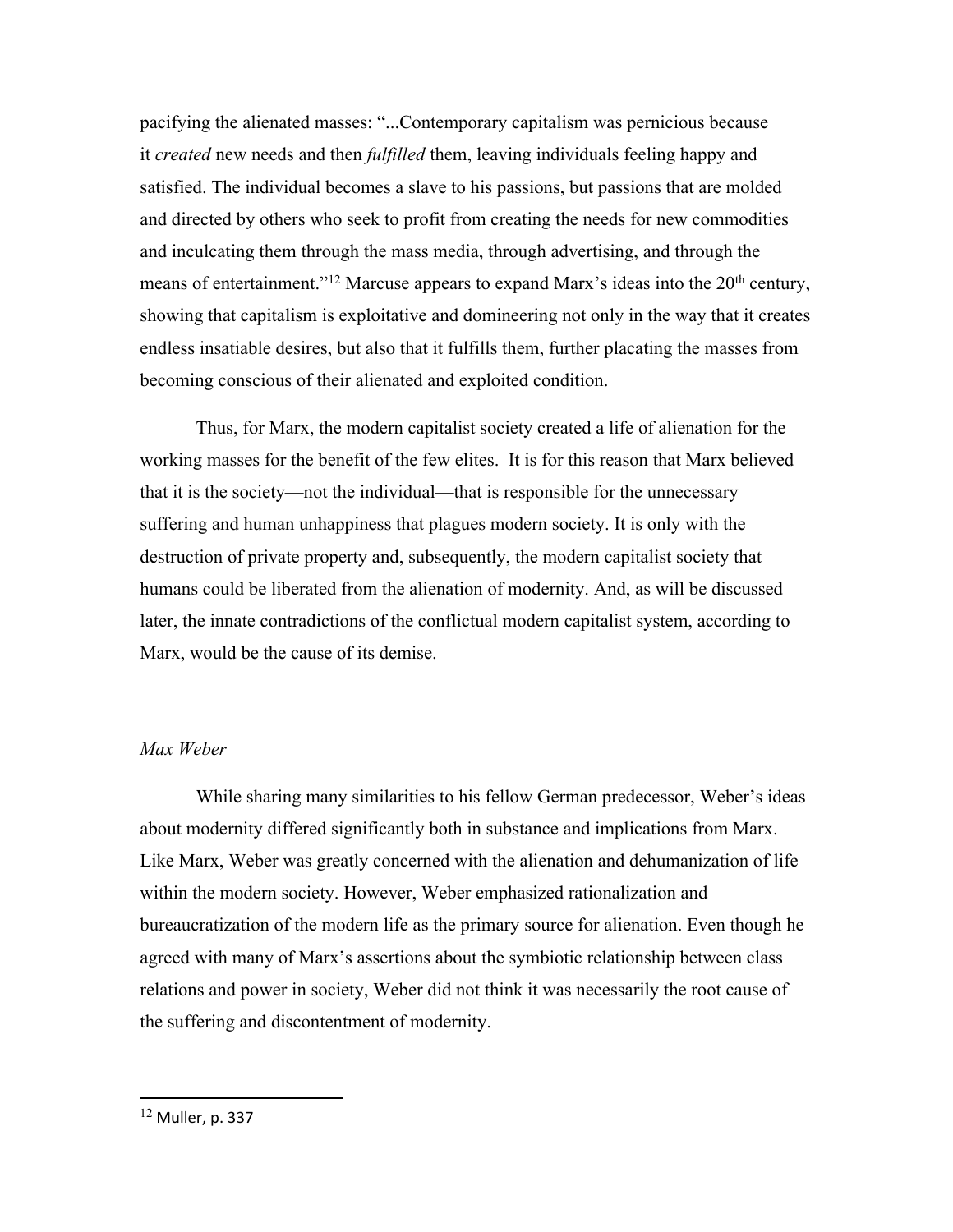Weber believed that industrial capitalism is a core element of modernity. Like Marx, Weber praised capitalism's ability to produce and innovate at historically unprecedented rates: "Throughout his career, Weber insisted that capitalism was the most efficient economic system possible under modern conditions.<sup>"13</sup> The capitalist system has an innate desire to push for greater efficiency in order to maximize production output while minimizing input costs, thereby exploiting greater profits. Ironically, it is modern capitalism's greatest aspect—efficiency of production, organization, and innovation that is also its most dehumanizing aspect as well. Weber called the movement towards greater efficiency of all processes and activities "rationalization".

Throughout his writings on modernity, Weber emphasized the theme of rationalization as the underlying organizing force of modern society. By rationalization, he was referring to "...the tendency to calculate as carefully as possible the most efficient means, and to implement them methodically in order to achieve control over nature, society, and the self."<sup>14</sup> According to Weber, there are three major types of rationalism that are at the core of shaping the modern society: (1) scientific-technological rationalism, (2) metaphysical-ethical rationalism, and (3) methodical lifestyle rationalism. Scientific-technological rationalism "refers to the rise of science and technology."<sup>15</sup> It is the application of modern scientific thought to analyzing and understanding the physical and social phenomena of the world in order to maximize its instrumental value. Metaphysical-ethical rationalism "refers to the rationalization of culture and the systematization of meaning."<sup>16</sup> This is incredibly worrisome for Weber because of his concern about the loss of meaning and purpose for modern individuals. In regards to culture, "Weber believed that the purpose of human culture was to create a finite segment of meaning from the meaningless infinity of the world process."<sup>17</sup> Thus with the rationalization of culture, the loss of meaning becomes increasingly unavoidable in modern society. Finally, methodical lifestyle rationalism is the idea that the daily lives of individuals in modern society is increasingly routinized and organized in order to be

 $14$  Ibid

- $16$  Ibid
- $17$  Ibid, p. 232

<sup>13</sup> Ibid, p. 240

<sup>&</sup>lt;sup>15</sup> Ashley & Orenstein, p. 246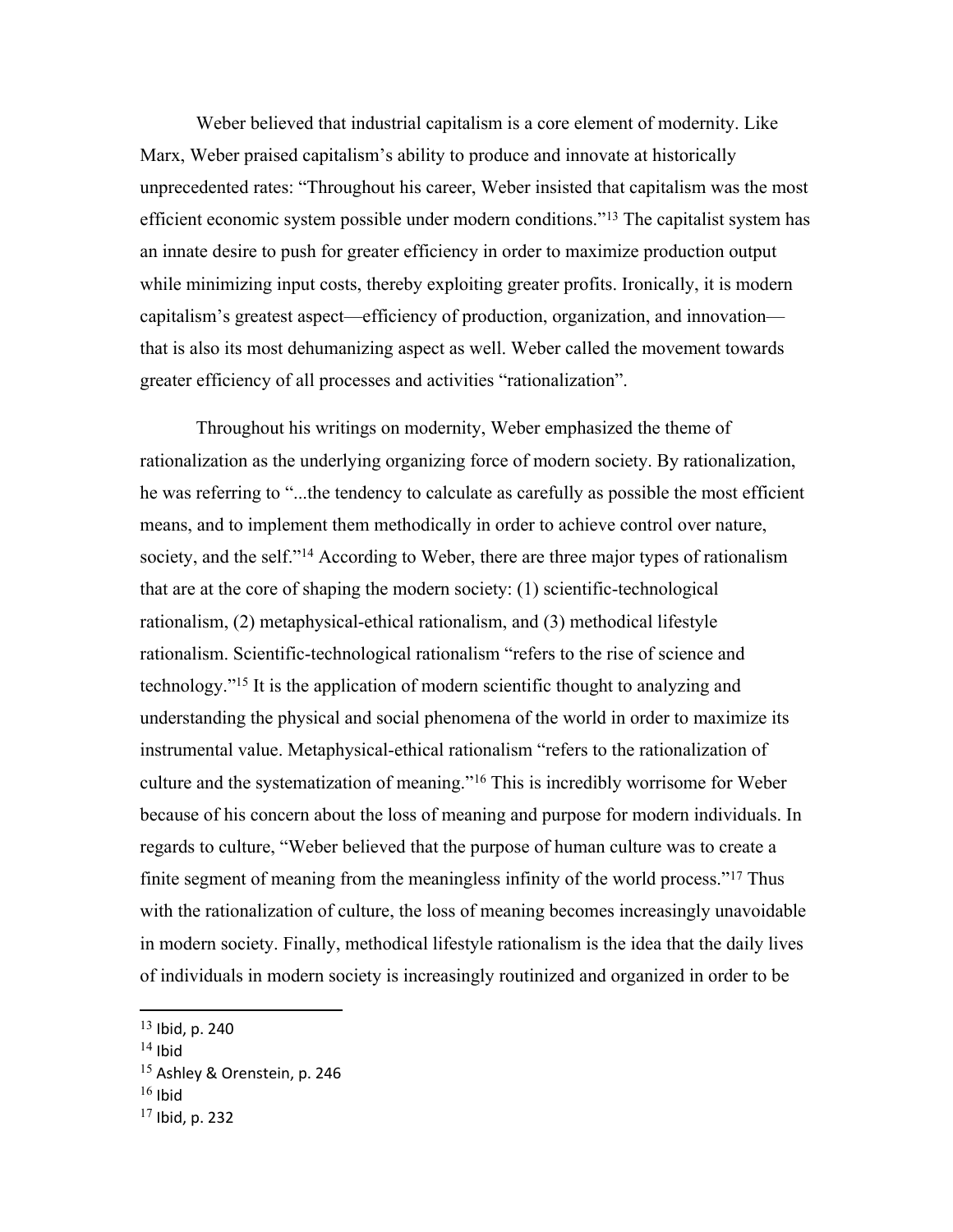most efficient with the use of time, energy, resources, etc. Overall, it is apparent that Weber thought rationalization penetrated into every sphere of reality for the modern individual.

The most obvious manifestation of rationalization, for Weber, is the modern bureaucracy. The *Penguin Dictionary of Sociology* defines Weber's "ideal type" definition of bureaucracy as being comprised of the following characteristics:

A high degree of specialization and a clearly defined division of labour, with tasks distributed as official duties; a hierarchical structure of authority with clearly circumscribed areas of command and responsibility; the establishment of a formal body of rules to govern the operation of the organization; administration based on written documents; impersonal relationships between organizational members and with clients; recruitment of personnel on the basis of ability and technical knowledge; long-term employment; promotion on the basis of seniority or merit; a fixed salary; the separation of private and official income.<sup>18</sup>

Certainly many of these familiar characteristics of modern organizations can be argued as "good" qualities. For example, many would most likely prefer the stability of longterm employment and a fixed salary with space for earning promotions based on merit and/or seniority. Many may prefer having employment decisions be based on ability and knowledge rather than personal ties or discrimination based on a non-skills-related quality. However one may choose to evaluate the bureaucracy, the point at hand is that it is incredibly efficient, and, as a result, it prioritizes efficiency, calculability, predictability, and control above personal, sympathetic, eclectic needs of the workers and the customers<sup>19</sup>

While in some instances it appears that rationalization may be desirable in order to maximize efficiency, Weber contends that rationalization inevitably results in the alienation of the life of modern individuals, which he referred to as the "problem of meaning". Rationalization of every sphere of life has resulted in a confusion of the means with the ends, reshaping actions towards being a means of maximizing efficiency for

<sup>18</sup> Abercrombie et. al, p. 37

<sup>19</sup> Ritzer, 2008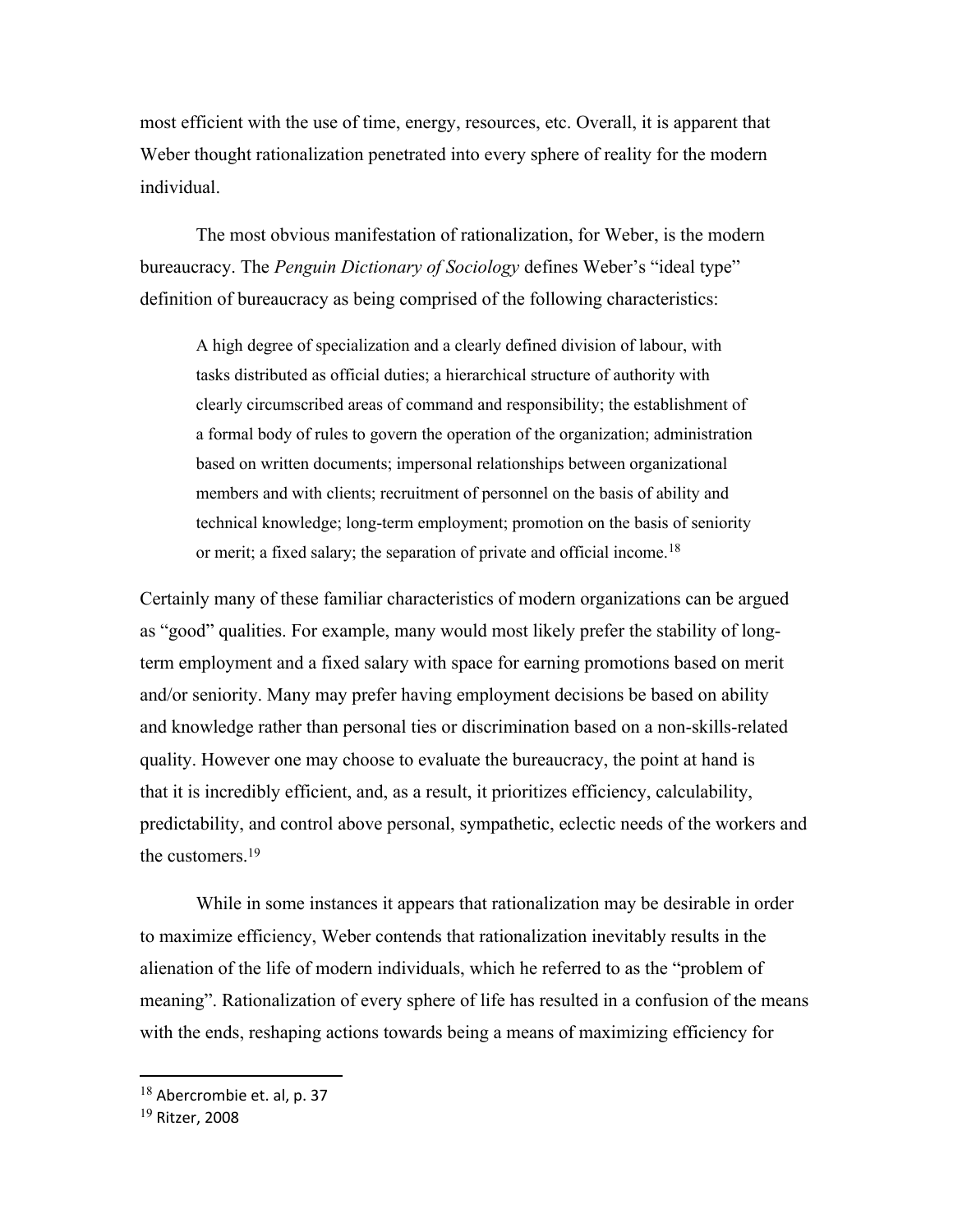efficiency's sake, production for production's sake, consumption for consumption's sake, etc. This idea is similar to Simmel's concept of the "tragedy of culture", whereby "the division of labor and the increasing complexity of modern life meant that amid an explosion of cultural products the individual had to become more specialized and onesided."<sup>20</sup> Furthermore, people become increasingly isolated from one another as the impersonal nature of rationalization penetrates into the daily lives of those in communities. This decline in community involvement and increase in individual isolation is well documented by Robert Putnam's work<sup>21</sup>.

In the search for mastery over the universe, "contemporary individuals now contemplate a universe that has become indifferent to humanity and devoid of meaning... Modern individuals...view the cosmos as a resource to be manipulated and used for instrumental gain."<sup>22</sup> No longer are people able to conceive of a deeper, mysterious meaning from the cosmos, but rather they can only see it from a highly rationalized, scientific perspective of causal explanation. This results in what Weber calls the "disenchantment of the world". In a similar fashion to Marx, Weber points out the confusion of the means and the ends as a component of life in modern society, and how it affects the search for purpose and meaning by modern individuals:

Man is dominated by the making of money, by acquisition as the ultimate purpose of his life. Economic acquisition is no longer subordinated to man as the means for the satisfaction of his material needs. This reversal of what we should call the natural relationship, so irrational from a naïve point of view, is evidently as definitely a leading principle of capitalism as it is foreign to all peoples not under capitalistic influence. $23$ 

Thus, for Weber, modernity is inevitably dehumanizing due to the permeation of rationalism into every sphere of life of the individual in society. Just as modern individuals become increasingly specialized and narrow-minded by the rationalized bureaucratic organization of work, so too does every other sphere of the life of modern

 $20$  Muller, p. 250

 $21$  Putnam, "Blowing Alone: America's Declining Social Capital", 1995

<sup>22</sup> Ashley & Orenstein, p. 246

<sup>23</sup> Weber, 1930, p. 53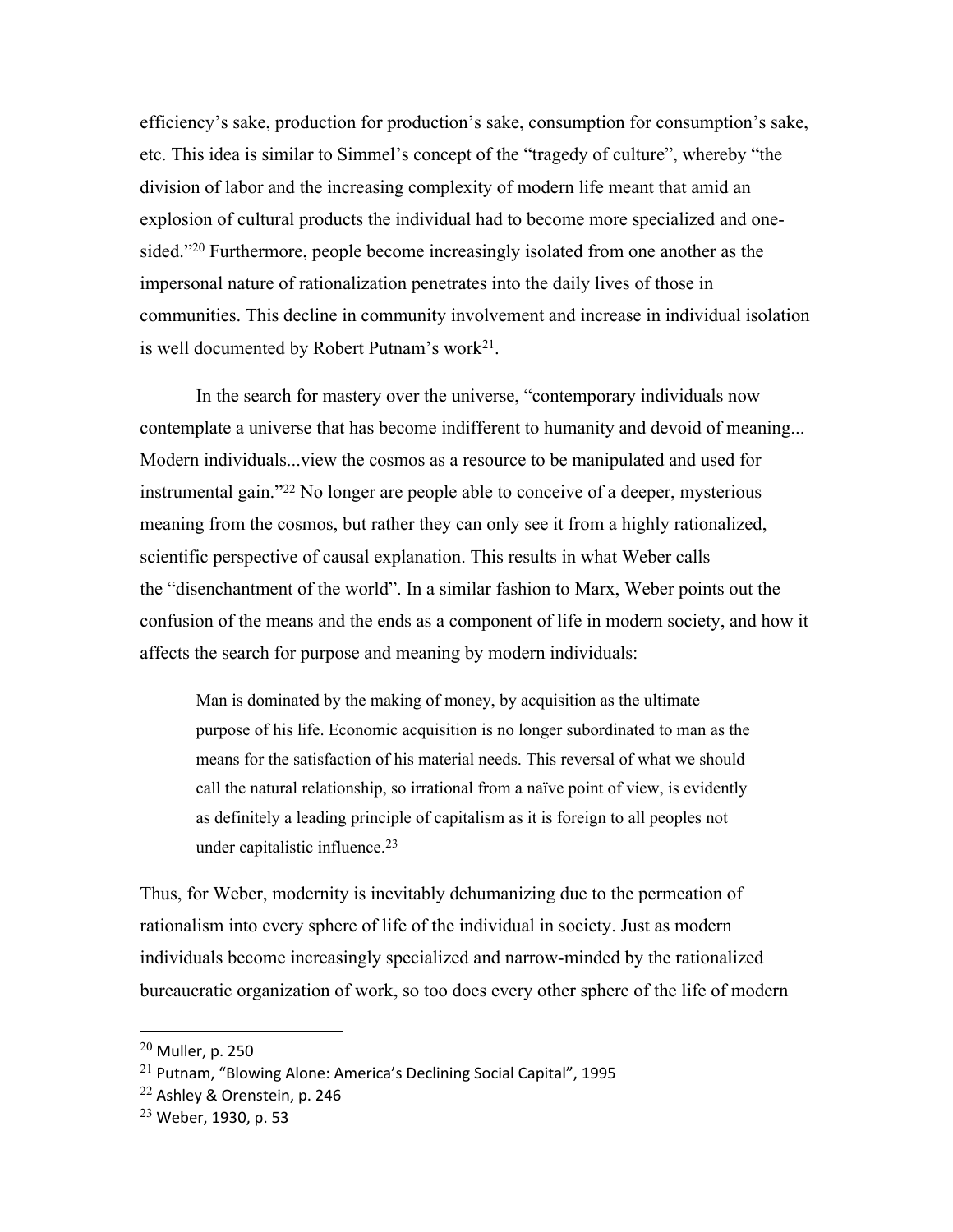individuals. Contemporary examples of this idea comprise the entirety of George Ritzer's work in *The McDonaldization of Society.*<sup>24</sup> The efficiency of production and innovation in modern capitalist society inevitably results in the dehumanizing, rationalized understanding and experience of life.

#### *Friedrich Nietzsche*

In many ways, Nietzsche's analysis of modernity is very similar to that of Weber. This is due to the fact that was deeply influenced by Nietzsche's writings and ideas. In other ways, however, Nietzsche and Weber are in direct opposition. For example, Nietzsche rejected the study of sociology, claiming, "The only social structure he ever recognized (and so defined) was the *body.*" <sup>25</sup> Yet, in other ways he clearly incorporated social issues into his work, such as his idea that "...knowledge is a cloak much favored by power"<sup>26</sup>; thus recognizing that what is determined as knowledge in society is the result of power.

For this reason, Nietzsche believed there is no single morality in society, only moralities; those of the most powerful are those that will prevail. He distinguished between the "master" morality and the "slave" morality, whereby the "mastery" morality is characterized by the "lust to rule", and the "slave" morality is characterized by the "morality of utility" for him/herself and against the powerful. Nietzsche believed that self-mastery is the most noble and important accomplishment and life pursuit of an individual. Religion, according to Nietzsche, prevents the individual from true selfmastery through the use of guilt. However, modern society and its democracy and socialism teaches individuals the "herd morality" which is the rejection of anything personal.

It is from here that Nietzsche claimed that "...modernity was creating human beings without deep foundations, without public convictions, and without lasting

<sup>24</sup> Ritzer, 2008

 $25$  Ashley & Orenstein, p. 437

 $26$  Ibid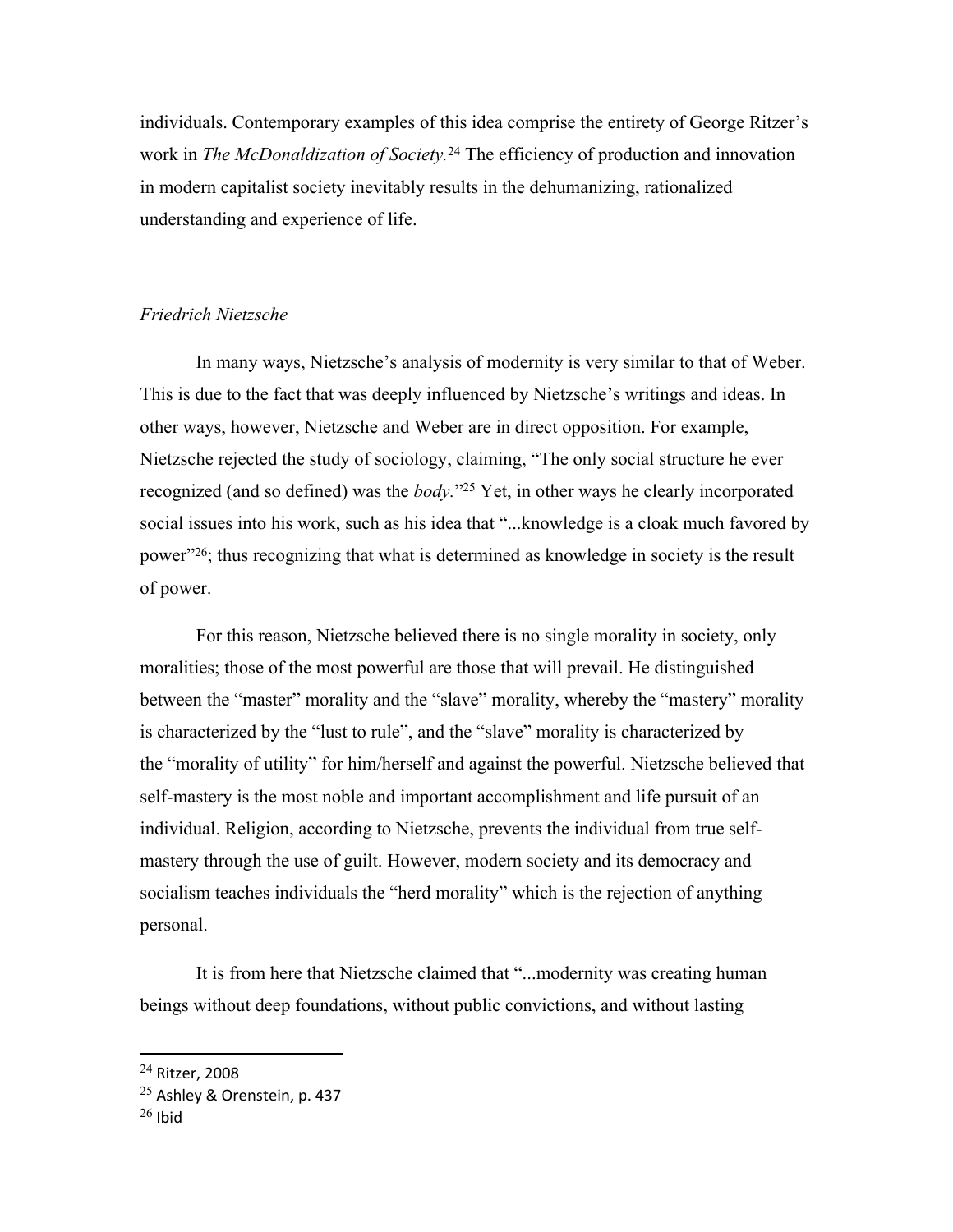commitments."<sup>27</sup> Modernity, according to Nietzsche, inevitably leads to the loss of the individual. He claims that the sovereign individual is destroyed by an "ethic of utility". He blamed this on the rapid pace of the increasingly commodified and commercialized life in the modern capitalist society, which he described as, "One is now ashamed of repose: even long reflection almost causes remorse of conscience. Thinking is done with a stop-watch, as dining is done with the eyes fixed on the financial newspaper; we live like men who are continually 'afraid of letting opportunities slip.' 'Better do anything whatever, than nothing'—this principle also is a noose with which all culture and all higher taste may be strangled."<sup>28</sup> In this modern, highly rationalized and calculated life, there is no space or priority given to personal reflection from which one can draw meaning. Life becomes merely a large checklist of activities and accomplishments that must be done in the quickest manner possible.

Nietzsche then extends his critique of modernity by rejecting the modern scientific framework entirely. He claims that the modern scientific worldview is able to explain all previously unknown social, physical, biological, chemical, psychological, etc., phenomena via the scientific method. However, he points out that this is an empty endeavor that will leave the modern person with no greater sense of meaning or mystery in life. Because modern people created a framework whereby one can define, test, analyze and understand anything by the principles that it set forth, one will eventually find him/herself having a scientific explanation for everything and begin to ask what the deeper purpose is of it all. Nietzsche claims the only deeper underlying purpose will naturally trace back to the same people that created the framework, rules, and principles from which the explanation is derived. For this reason, Nietzsche believed that the triumph of the modern scientific worldview represents an abyss of meaning; it is a "hiding place for every type of discontent, disbelief, gnawing worm...[and] bad conscience—it is the unrest of the *lack* of ideals, the suffering from the *lack* of any great love, the discontent in the face of involuntary contentment."<sup>29</sup> He believed that modern

<sup>27</sup> Ibid, p. 438

<sup>28</sup> Nietzsche, *The Will to Power*, p. 329; cited in Ashley & Orenstein, p. 443

<sup>29</sup> Nietzsche, *On the Genealogy of Morals*, p. 147; cited in Ashley & Orenstein, p. 448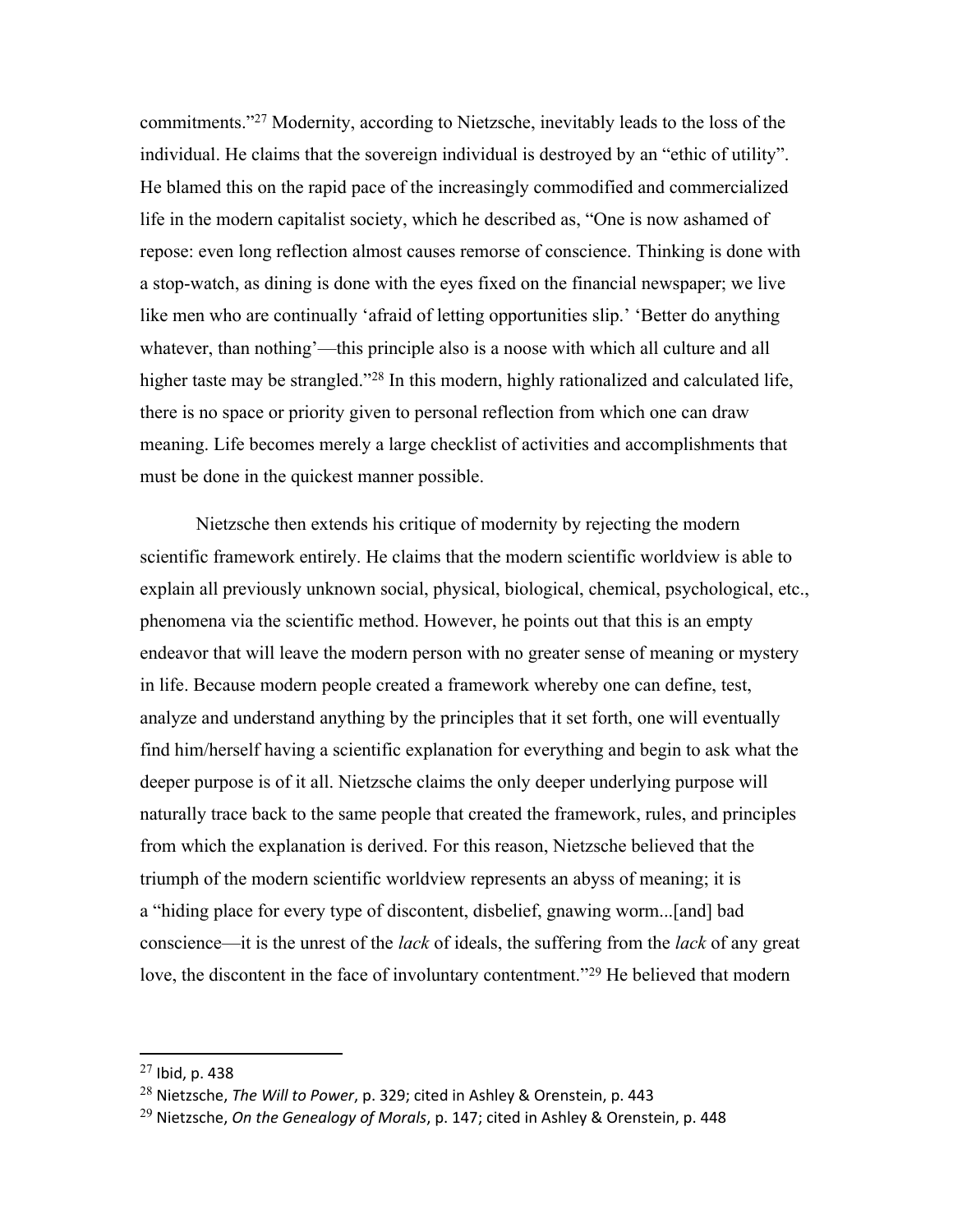science is the "great destroyer of ideals, values, and purpose."<sup>30</sup> It inevitably would result in nihilism, which would be humanity's ultimate "destruction, ruin, and overthrow".

Following the idea of the nihilistic tendency of modernity, Nietzsche claimed that the "death of the Christian God" is the "cardinal event" of modernity. By using modern science to explain away all social phenomena, modern people no longer find a need for God or any other deity to explain the cosmos and give meaning to life. This is most deeply expressed in his famous parable of the madman in the marketplace:

Have you not heard of that madman who lit a lantern in the bright morning hours, ran to the market place, and cried incessantly: "I seek God! I seek God!"---As many of those who did not believe in God were standing around just then, he provoked much laughter. Has he got lost? asked one. Did he lose his way like a child? asked another. Or is he hiding? Is he afraid of us? Has he gone on a voyage? emigrated?---Thus they yelled and laughed.

The madman jumped into their midst and pierced them with his eyes. "Whither is God?" he cried; "I will tell you. We have killed him---you and I. All of us are his murderers. But how did we do this? How could we drink up the sea? Who gave us the sponge to wipe away the entire horizon? What were we doing when we unchained this earth from its sun? Whither is it moving now? Whither are we moving? Away from all suns? Are we not plunging continually? Backward, sideward, forward, in all directions? Is there still any up or down? Are we not straying, as through an infinite nothing? Do we not feel the breath of empty space? Has it not become colder? Is not night continually closing in on us? Do we not need to light lanterns in the morning? Do we hear nothing as yet of the noise of the gravediggers who are burying God? Do we smell nothing as yet of the divine decomposition? Gods, too, decompose. God is dead. God remains dead. And we have killed him.

"How shall we comfort ourselves, the murderers of all murderers? What was holiest and mightiest of all that the world has yet owned has bled to death under our knives: who will wipe this blood off us? What water is there for us to clean ourselves? What festivals of atonement, what sacred games shall we have to invent? Is not the greatness of this deed too great for us? Must we ourselves not become gods simply to appear worthy of it? There has never been a greater deed; and whoever is born after us---for the sake of this deed he will belong to a higher history than all history hitherto."

Here the madman fell silent and looked again at his listeners; and they, too, were silent and stared at him in astonishment. At last he threw his lantern on the ground, and it broke into pieces and went out. "I have come too early," he said then; "my time is not yet. This tremendous event is still on its way, still wandering; it has not yet reached the ears of men. Lightning and thunder require time; the light of the stars requires time; deeds, though done, still require time to be seen and heard. This deed is still more distant from them than most distant

<sup>30</sup> Ashley & Orenstein, p. 448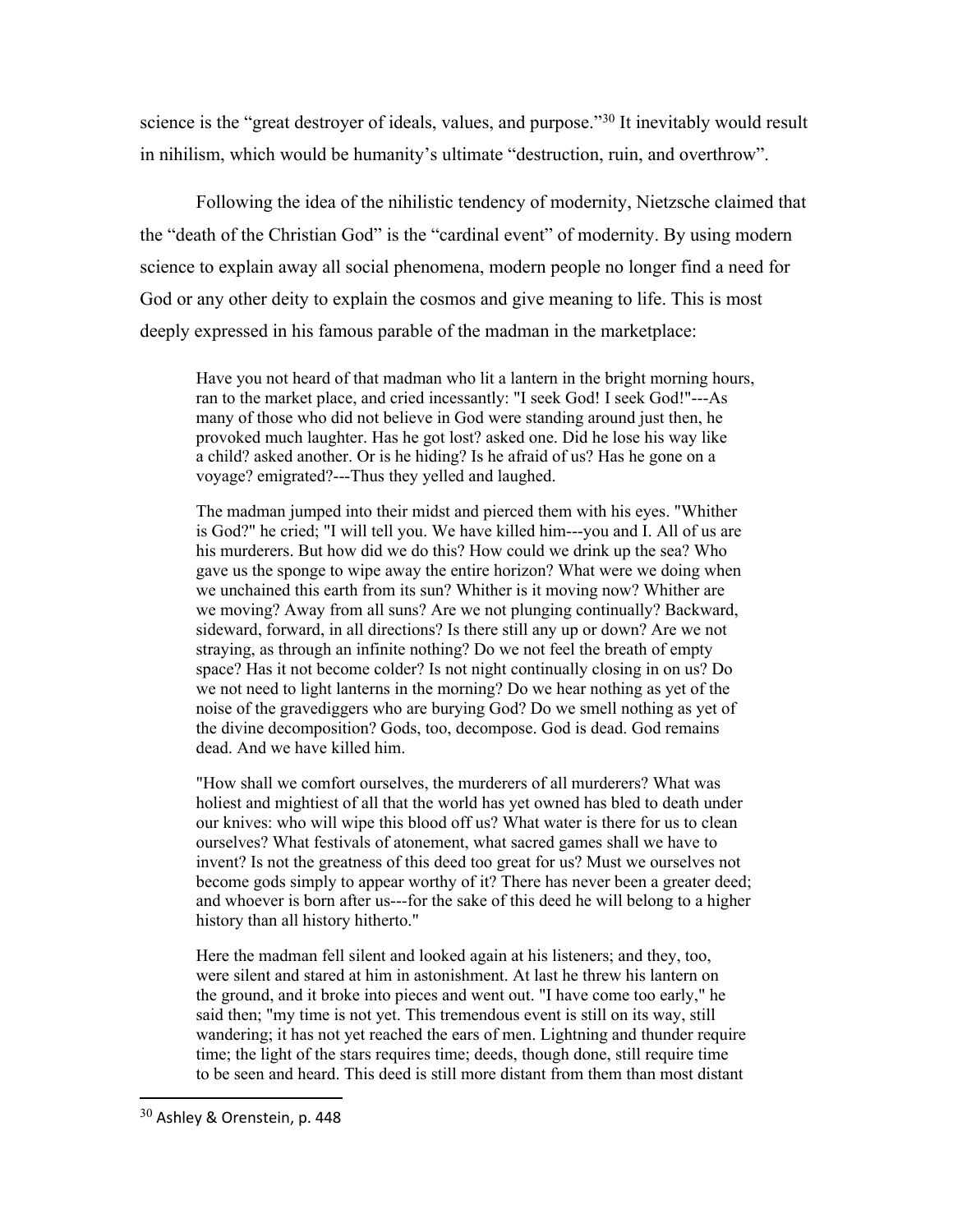stars---and yet they have done it themselves. <sup>31</sup>

In Nietzsche's shocking parable, modern people are now stripped of all reference points of meaning and purpose. The loss of moral foundations leads to a loss of purpose and, ultimately, a state of 'nothingness': "He who no longer finds what is great in God, will find it nowhere. He must either deny it or create it"<sup>32</sup> It is the fate of the modern individual that he/she must choose to either embrace the atheistic "nothingness" of life or create gods of his/her own. This is especially disturbing for the ideas of Emile Durkheim who believed that society needs God or religion for creating a sense of order and purpose, as well as providing a central reference point for values and morals. Overall, Nietzsche's depiction of modernity is similarly pessimistic and fatalistic like Weber. It is no surprise that many credit his ideas as the origins of the postmodern movement.

#### **Capitalism's Domination of Modern Life & the Crisis of Modernity**

In many ways, Marx, Weber, and Nietzsche all point to the way in which modern values of efficiency, growth, and innovation have created a life of that is increasingly void of meaning. Marx, more so than Weber and Nietzsche, points to the modern capitalist market system as the embodiment of such dehumanizing elements. Before presenting the three theorists' visions and predictions about the future of modernity, the author will present some observations from the three theorists' descriptions about the manner in which the highly rationalized modern capitalist system and its social and political counterparts have come to dominate other spheres of life in modern society.

The dehumanizing and commodifying nature of the modern capitalist system cannot be regulated. As Weber described, its very nature will lead it to attempt to penetrate into every sphere of life within a particular society. Take the US as an example. It began by using the market as a means of material exchange, and it was generally limited to the bounds of the economic sphere. However, as society and laws evolved, it married the unlimited potential of scientific technologic advances—and its shallow

<sup>31</sup> Nietzsche, *The Gay Science*, 1882, p. 125; cited in *The Portable Nietzsche*, 1976, p. 95-6

 $32$  Ashley & Orenstein, p. 449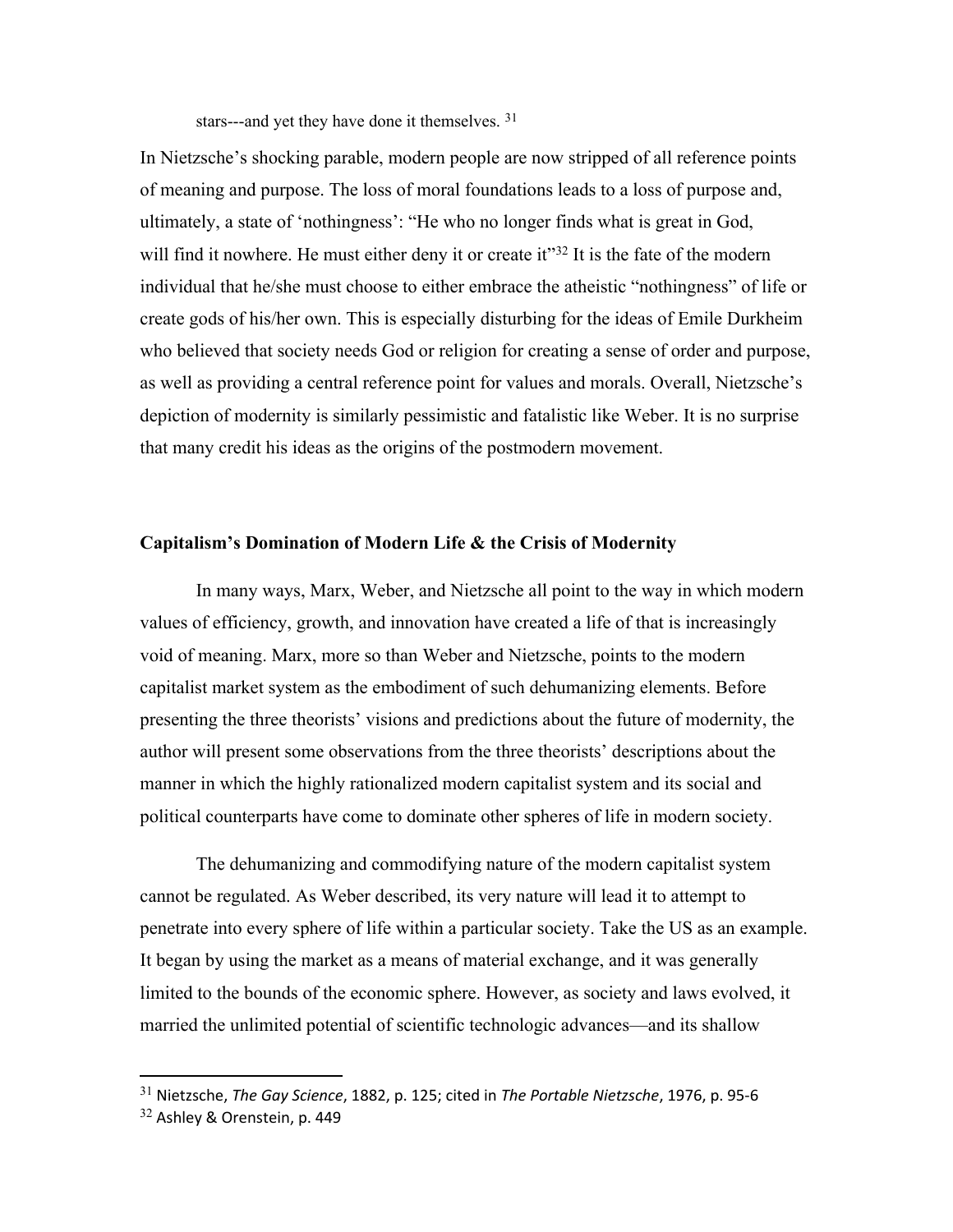promise of being able to solve all human problems and needs, as described by Nietzsche—with the insatiable desire for material consumption. As this occurred, the need for cheaper and cheaper inputs of production resulted in increasingly meaningless and purposeless alienated labor force, which led the majority of the working populace to lose a sense of identity except outside of its consumer status—as Marx predicted. The loss of purpose and meaning was left only to be filled by consumption. This is the inevitable penetration of the capitalist system into every sphere of humanity, resulting in the ability to purchase any type of product or service, be it food, gasoline, political influence, love, sex, etc. When everything can be made into a commodity and given a market value, it can be bought and sold, and thus loses its human value. This is the course of the modern rationalized capitalist system in society.

Furthermore, it creates its own ideology to justify any market pursuit as justice inasmuch as there is a demand and supply. Therefore, it builds the value systems in society that support its takeover. Any regulations against the market penetrating into certain spheres of life have historically resulted typically in the creation of an illegal submarket or "black market" for the product/service. The stronger the restrictions and sanctions against the ability to legally obtain the product/service, the higher the demand and price for said product. The illegal drug market in the US is an example of this tendency, especially in the massive complex division of labor for drug cartels in Latin America. As a result, where there is a high demand for a high-priced good/service, there will always be adequate supply regardless of the morality of it. Historically, the regulated product becomes too profitable for the society and its legislative body to ignore it any longer, and it typically legalizes the product and justifies it as an attempt to control it more effectively. This is often the logic behind the popular discussion of potentially legalizing drugs in the US in order to diminish the corrupting power of drug cartels. Regardless of the intentions, the modern, rationalized capitalist system has succeeded in penetrating into and co-opting another sphere of human life. It seems that as one peruses through modern history, this has been a continuous pattern of modern society. Furthermore, a new ideology evolves to justify the opening up of all markets by the destruction of regulation—in this case, libertarianism.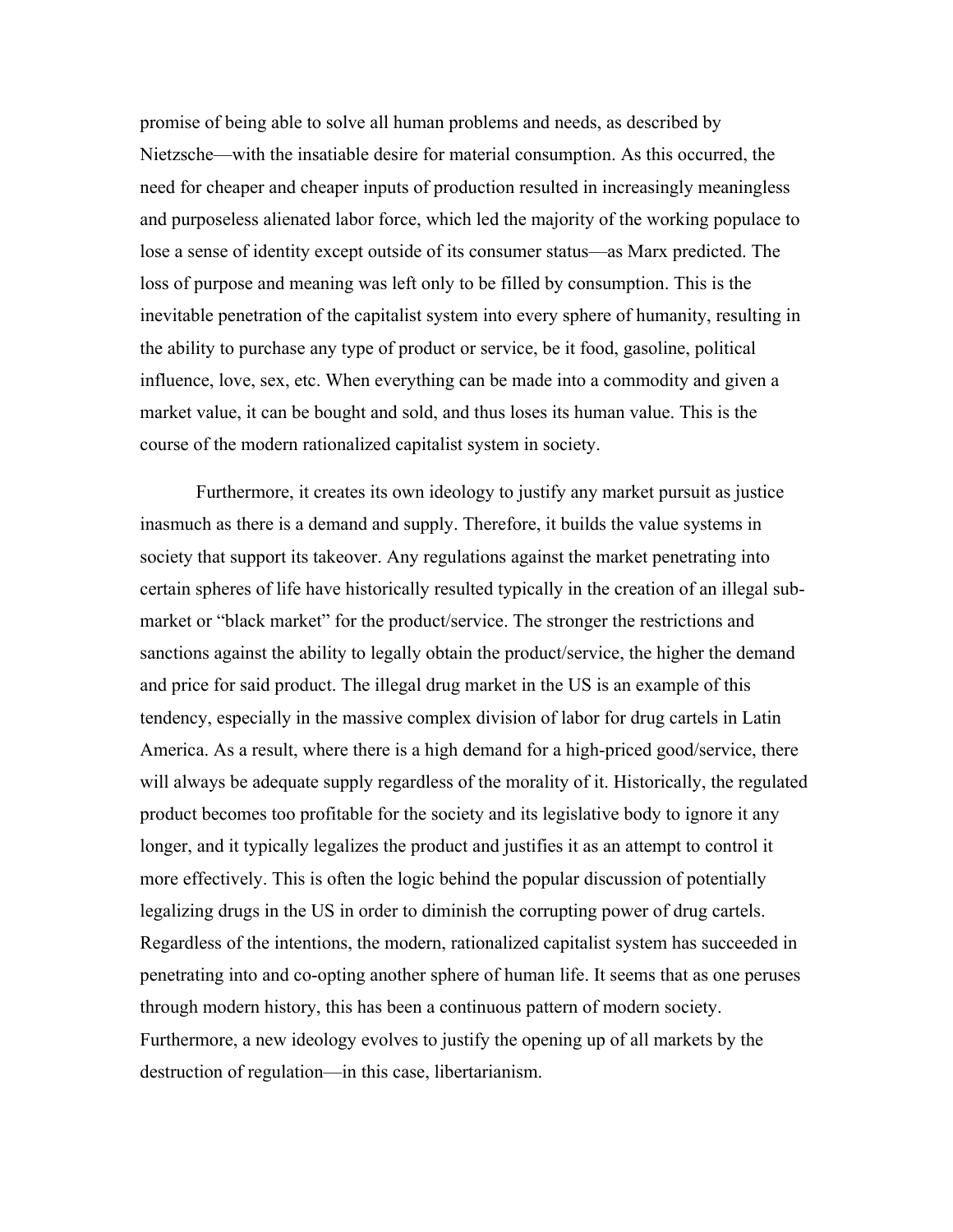If this is the case, there is no aspect of humanity that will not be made into a commodity for market exchange. Thus human beings will increasingly become essentially prostituted by the market system in every facet of life. For example, there is already a well-organized international division of labor for the scientific engineering of in vitro babies, whereby the surrogate mother becomes nothing more than a babyproducing machine or input cost along the production line of children that are sold in the market to the highest bidder.<sup>33</sup> If one of the most deeply human processes—giving birth is made into a bureaucratically organized production process for the market economy, what is safe from becoming commodified? Is there any aspect of human life that is immune? If efficiency and profit are the dominant motivations for modern life, are there any ethical bounds for which the modern rationalized capitalist market system cannot coopt? Even religion has far too often become co-opted by market values, as the examples of the "drive-through churches" and the massive growth in mega-churches have shown. The family also has been co-opted and marketed by reality television shows whereby every minute of a family's life is monitored by cameras for the general public to watch and exploit.

As it goes along this destructively dehumanizing process, it exponentially increases the necessary level of use and exploitation of the earth's limited and scarce resources, without any regard to sustainability for future generations. This, of course, is the result of the ideology that justifies short-term use for personal gain without any reflection or care for long-term issues or sustainability; it is about satisfying the immediate desires of the individual today and now in the most efficient manner. Furthermore, it creates (intentionally or not) systemic poverty for the increasing masses of the world's population. All the while its beneficiaries will justify such negative outcomes by claiming that even though inequality has increased, the overall absolute welfare of individuals has increased as well. Ironically, it is always those that have benefited the most that define the metrics for welfare, never asking the poor themselves if they perceive themselves as better off according to their own standards. But this should be of no surprise since the modern rationalized social organization structure requires a

<sup>33 &</sup>quot;Google Baby", 1999, HBO Documentary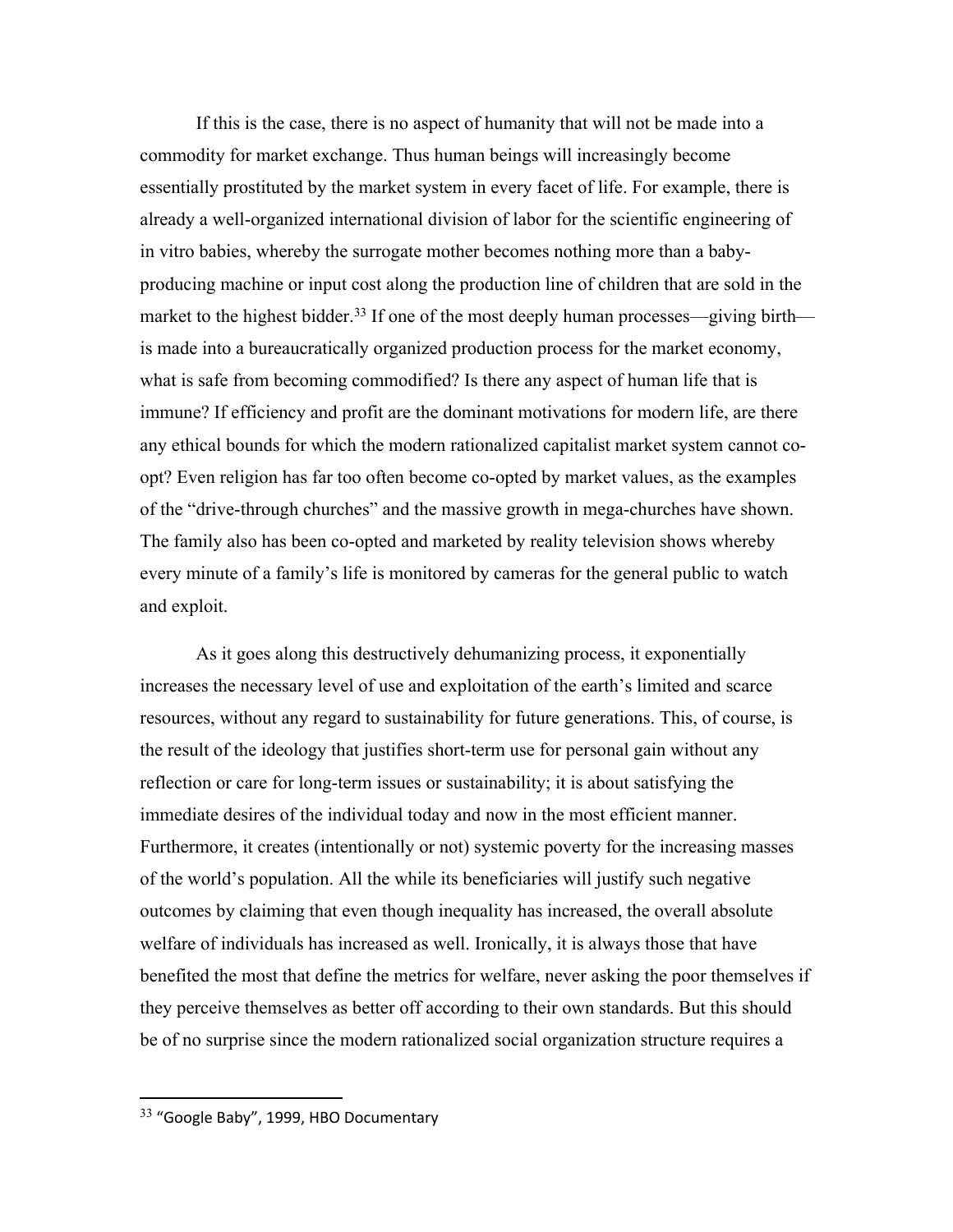well-established hierarchy of power in order to maximize efficiency through competition and bureaucratization. Increasingly, as Marx and Lenin eloquently pointed out, the concentration of capital will continue to aggrandize into fewer and fewer hands, leaving an increasing majority of people to the mercy and dictates of the few. This will certainly be marked by increasingly dehumanized labor under the efficient auspices of the bureaucratic mode of production, which permeates into other spheres of their lives. As so many social thinkers have correctly pointed out, this results in the confusion of the ends and the means of production, leaving one in an endless cycle without any clear goal or outcome. Just as the creativity of production of the worker is stunted, they find themselves progressively more exploited and pressed by their alienating occupations. It should not be out of the question, following this logic, that the modern education system would begin to reflect this framework by emphasizing technical over eclectic thought, specialized/applied rather than liberal arts, temporal rather than historical perspective.

The greatest question that must be asked is whether or not society wants a rationalized market and social system that is able to take every aspect of what it means to be human and turn it into a marketable commodity. If not, the question then becomes 'are we too far immersed in this rationalized modern system to go back?' Is there even a realistic "back" that society would want to return to? Where else can modern society go?

#### **Purpose and Meaning Derived from the Experience and Process**

The truly tragic aspect of the modern rationalized life is that it naturally seeks to "arrive" at some end destination whereby people have fulfillment or purpose or success. However, modern society has a value-system driven by the modern, rationalized capitalist market within which there is no clear sense of when one has "enough". As a result, modern individuals continue to search for the ultimate solution that will bring them to the utopian point of "arrival" where their fullest sense of humanity is culminated. Unfortunately, the great misconception of the modern rationalized life is that there is no final point of arrival, nirvana, or end-all goal. Humanity, in its very essence, derives meaning and purpose from the process and the experience of life.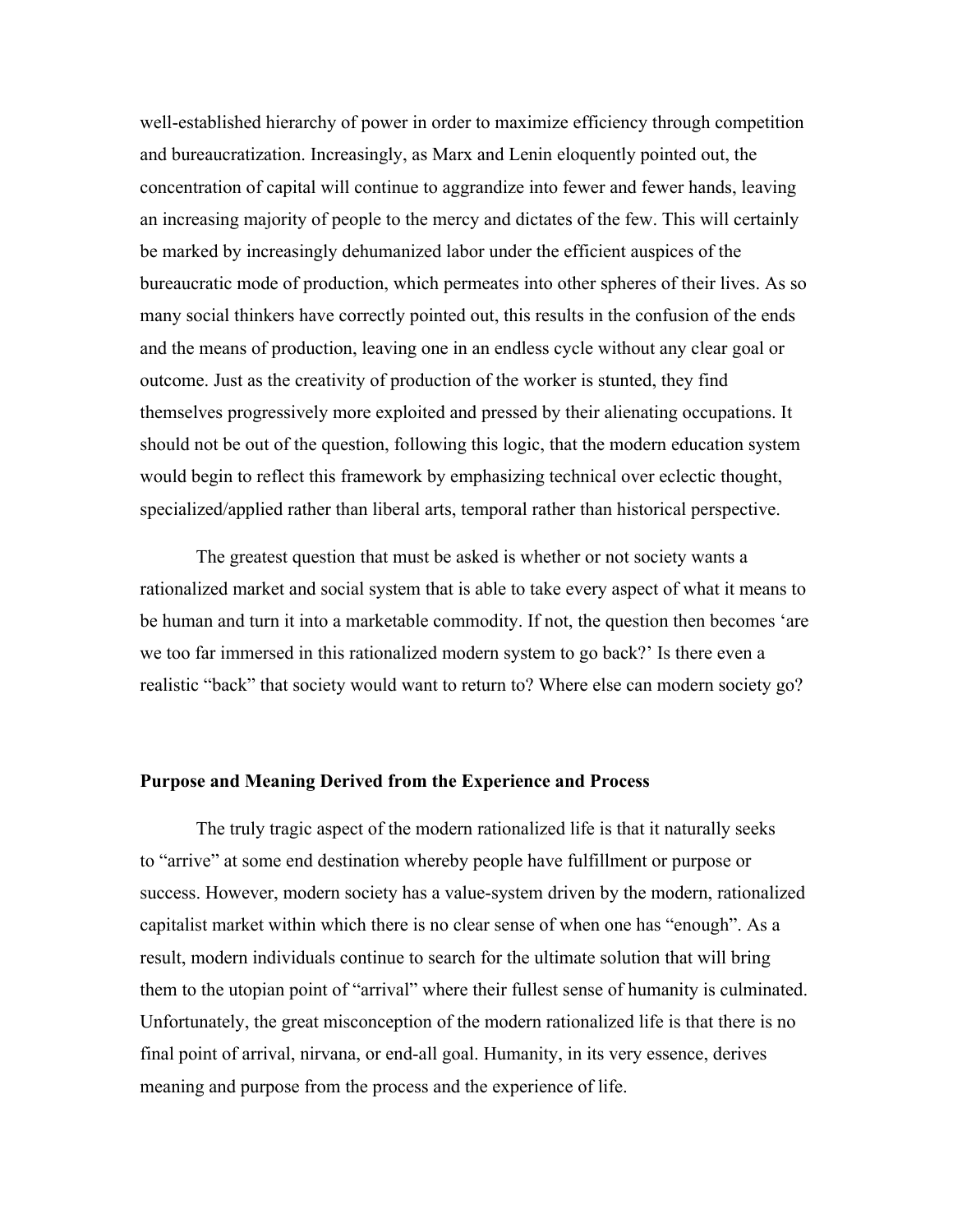In pre-modern societies, the purchase of a good—for example, a pair of shoes had a deeper sense of meaning than it has today, generally speaking. For example, one would have to go to the local shoemaker who they probably personally knew and with which may have shared a friendship. The shoemaker would then have to take personalized measurements of the person's feet, ask about the person's preferences in regards to style, material, purpose, etc., and then bargain a price. From there the buyer would have to wait some time before receiving the shoes, as it took time for the shoemaker to personally make a shoe. After purchasing materials for the shoe from what was most likely a local seller, the shoemaker would then embark on the tedious, detailed, and skilled process of creating personalized shoes from scratch. Certainly there was a deeper sense of meaning and empowerment in the shoemakers work in that he/she was able to use his/her creative and highly trained skills to create a pair of shoes for an acquaintance, if not a friend. After much tedious and detailed work was completed, the buyer would then be informed about the completed status of his shoes and would then arrive to pick them up. Not only do the new shoes provide what is essentially the same level of utility as shoes provide in modern society, but they also provided a greater meaning that was derived from a personalized pair of shoes that were made solely for that individual, by being made by a highly skilled local community member, and from the process of waiting in anticipation for the arrival of the shoes. Indeed, the shoemaker would have most likely received a sense of accomplishment and purpose as he/she saw the purchaser walk around town in the shoes that he/she created.

Though this example is greatly generalized and most likely highly romanticized, there are important elements of it that contrast the purchase of shoes in modern society. When one purchases a pair of shoes in the highly rationalized modern capitalist society, most likely the person goes to a large chain retail shoe store (i.e. Footlocker, Sports Authority, Payless Shoes, DSW, etc.) and most likely does not know anybody who works there or who owns it, and the buyer is most likely not effected by this reality or even consciously aware of it. The buyer then finds the shoe that best matches its purpose (i.e. casual, cross-trainer, basketball, etc.) by searching the highly organized aisles of shoes in order to find his/her size, which is most likely numerically organized. The buyer most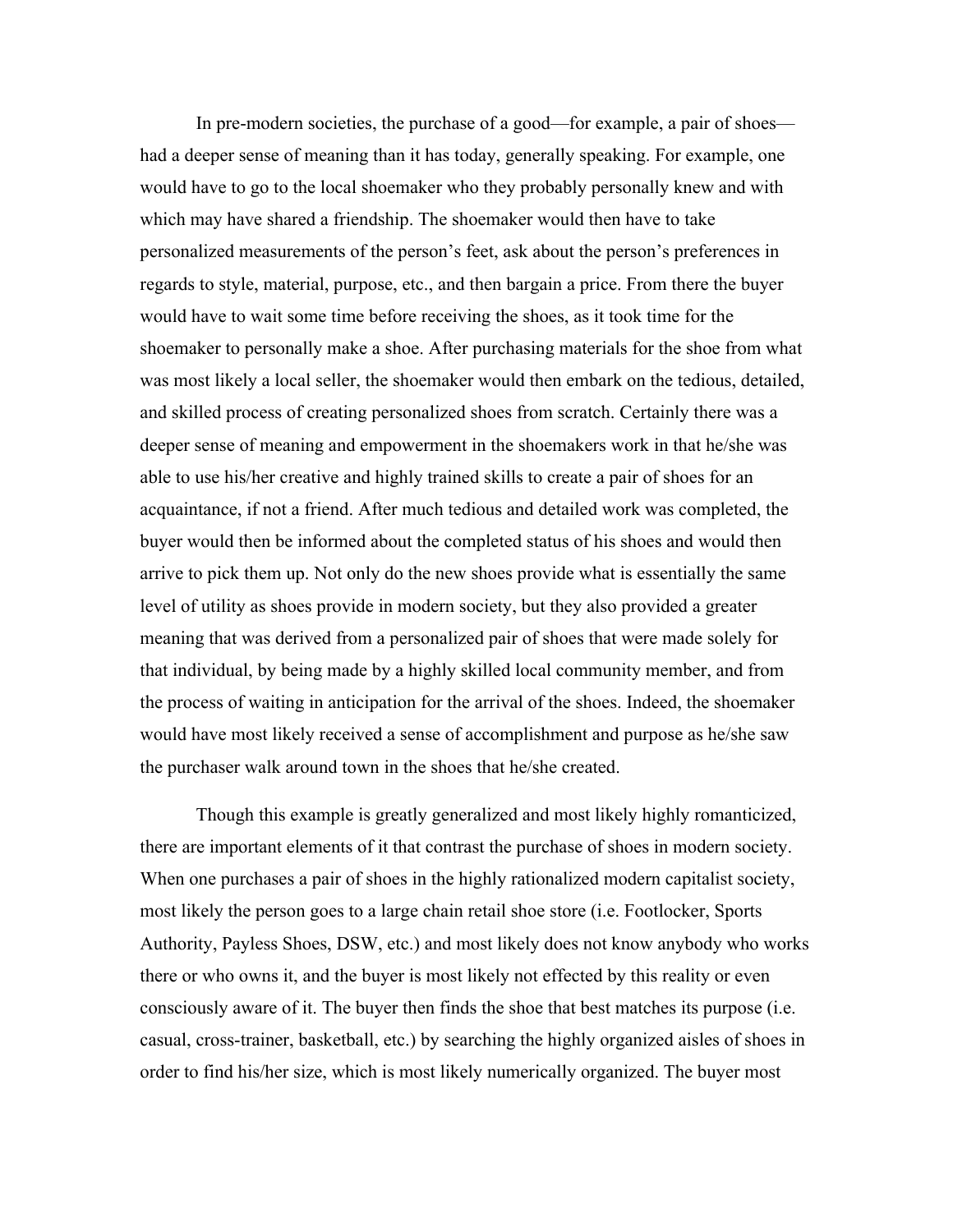likely does not know who made the shoes (beyond the brand name), where they were made, or how they were made, nor is the buyer aware of where the materials came from. If the buyer's feet do not fit within the rationally standardized sizing units available, he/ she will merely have to suffer having either a shoe that is slightly too large or small. The buyer then brings the shoes to the checkout counter where they minimally interact with the clerk in accordance with society's norms of politeness and small talk. The buyer will most likely then pay with a credit card, sign a receipt indicating that they are, in fact, who they say the are, and then leave the store. There is no deeper meaning for either the buyer of the shoe or the people who mass-produced them in a factory somewhere in the world, or, for that matter, for the store clerk. All that is left is the mere utility value of the shoe for the individual, and possibly the social value of having a currently "fashionable" shoe style. There is a clear absence of meaning in this rationalized modern process.

The modern framework has sought solutions and final destinations, when in reality the human experience is about the cumulative process. This is a threat to the modern capitalist market system and its goal, which prioritizes short-term, immediate gratification above long-term, lifelong thought, reflection, introspection, and growth. Immediacy replaces gradualness; the solution replaces the process; the commodity value replaces the human value of the experience. In short, modern humanity is subjected to an increasingly narrowed, dehumanized, impersonal, individualistic, self-sufficient, and tragically inconclusive and thus ultimately meaningless, purposeless, and identity-less life, all belied by the unfulfillable promise of modernity.

#### **The Future of Modernity?**

Having analyzed the three major social theorists' understanding of modernity and then looked at general movements and impacts of the crisis of modern capitalism on society at the local, national, and global level, this paper will now present each of the three theorists' predictions about the future of modernity and briefly evaluate them. After reviewing and evaluating the three theorists' predictions about modernity, the paper will then present and evaluate other alternative visions for the future of modernity.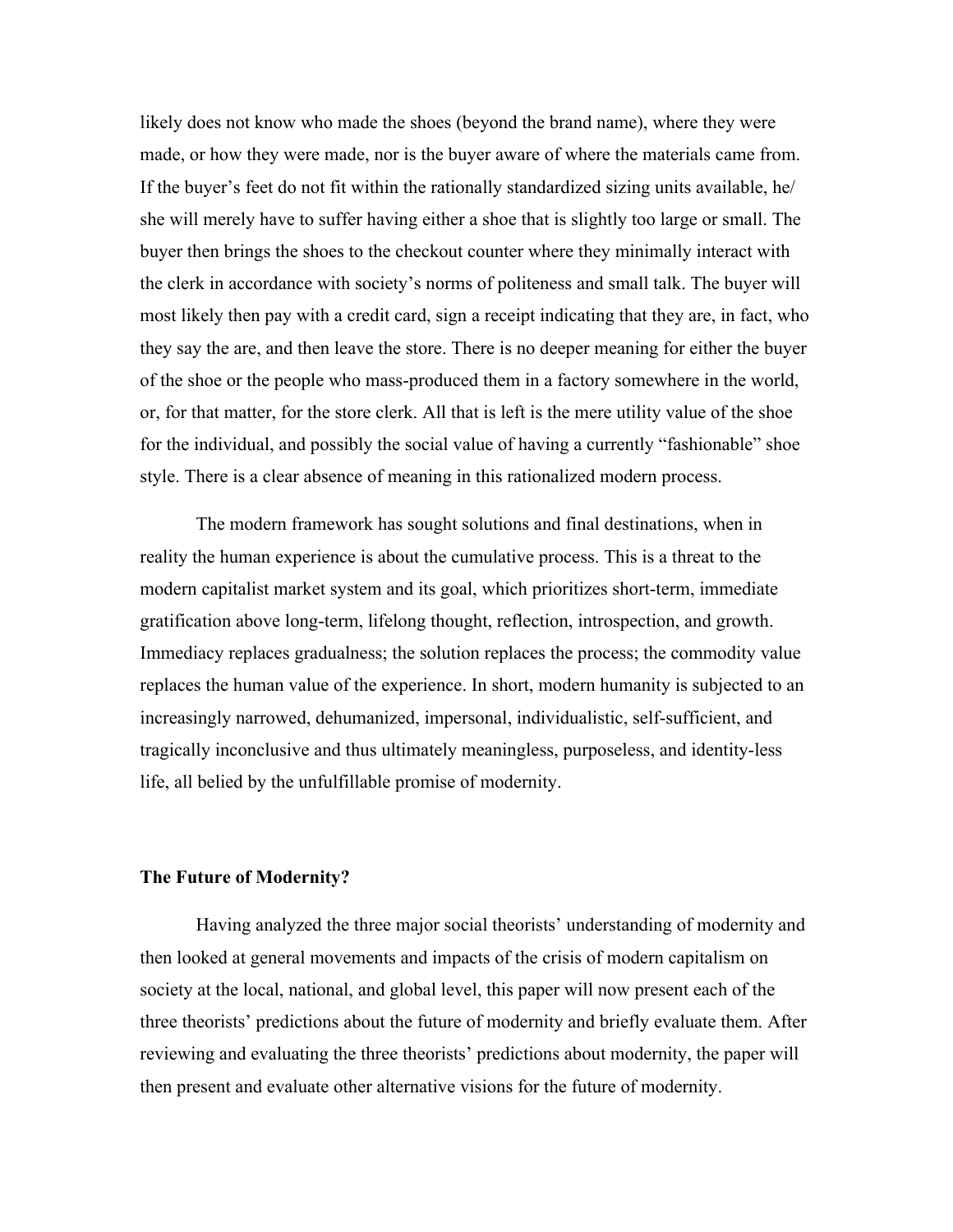#### *Marx's "Communist Utopia"*

Despite the seemingly apparent irony, Marx's future vision of modernity is the most optimistic view for human society of the three theorists being discussed despite the fact that his is the only that involves the destruction of modern capitalism. Generally speaking, Marx predicted that the modern capitalist system's innate contradictions would lead to its own demise and be replaced by a proletariat-lead socialist society, eventually culminating in the full manifestation of the communist society. For the scope of this paper, a general description of Marx's vision, its meaning for human society, and the process of how to get there is necessary.

Marx, despite his abhorrence towards the alienating and exploitative nature of the capitalist system, had a future vision of society that is built off the accomplishments of modern capitalism. He maintained that capitalism's technological advances and innovations for increasing productivity and worker efficiency—though exploitative when used by the bourgeoisie—would be redirected by the proletariat for serving the common good. First, however, much had to happen in order to get to this point. According to Marx's ideas, as capitalism matures it will become increasingly unstable. Much of the economic reasoning behind this increased instability is based on the now debunked labor theory of value. For that reason, many economists simply ignore Marx as irrelevant, and brush him off to sociology, political science, and philosophy. However, there are other important economic insights to draw from his ideas that should not be ignored.

First, Marx believed that competition was one the underlying issues for capitalism. As companies compete, over time the nature of scarce resources will lead companies to both increase productivity and simultaneously reduce costs. As everyone becomes forced to invest in the latest technology to remain competitive, many of the smaller and even medium size companies will find they can no longer keep up with the expensive investments to stay ahead of the larger companies. As a result, the larger companies will aggrandize their market share from either purchasing the failing companies and merging it with their own, or by receiving the customers that left the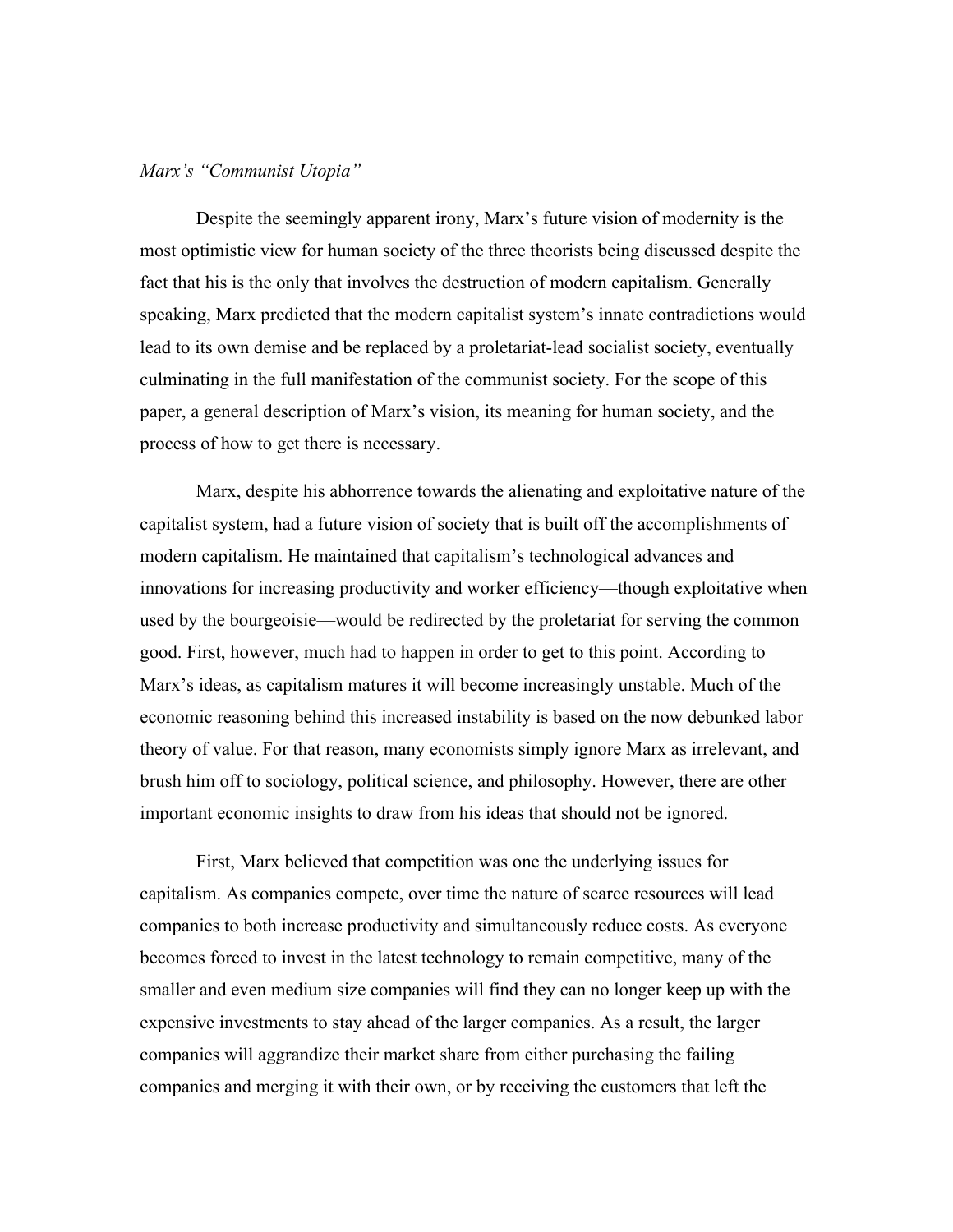failing companies. This will become increasingly necessary in order for the large companies to maintain profitability, especially when the costs of producing rise. It thus becomes in the interests of the capitalists to create oligopolies and monopolies. In his book *Imperialism*, V. I. Lenin wrote, "The enormous growth of industry and the remarkably rapid process of concentration of production in ever-larger enterprises represents one of the most characteristic features of capitalism."<sup>34</sup> Having presented data about the increased concentration of capital into fewer major corporations in the US from 1904 to 1909, Lenin claims,

Almost half the total production of all the enterprises of the country was carried on by a *hundredth part* of those enterprises! ... From this it can be seen that, at a certain stage of its development, concentration itself, as it were, leads right to monopoly; for a score or so of giant enterprises can easily arrive at an agreement, while on the other hand, the difficulty of competition and the tendency towards monopoly arise from the very dimensions of the enterprises. This transformation of competition into monopoly is one of the most important—if not the most important—phenomena of modern capitalist economy...<sup>35</sup>

Lenin's writings clearly support (and are influenced by) Marx's idea of the increased tendency towards the concentration of capital into fewer and fewer hands.

The other mechanism that businesses use to decrease costs is to lower wages of employees and cut its workforce. This action is one of the most important for Marx: "For Marx, the fundamental contradiction of capitalism was dislocation between productive forces and the social relations of labor."<sup>36</sup> As owners increase the productivity of each employee with more advanced technology, they still find they need to suppress the workers' wages in order to remain competitive. This pushes the proletariat towards classconsciousness of their exploited and alienated state, which Marx believed was the one of the single-most crucial steps before the proletariat could organize against the bourgeoisie. Furthermore, as more workers are either unemployed or have decreases in wages, they are less and less able to purchase and consume at the same level as they were able to

<sup>34</sup> Lenin, p. 16

 $35$  Ibid, p. 17

<sup>&</sup>lt;sup>36</sup> Ashley & Orenstein, p. 207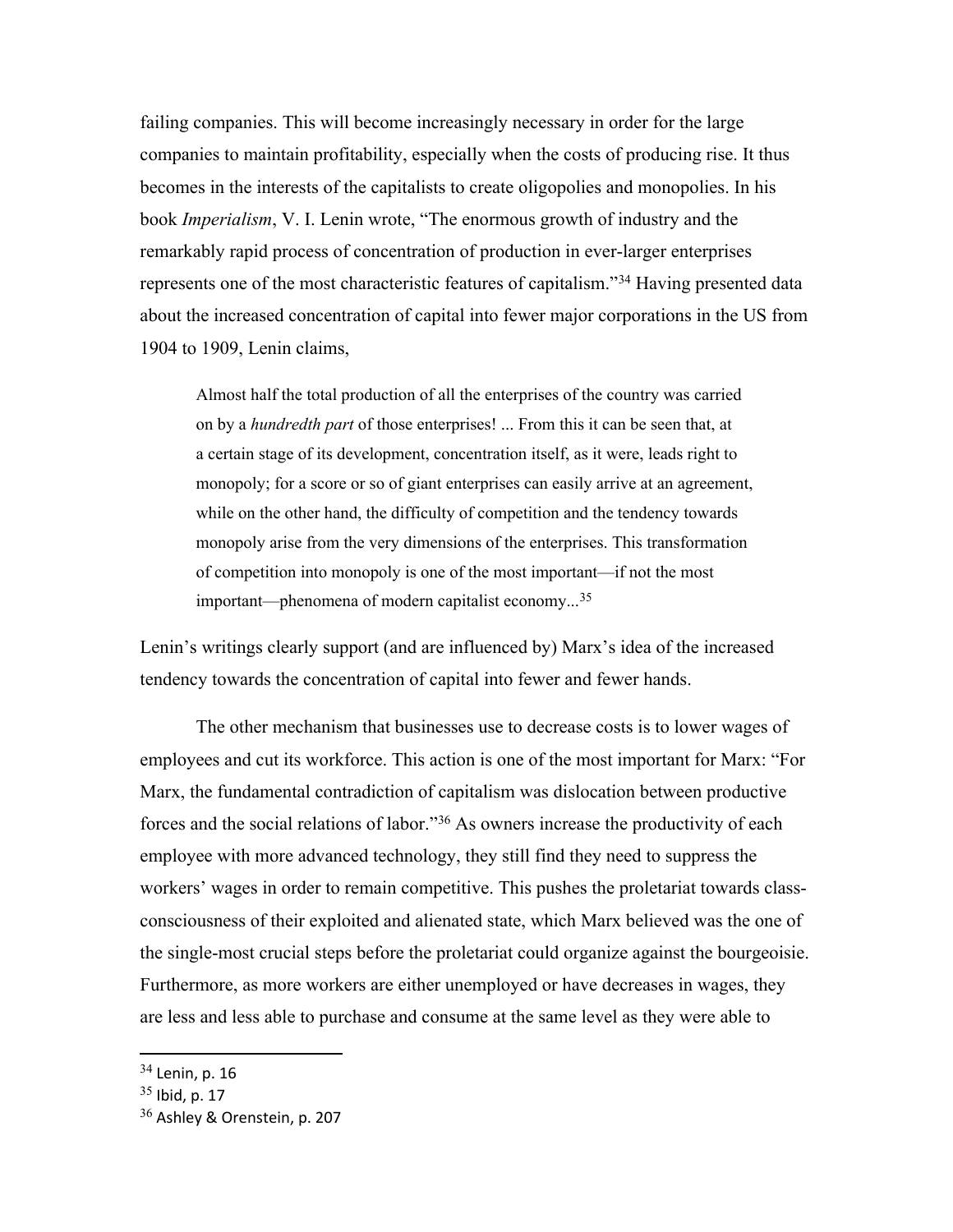before. In order for the businesses to produce economies of scale, they must massproduce at large quantities in order to keep costs down. However, with increased production and decreased size of consumers, businesses will find themselves in a scenario of overproduction and oversaturation of the market. This will then force them to decrease costs to make up for their losses, inevitably resulting in further wage suppression and thus further encouraging proletariat class-consciousness.

Eventually this cycle should end with the proletariat, having reached a general awareness of their exploited and alienated condition within the capitalist system, organizing together as a common class that cannot benefit from the current capitalist system and overthrow the bourgeoisie. Immediately, Marx believed capitalism would be replaced with socialism. However, eventually the proletariat would replace it with full communism. In Marx's vision of the communist society, private property of the means of production would be replaced with public ownership. The workers would redirect production toward the common good, thus replacing the waste that came from competition to maximize profits. As a result, workers would not need to work as much, and instead could pursue other leisurely, enjoyable, meaningful activities:

For as soon as the division of labor comes into being, each man has a particular, exclusive sphere of activity, which is forced upon him and from which he cannot escape. He is a hunter, a fisherman, a shepherd, or critic, and must remain so if he does not want to lose his means of livelihood; while in communist society, where nobody has one exclusive sphere of activity but each can become accomplished in any branch he wishes, society regulates the general production and thus makes it possible for me to do one thing today and another tomorrow, to hunt in the morning, fish in the afternoon, rear cattle in the evening, criticize after dinner, as the spirit moves me, without ever becoming a hunter, fisherman, cowherd, or critic.<sup>37</sup>

As the quote shows, in the communist society there will be dissolution of the division of labor so that workers can interchange roles to their desires. This would provide people with a sense of meaning in their work, and allow them to gain a sense of self-

<sup>37</sup> Marx & Engels, *The German Ideology*, vol. 3, p. 33; cited in Muller, p. 191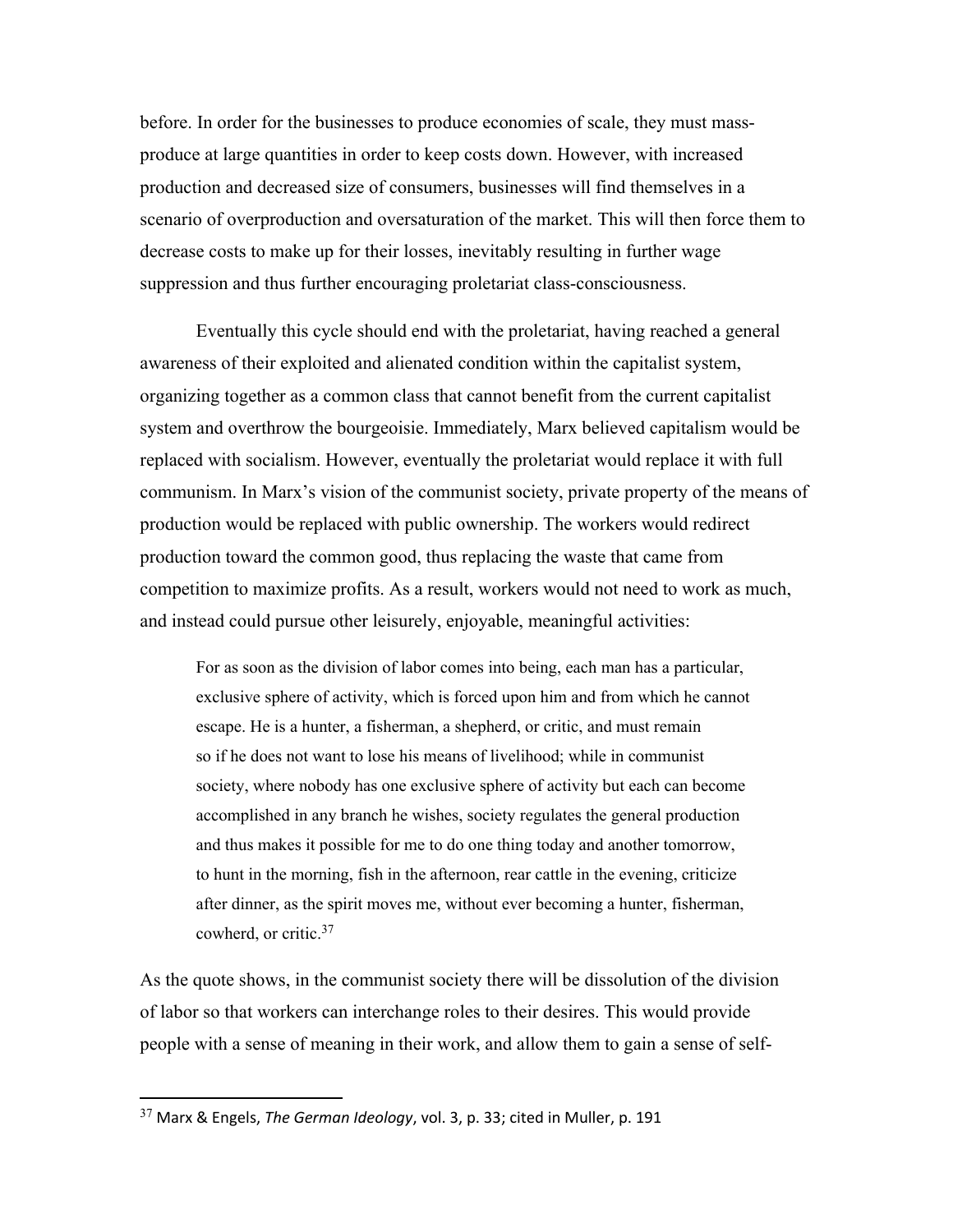fulfillment in pursuing activities that utilize their creative skills in producing for the common good. Furthermore, all human necessities, such as health care, food, education, and housing would no longer be treated as commodities but rather as social goods provided for all equally. As Marx pointed out in the above quote, the general regulation of social production would involve moral rather than technical decision-making. Overall, communism would replace "economic criteria" of humanity with creative selfexpression, and would prioritize moral argumentation above technical experience.

#### *Max Weber's "Iron Cage"*

Despite much congruence on many issues about modernity between Marx and Weber, they reach entirely different conclusions about its future. While Marx's vision of the future of modernity is one of communal good and enjoyment of life and work, Weber's is ominously pessimistic in comparison. Just as described earlier, Weber's greatest concern about modernity is the process of rationalization of every aspect of life and reality, thus dehumanizing it and leaving one with no true sense of purpose or meaning derived from daily activities and pursuits. For Weber, rationalization and bureaucratization of life is impossible to escape from; it is what he called the "iron cage" of modernity that individuals would find themselves trapped in. However, Weber's rejection of social evolutionary theories lead him to conclude, almost contradictorily, that the future is open and not deterministic or necessarily fatalistic. It is in this environment of conflicting ideas and an inevitable pessimism that his vision of modernity's future takes shape.

For Weber, rationalization is the most characteristic feature of modern society, as described earlier. Weber argued that capitalism is such a core component of modern society because of its interdependence on rationalized bureaucratic organization and rational scientific technological development. Capitalism cannot thrive on efficiency and innovation without rationalization of the division of labor and of scientific discovery and advanced technological use of resources. As the process of rationalization of culture and all other aspects of every life occur (metaphysical-ethical rationalism & methodical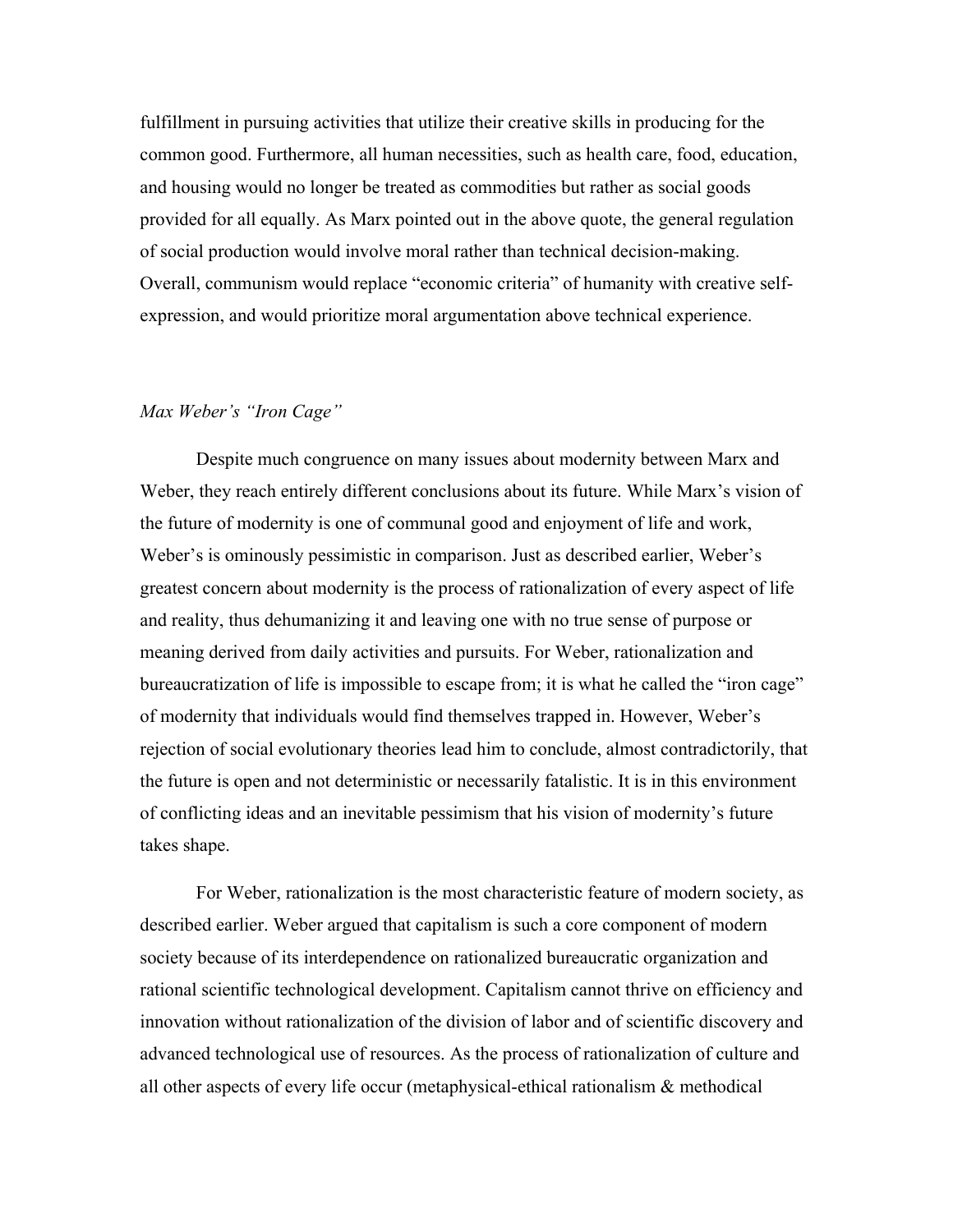lifestyle rationalism), there is an inevitable loss of meaning and identity that results. People are alienated by the impersonal relationships that characterize the modern rationalized life. In his book *Life in a Business-Oriented Society*, Richard Caston discusses the impersonal nature of bureaucracies and its effect on individuals when he writes, "Such impersonality facilitates a rational approach in working with people so that workers can be viewed and treated much as though they were merely replaceable cogs in a large social machine. The humanity and uniqueness of each worker is de-emphasized; much attention is focused instead on how individuals perform a limited range of tasks assigned to them. In essence, people become mere objects to be used in achieving some desired end..."<sup>38</sup> People feel a sense of alienation with their highly specialized and bureaucratized occupation. Even their recreation becomes rationalized, leaving nothing left for spontaneity. For example, Ritzer provides an example of the manner in which even recreation is rationalized in modern life when he writes,

Recreation can be thought of as a way to escape the rationalization of daily routines. However, over the years, these escape routes have themselves become rationalized, embodying the same principles as bureaucracies and fast-food restaurants. Among the many examples of the rationalization of recreation are cruises and cruise lines, chains of campgrounds, and package tours. Take, for example, a seven-day Mediterranean cruise. The ship sails around at least a part of the Mediterranean, stopping briefly at major tourist attractions and towns along the coast of, say, southern Europe. This route allows tourists to glimpse the maximum number of sites in the seven-day period. At particularly interesting or important sights, the ship docks for a few hours to allow individuals to embark, have a quick local meal, buy souvenirs, and take some pictures. Then a quick trip back to the ship, and it is off to the next locale. The cruise goers sleep during the overnight trips to these locales and take most of their meals on board the ship. They awaken the next morning, have a good breakfast, and there they are at the next site. It's all very efficient.<sup>39</sup>

<sup>38</sup> Caston, 1998, p. 119

<sup>39</sup> Ritzer, p. 27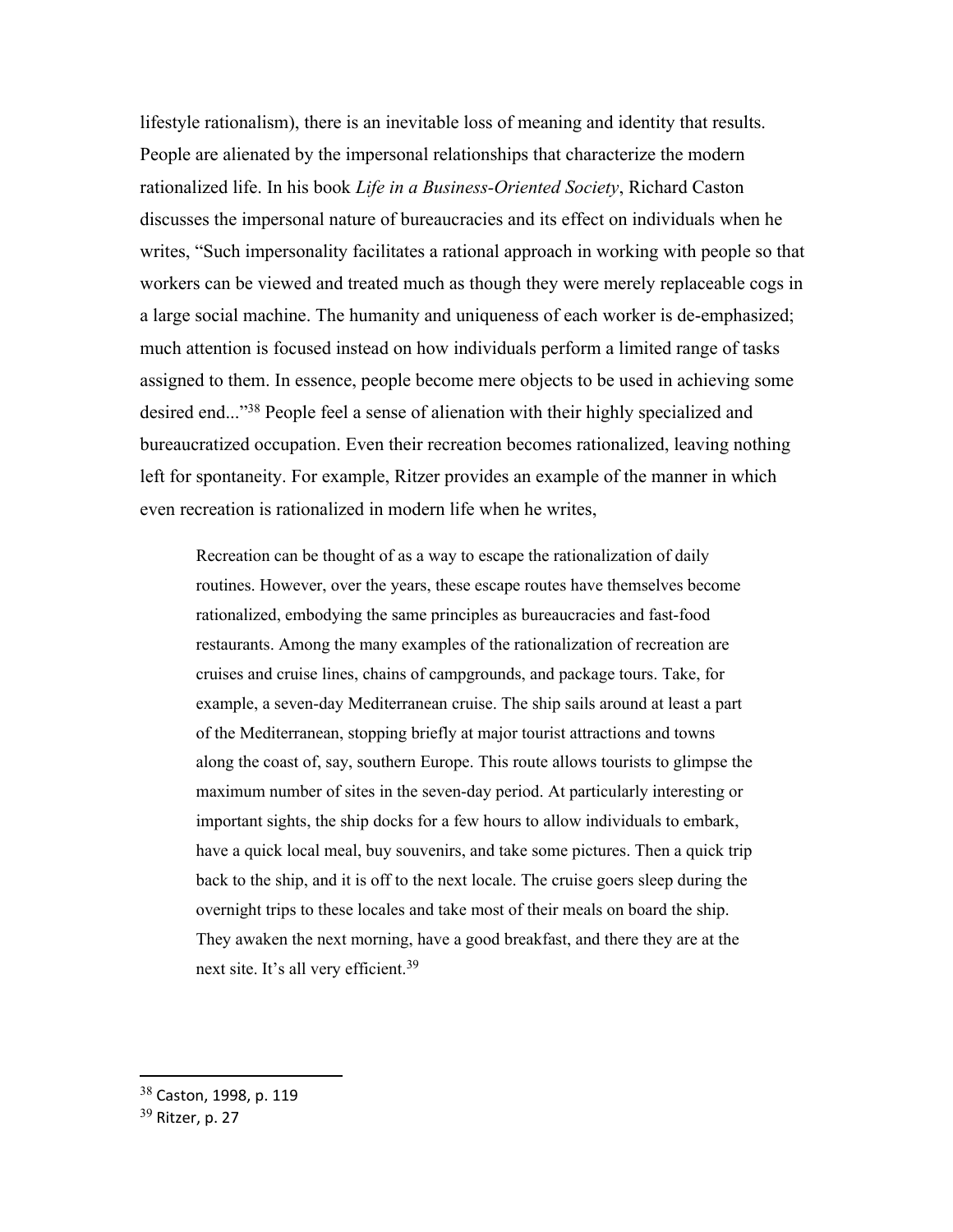Interestingly, Ritzer goes on to conclude about the example by claiming, "With the rationalization of even their recreational activities, people do come close to living in Weber's iron cage of rationality."<sup>40</sup> It is this loss of meaning that is taken from what used to be meaningful activities that leads to the iron cage of modernity.

This results in what Weber called the "problem of meaning", which was discussed earlier. People's loss of meaning, worth, purpose, and identity is inevitable in a rationalized system that prioritizes efficiency above humanity. A person merely becomes an interchangeable, standardized part or unit within the greater bureaucratic machine:

Imagine the consequences of that comprehensive bureaucratization and rationalization which already today we see approaching. Already now ... in all economic enterprises run on modern lines, rational calculation is manifest in every state. By it, the performance of each individual worker is mathematically measured, each man becomes a little cog in the machine and, aware of this, his one preoccupation is whether he can become a bigger cog.... It is apparent that today we are proceeding toward an evolution which resembles (the ancient kingdom of Egypt) in every detail, except that it is built on other foundations, on technically more perfect, more rationalized and therefore much more mechanized foundations. The problem which besets us now is not: how can this evolution be changed?—for that is impossible, but: what will come of it?<sup>41</sup>

The mysteries of the world, the cosmos, and the divine are greatly reduced to mere instrumentality. Rationalized modernity replaces substantive meaning with instrumental effectiveness. It results in what Weber called the "irrationality of rationality", which can be summarized as the dehumanization and inefficiencies (i.e. highway traffic makes travel time slower than using side roads) that result in the pursuit of efficiency for efficiency's sake. Unfortunately, despite many of its inefficient and dehumanizing outcomes, Weber argues that complete rationalization of life is unavoidable in the modern society, and individuals become trapped in the "iron cage" of modern rationalized life.

 $40$  Ibid

 $41$  Cited in Coser, Lewis A., p. 231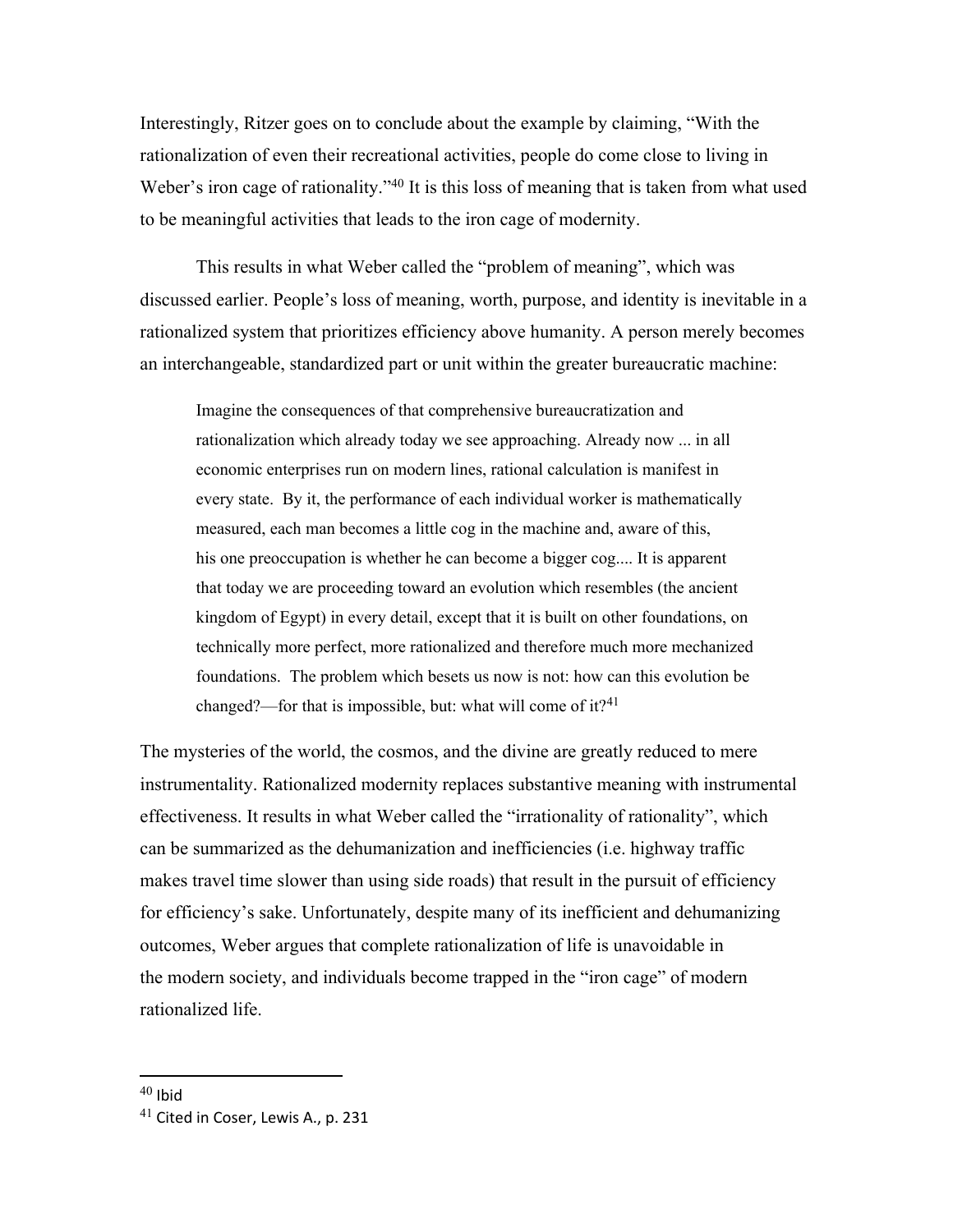Life within the "iron cage" is a manifestation of the discontent of meaningless structured life whereby the ends and means are blurred. Ritzer summarizes Weber's concept of the iron cage when he writes, "…bureaucracies are cages in the sense that people are trapped in them, their basic humanity denied… He [Weber] anticipated a society of people locked into a series of rational structures, who could move only from one rational system to another—from rationalized educational institutions to rationalized workplaces, from rationalized recreational settings to rationalized homes. Society would eventually become nothing more than a seamless web of rationalized structures; there would be no escape."<sup>42</sup> Unlike Marx, Weber did not believe that there could be an effective political solution to the meaninglessness and alienation of life. In fact, he claimed that socialism would standardize and rationalize humans and things even more than capitalism. Instead, life in the rationalized capitalist society would become a battle for managerial positions in society in order to have some sense of autonomy from completely rationalized work. Life would become a "dictatorship of the official" within the bureaucratic organizational structure, leaving little or no space for individual expression or creativity.

However, Weber did point out that the only major sense of reprieve from the highly rationalized life of the iron cage is charismatic leadership. A charismatic authority is one that is based on "…an individual's personal appeal… [The charismatic leader] will appear to have supernatural or superhuman power. The mission of such a leader is very often revolutionary."<sup>43</sup> The charismatic leader will become increasingly desired by the masses and appear very attractive because he/she represents a clear break from rationalized-instrumental life. However, Weber also warned that charismatic leadership is often very difficult to maintain over a long period of time, often leaving society disappointed and still stuck in the iron cage of rationalized modernity. Thus, overall, Weber's vision of the future is not like Marx's "Garden of Eden" style utopia, but is instead an inescapable "iron cage" of rationalized life. However, it should be noted that Weber still contended that the future is always open, despite his ominous claims.

<sup>42</sup> Ritzer, p. 27

<sup>43</sup> Ashley & Orenstein, p. 236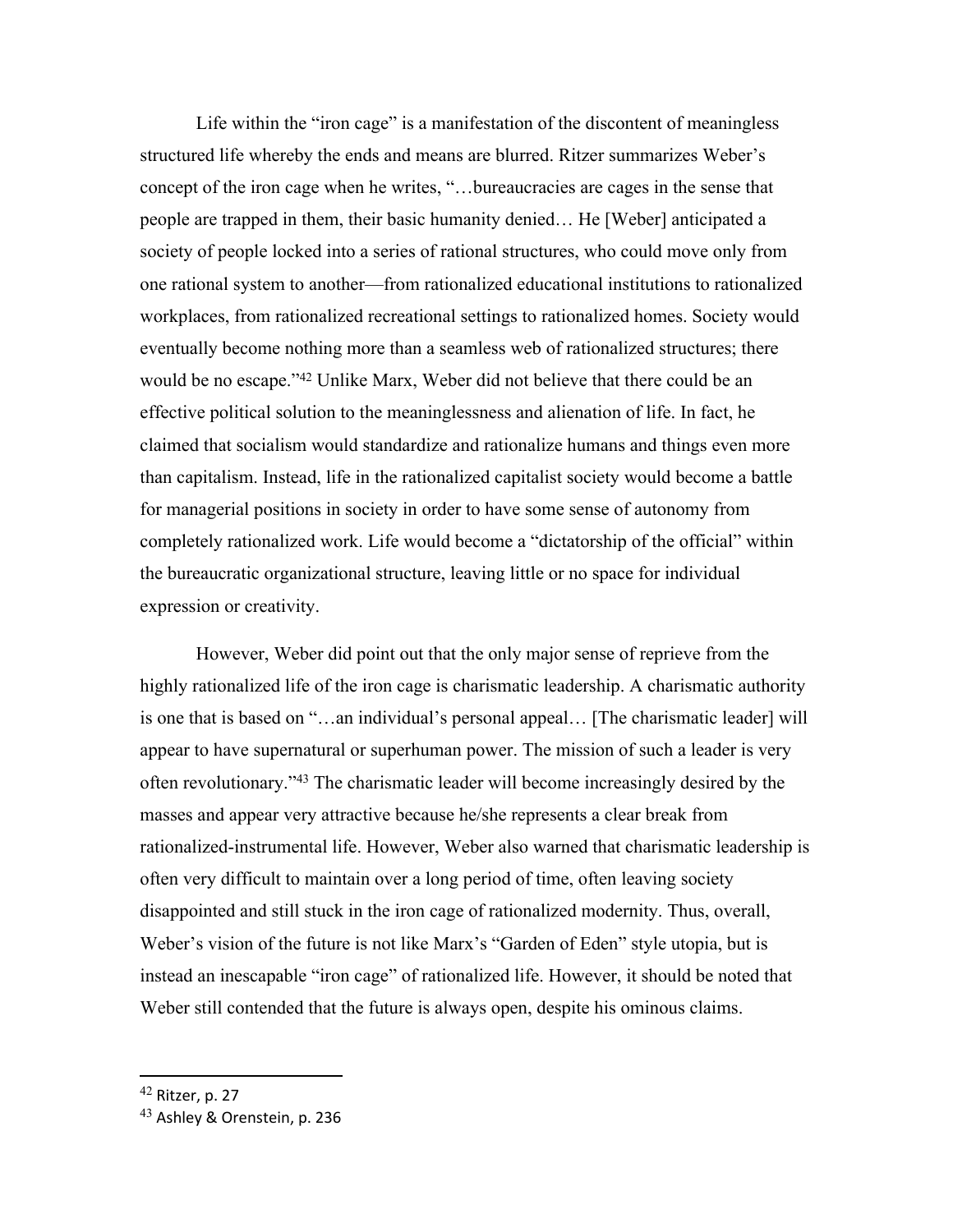#### *Nietzsche's "Nihilism"*

In many ways, it is easy to see how Weber was influenced by Nietzsche's ideas about modernity, especially in reference to ideas about its future. As described earlier, Nietzsche was greatly concerned about the "loss of the individual" in modern society. He believed the modern life would be overwhelmingly meaningless and be a continual state of "nothingness". Much of this stems from his rejection of modern science in that it creates a framework that can causally explain all social and physical phenomena and can derive technology from this knowledge to solve life's pressing issues. It is from this process that Nietzsche so boldly claimed, "God is dead!" People no longer need God for provisions, solutions, or explanations. But this modern scientific framework also has its severe limitations that caused/causes much of the crisis of modernity. For Nietzsche, humans devised the rules, processes, and standards of evaluation for modern science. Thus, after all is explained scientifically, people will eventually seek for meaning beyond mere instrumental utility of resources, but they will only be able to trace its origins, purpose, and meaning back to the human devised scientific framework. There, thus, is no greater meaning that can be derived from it that is "beyond" humans, and they can no longer logically reconcile the mysterious divine nature of God with their scientific perspectives. As a result, modern people will have to face the difficult task of either creating new gods or denying any greater ultimate purpose or deity and face a future of meaninglessness.

The most unfortunate aspect of Nietzsche's vision for the future of modernity is that people can no longer go back. He ominously portrayed the "nothingness" and hopelessness of modern life when he wrote,

We have left the land and have gone aboard ship! We have broken down the bridge behind us—nay, more, the land behind us! Well, little ship look out! Besides thee is the ocean.... Times will come when thou wilt feel that it is infinite... Alas, if homesickness for the land should attack thee, as if there had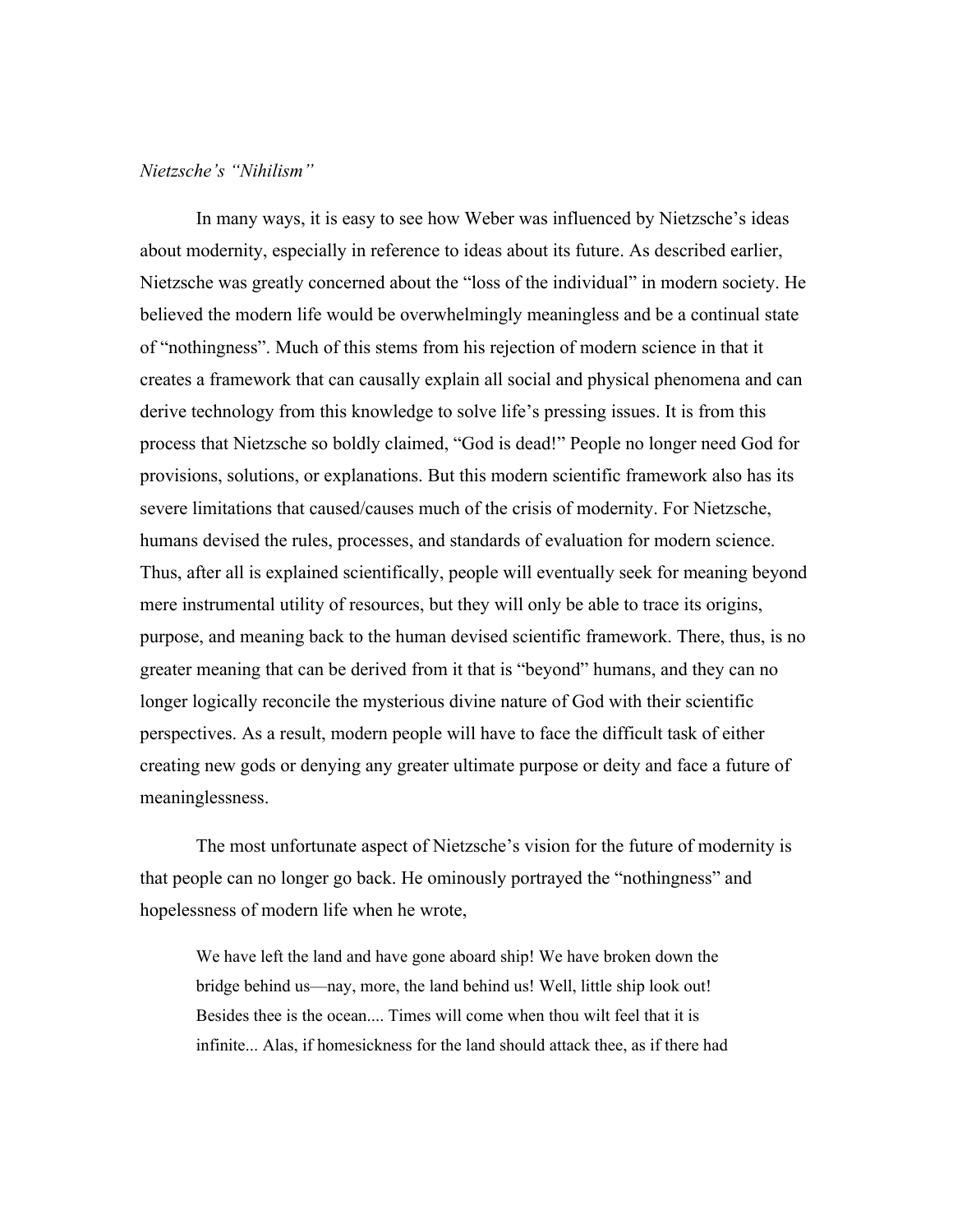#### been *freedom* there—and there is no more "land" any longer!<sup>44</sup>

Modern society cannot go back to any previous pre-modern era; the scientific perspective cannot be truly reconciled with such "primordial" ways of thinking. However, as modern society sails further out into the ocean, it realizes that there is no land in sight ahead to which it shall eventually reach. It is in this moment of panic of realizing that there is nothing ahead and no way to go back that modernity finds itself in crisis, and for the most part Nietzsche does not imagine modern society will get beyond it; it is infinite meaninglessness and nothingness; "nihilism stands at the door".

#### *Evaluation*

It is difficult to evaluate each and reach a conclusion that only one view in particular is correct (if there even was a single definition of "correct" with which one could evaluate them). Nonetheless, each has important insights that can be generally evaluated and applied today.

In regards to Marx's communist vision of the future, many in contemporary political and economic discussions simply disregard Marx's communism based solely on the collapse of the Soviet Union and the liberalization of the Chinese economy. However, this is an unfortunate fallacy to make. Marx's writings were largely a moral critique of capitalism, not merely an economic critique. While it was well established in the economic community that the labor theory of value, which Marx based much of his economic writings from in *Das Kapital*<sup>45</sup>, is not a valid theory, Marx's ideas and critiques about the innate contradictions of the capitalist system cannot be ignored:

Although it is integral to the Marxist model of exploitation, the labor theory of value is only tangentially related to the Marxist explanation of economic crisis. The crisis of capitalism is created *objectively* by the change in the ratio of constant to variable capital: the organic composition of capital. A subjective understanding of the exploitive nature of productive relations under capitalism

<sup>44</sup> Nietzsche, *The Joyful Widsom*, part II, p. 57; cited in Ashley & Orenstein, p. 448 <sup>45</sup> Marx, *Capital*, 1995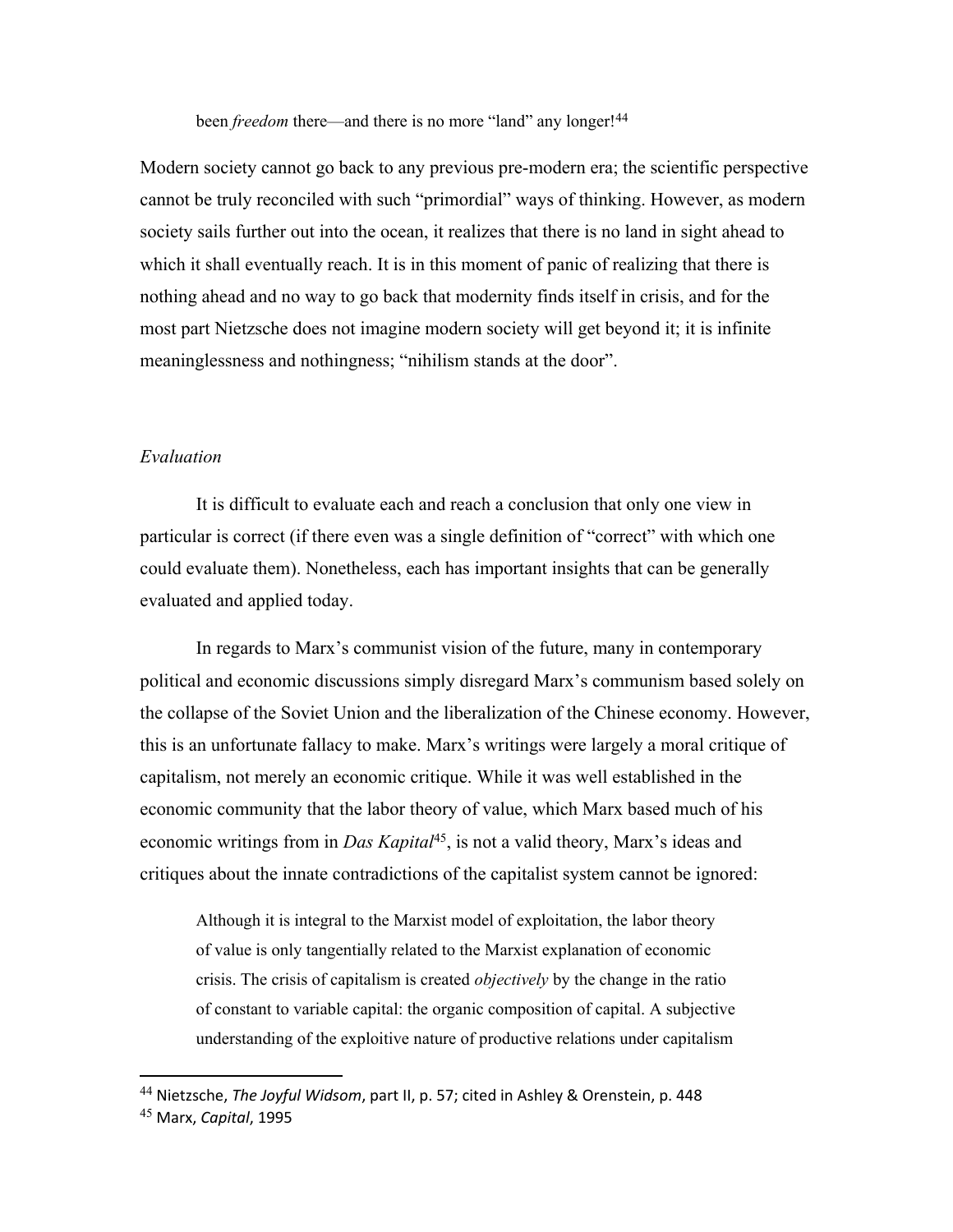will lead to heightened class consciousness on the part of the proletariat. The *subjective* movement toward the overthrow of the capitalist system, however, is likely to occur only when the objective features of the system have become contradictory and untenable.<sup>46</sup>

As the above quote describes, the implications about the contradictory exploitative nature of capitalism and how it will lead to a crisis and subsequent overthrow by the exploited is still valid without the labor theory of value. It is a social and moral critique of the system, not purely economic. To treat it as such is a mistake. Furthermore, Stalinist/Leninist and Maoist ideas should not be equated to Marx directly because they are not completely reflective of his ideas, though they may share many similarities and characteristics.

Furthermore, it is important to point out the ways that his predictions about capitalism have been more or less correct. For example, Marx appears to have been correct about the tendency towards greater inequality in the capitalist society, which is a well-documented tendency particularly in the US, especially with the decline of the middle class.<sup>47</sup> His claims about the rise of problems of alienation of labor and dehumanizing and exploitive work for the masses appear to be true, particularly with the rise of globalization.<sup>48</sup> Marx's claim that technology will continually replace humans appears to be the case with the rise of powerful computer technology and artificial intelligence. His prediction about social unrest and discontent appears to be valid, especially with the current "Occupy Wallstreet" protests that began in the US and have spread internationally; with the massive protests that have broken out all over Western Europe over austerity measures that are being taken to preserve the euro currency; and with the "Arab Spring" protests that have removed several leaders of Arab countries (however, it is difficult to say that the Arab Spring arose only because of economic discontentment). Marx appears to have correctly predicted capitalism's push to privatize and commodify all things, as exemplified by the international division of labor that has developed in the market for surrogate mothers and the outsourcing of pregnancy and

<sup>46</sup> Ashley & Orenstein, p. 207-8

<sup>47</sup> see Haskins & Sawhill, 2009

<sup>48</sup> see Wallerstein, 2007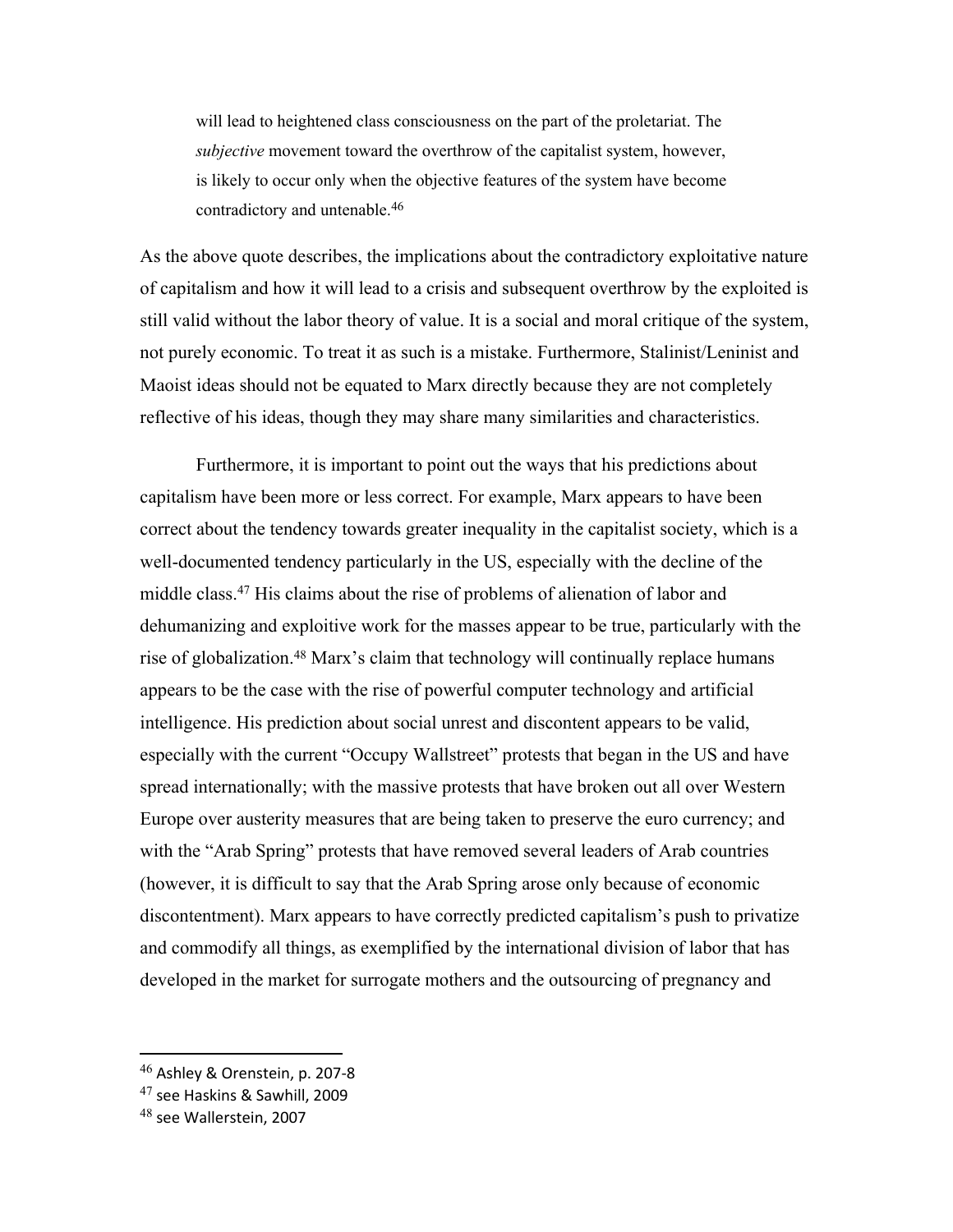infant adoption.<sup>49</sup> Finally, Marx appears to have been fairly correct about the penetration of elitists rule into political and economic life at the national and global levels, as the Western global debt crisis appears to be revealing the demise of the bourgeois façade to placate the masses.

So why, then, hasn't the proletariat revolution occurred in most advanced Western capitalist societies? While it appears that this may discredit Marx's predictions, it should be noted, though, that Marx did acknowledge that the capitalist class would be able to placate the masses over time, if not indefinitely. However, it does not appear that he could have possibly predicted the massive amount of government intervention in stabilizing the market that has occurred over the past century and its effects for maintaining the capitalist society. The legalization of unions helped to placate the exploited workers in the early 20<sup>th</sup> century. President Franklin Roosevelt's "New Deal" program, based on John Maynard Keynes's economic theory of short-run government investment in order to spur economic growth during recessions, helped to get the US (and global) economy out of the elongated Depression of the 1920s and 1930s and institute social safety net programs such as social security. The rise of social welfare programs continued with President Lyndon B. Johnson's "war on poverty" in the 1960s. Nonetheless, Marx believed the communist takeover would occur eventually, and in most advanced capitalist nations, it has not.

Even though Marx appears to have somewhat correctly predicted many of the tendencies of modern capitalist societies, it does not appear sufficient enough to fully validate his communist utopia as the certain future of modernity. Despite its more hopeful view of the future, it appears that the process of rationalization of every aspect of modern life has prevented any true sense of organized consciousness amongst the exploited masses from occurring. For example, in a leaked Citigroup memo describing the state of increasing inequality in the capitalist world as a "plutonomy", they claim that the possible disruption would be democratic backlash against the system. However, they appear to not be too concerned about such an uprising against the capitalist system because "enough of the electorate believe they have a chance of becoming a Pluto-

<sup>&</sup>lt;sup>49</sup> see HBO documentary "Google Baby", 2009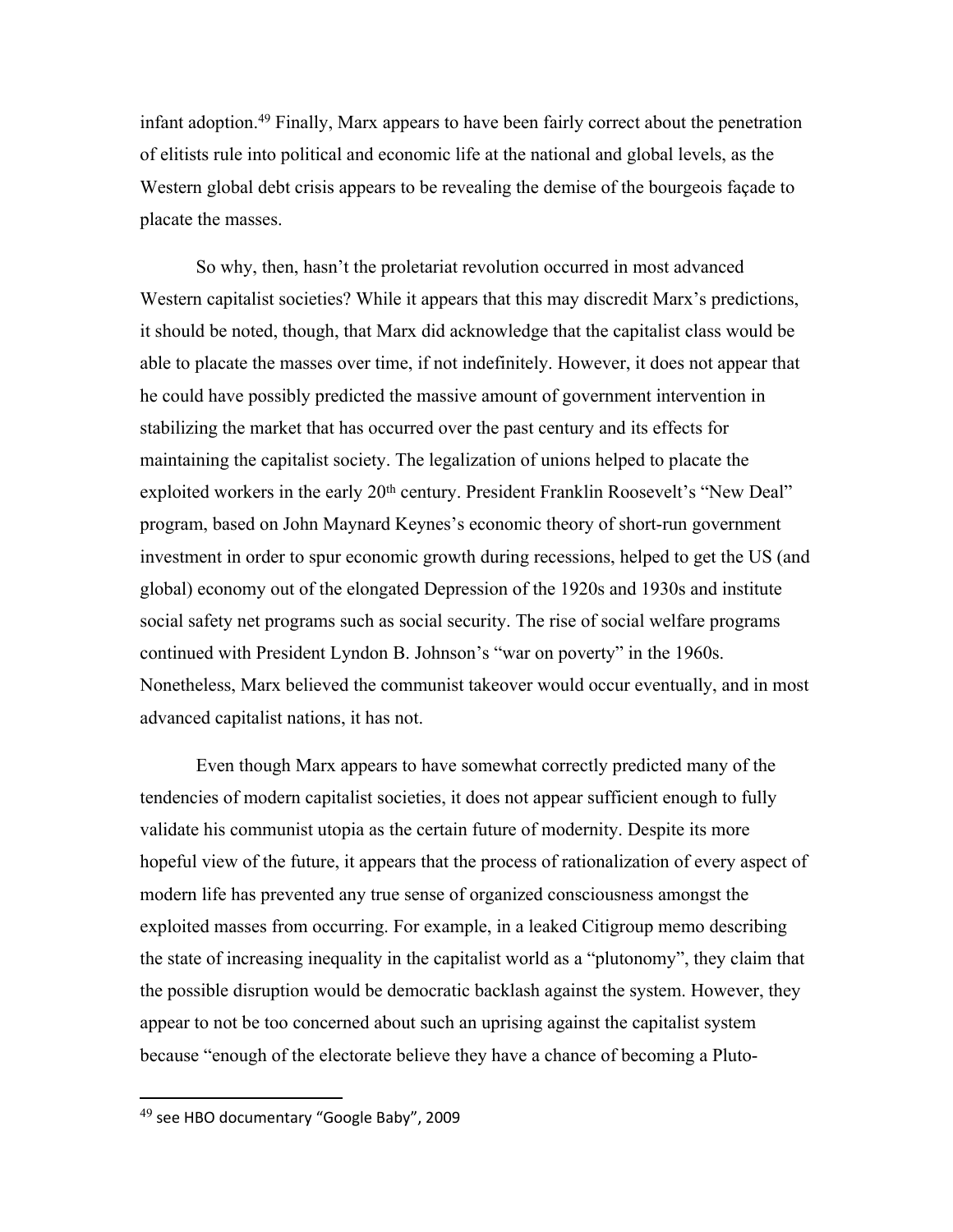participant."<sup>50</sup> Thus the middle class has essentially been brain washed by the hegemony of the upper class that they can one day become an elite as well, despite all data and evidence to the contrary. Furthermore, Marx's communist hope for the future does not even pass his own critique against religion as being "the sigh of the oppressed creature, the heart of a heartless world, and the soul of soulless conditions. It is the opium of the people."<sup>51</sup> In a way, the hope of the communist utopia becomes a pacifying element for the exploited worker in the same manner as religion, giving workers hope that there will one day be a brighter future for themselves where they rule over the elites. This has very similar overtones of the Christian eschatology that Marx so greatly critiqued and rebuked as pacification of the proletariat. Nonetheless, Marx's moral critiques about the innate contradictions of the capitalist system are important for understanding many of the issues that modernity currently is and will continue to have to face.

In regards to Weber and Nietzsche, it seems more appropriate to evaluate their claims simultaneously due to the fact that they share so many similarities. Both greatly stress the loss of meaning and purpose of the life of modern individuals because of modern scientific rationality. Weber takes the idea of rationalization further and presents it in a much more technical manner. Nonetheless, both view such pervasive meaninglessness and disenchantment as an unavoidable and inescapable aspect of modern society. It is difficult to argue against this assertion completely while being honest about historical reality. As George Ritzer's many examples of the permeation of rationalization (or what he calls "McDonaldization) in contemporary Western society reveals, the process is not slowing but is continuing to expand at exponentially faster rates. Not only is it growing within Western nations, but its also permeating at a global level with globalization. It appears to be too large and powerful to contain, limit, or even destroy at this point. With greater expansion of the meaningless and dehumanizing process of rationalization, Weber's iron cage and Nietzsche's proverbial floating ship seem to be fairly accurate depictions of modernity: inescapable nothingness.

 $50$  Kapfur, Macleod, Sing, 2005, p. 24

<sup>51</sup> Marx, *Contribution to the Critique of Hegel's Philosophy of Right*, 1844; cited in *The Portable Karl Marx*, p. 115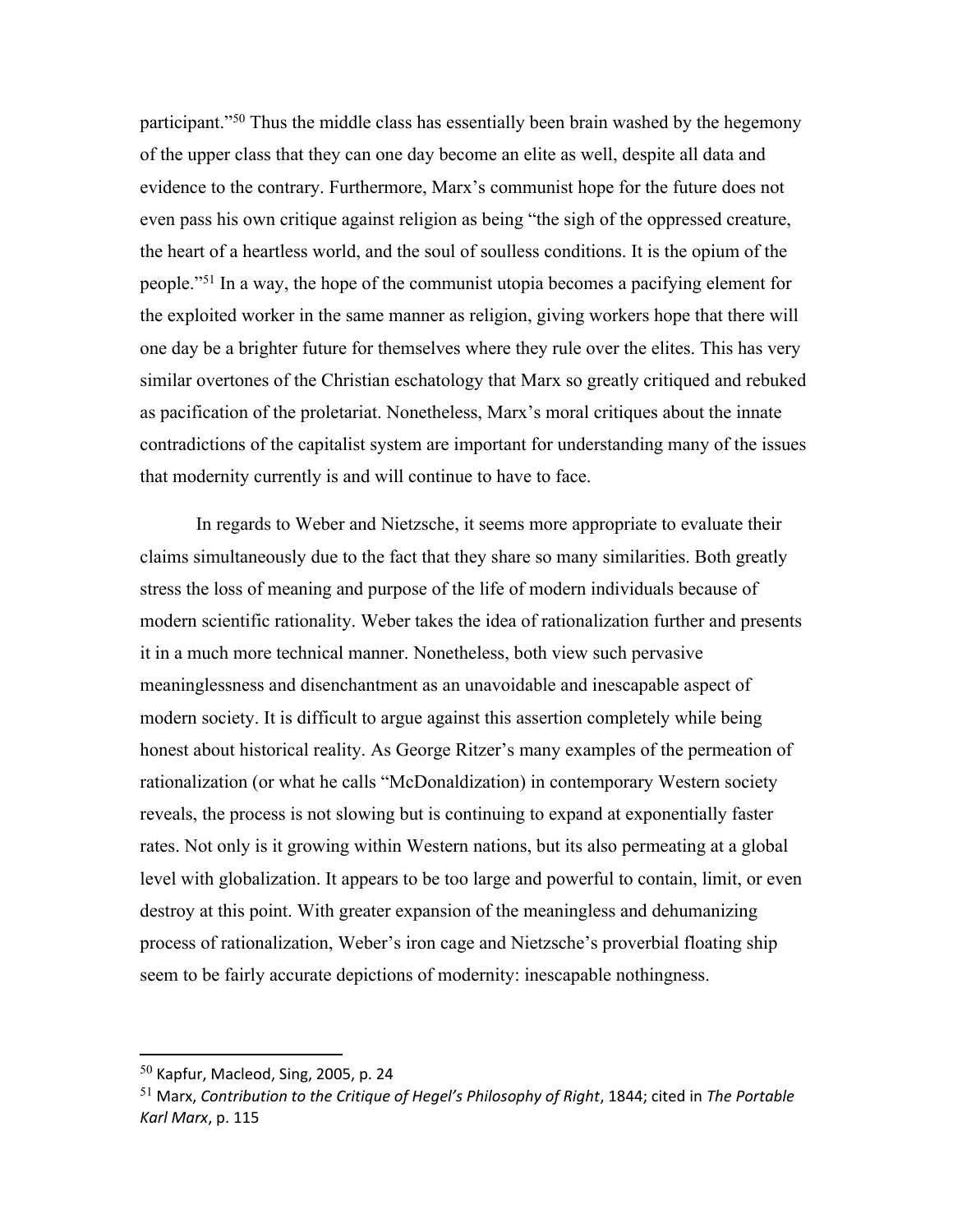#### **Alternatives?**

With such ominous conclusions about the future of modernity presented by the three theorists, are there other possible alternatives for the future of modernity? This section of the paper will present and briefly outline and analyze some possible alternatives. However, it should be noted that this list is far from exhaustive and the analysis is far from comprehensive and complete. Nonetheless, this overview should provide a greater understanding of possible alternatives to the previously described predictions for the future of modernity.

#### *Postmodernism?*

For many, postmodernism is not just a possible alternative; it is the current reality that has already replaced modernity. However, it appears that most major modern societal institutions are still predominately functioning in society, particularly in the West (i.e. rationalized mode of organization and labor). Thus, while there may have been a more defined break from modernity to postmodernism within academia, that alone does not suffice for explaining the realities of life within society which still greatly reflects modernity in many key manners.

To begin, it is important to distinguish between the two major overarching schools of thought within postmodernism before attempting to define and analyze postmodernism. These two schools of thought are (1) affirmative and (2) skeptical postmodernism (although most postmodernists would claim to not identify with either affirmative or skeptical postmodern thought, and would most likely not prefer to even identify themselves as postmodern at all). In her book *Post-Modernism and the Social Sciences*, Pauline Marie Rosenau defines skeptical postmodernism when she writes, "The skeptical post-modernism, offering a pessimistic, negative, gloomy assessment, argue that the post-modern age is one of fragmentation, disintegration, malaise, meaninglessness, a vagueness or even absence of moral parameters and societal chaos... They argue that the destructive character of modernity makes the post-modern age one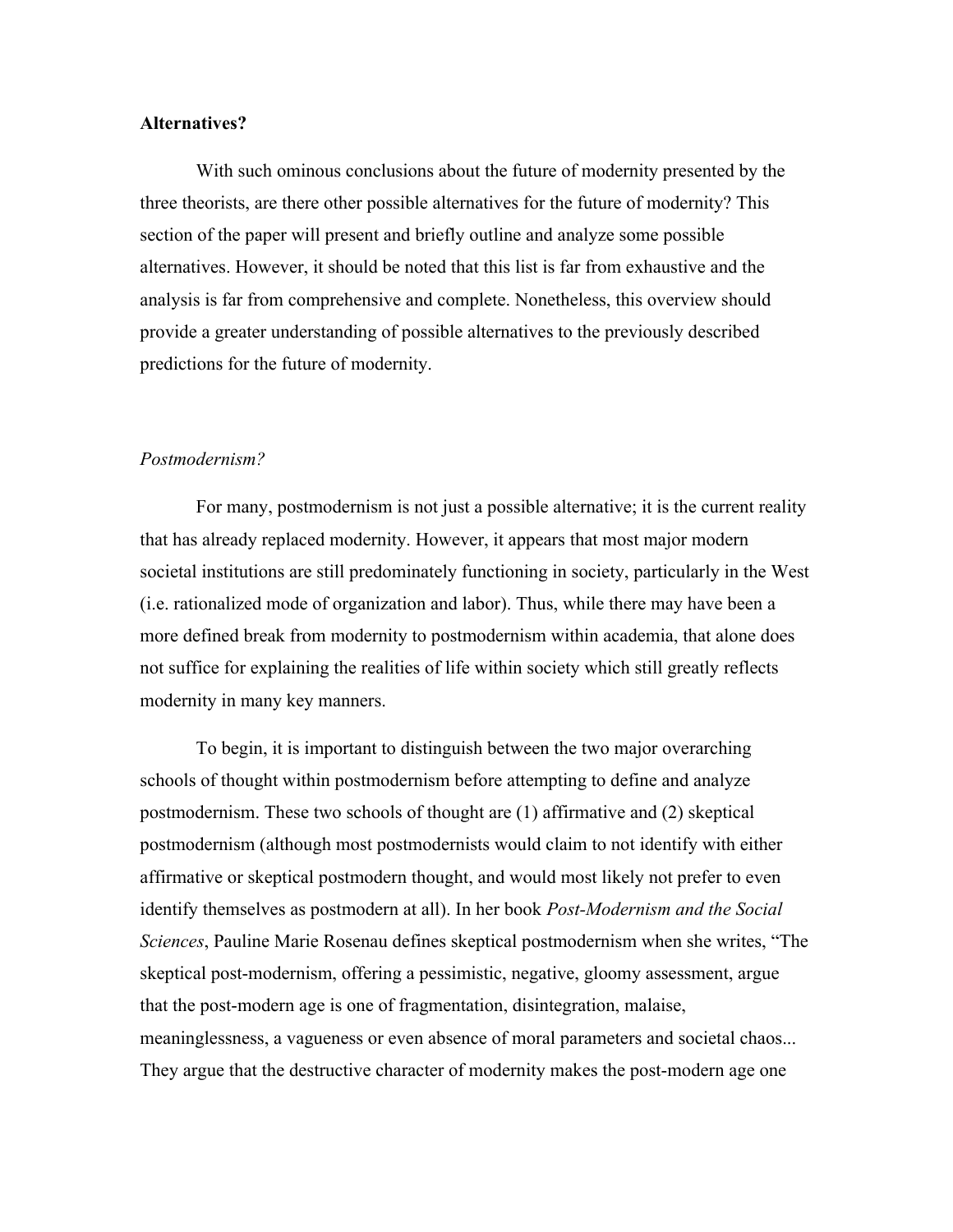of 'radical, unsurpassable uncertainty', characterized by all that is grim, cruel, alienating, hopeless, tired, and ambiguous. In this period no social or political 'project' is worthy of commitment."<sup>52</sup> Skeptical postmodernism is most well known for its rejection of history, time, space, and truth, claiming that nothing is ever truly knowable or present or measurable. Affirmative postmodernism, on the other hand, is defined by Rosenau when she writes, "Although the affirmative post-modernists...agree with the skeptical postmodernists' critique of modernity; they have a more hopeful, optimistic view of the postmodern age."<sup>53</sup> Generally speaking, affirmative postmodernism emphasizes the process of social and political mechanisms, stressing the importance of critical history and political movements as struggle and resistance for the indigenous and the local against the bureaucratic imperialist. They tend to emphasize that morals, values, and truth are knowable and open for evaluation, but must be done within local contexts, stressing the importance of cultural relativism.

Of the two major general postmodern schools of thought, skeptical postmodernism appears to present similarly ominous views of the future as that of Nietzsche, which makes sense because Nietzsche is often considered one of the founders of postmodernism (though he probably would have been appalled by such a title). Skeptics often reject history because it is based on values, meanings and contexts that are up for interpretation by the reader of an event. They suppress the importance of the author in regards to texts, and instead promote the importance of readers and their creative capacity to interpret texts on their own. Thus it seems that skeptics offer very little for reflecting on greater historical processes of modernity and, as a result, have little to offer in terms of a better alternative for the future, often rejecting the future as meaningless and stressing the importance of the present as the only meaningful aspect of life. The skeptic vision of society is one of general isolation and individualism, believing that only the individual's interpretation of meaning and truth is valid. As a result, it is difficult to imagine any more of a just or humanizing alternative system to modernity coming from skeptical postmodernism. Although it may offer important academic critiques and provide stimulating discussions, in regards to offering a substantial change

<sup>52</sup> Rosenau, 1992, p. 15

 $53$  Ibid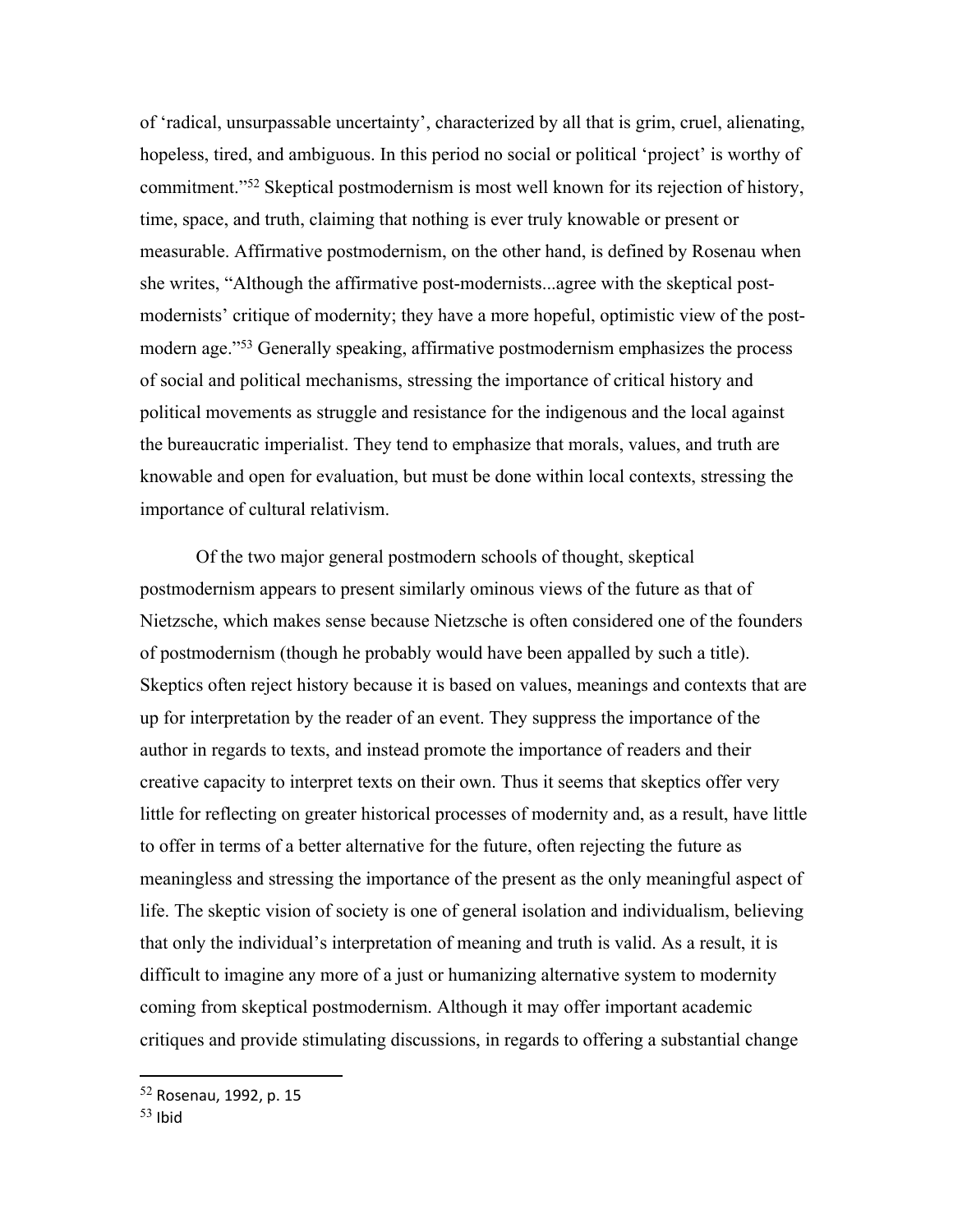in reality of modern society, it appears to only be able to offer "mental gymnastics".

Although it shares many similar underlying ideas with skeptics, affirmative postmodernism appears to offer a much more substantially relevant and concrete alternative to modernity. One of the major themes of affirmative postmodernism is the emphasis on the local: "They [affirmatives] look to local space, the place for community. This coincides with their preference for regional resistance, their emphasis on the respect of others' 'space', and their insistence on the preservation of their own 'place'. Their focus on the local and on the right to space and geography are highly political in character and adapted to the social context."<sup>54</sup> There is an obvious political nature of affirmative postmodernism, which emphasizes the rights of the local community, particularly emphasizing the autonomy of indigenous communities to develop and maintain their own identity that has been often attacked by the imperialist nature of modernity. It is in the local community that people can struggle to create a more just and humane environment whereby truth, knowledge, and meaning is derived out of the local context and culture of the intimate community of people. As one can easily see, this premise offers an alternative to the dehumanizing nature of the rationalized modern life.

Furthermore, affirmative postmodernists stress the importance of using critical history that is told from the perspective of the marginalized, which is a concept developed by Nietzsche in his book *On the Advantage and Disadvantage of History for Life.*<sup>55</sup> Howard Zinn, a popular critical historian, wrote about the importance of critical history as an alternative to the domination of the powerful in controlling the way history is written and presented in his book *A People's History of the United States* when he wrote, "The historian's distortion is more than technical, it is ideological; it is released into a world of contending interests, where any chosen emphasis supports (whether the historian means to or not) some kind of interest, whether economic or political or racial or national or sexual."<sup>56</sup> He goes on to say, "Nations are not communities and never have been. The history of any country, presented as the history of a family, conceals fierce conflicts of interest (sometimes exploding, most often repressed) between conquerors and

<sup>54</sup> Ibid, p. 69

<sup>55</sup> Nietzsche, 1980

 $56$  Zinn, 2003, p. 8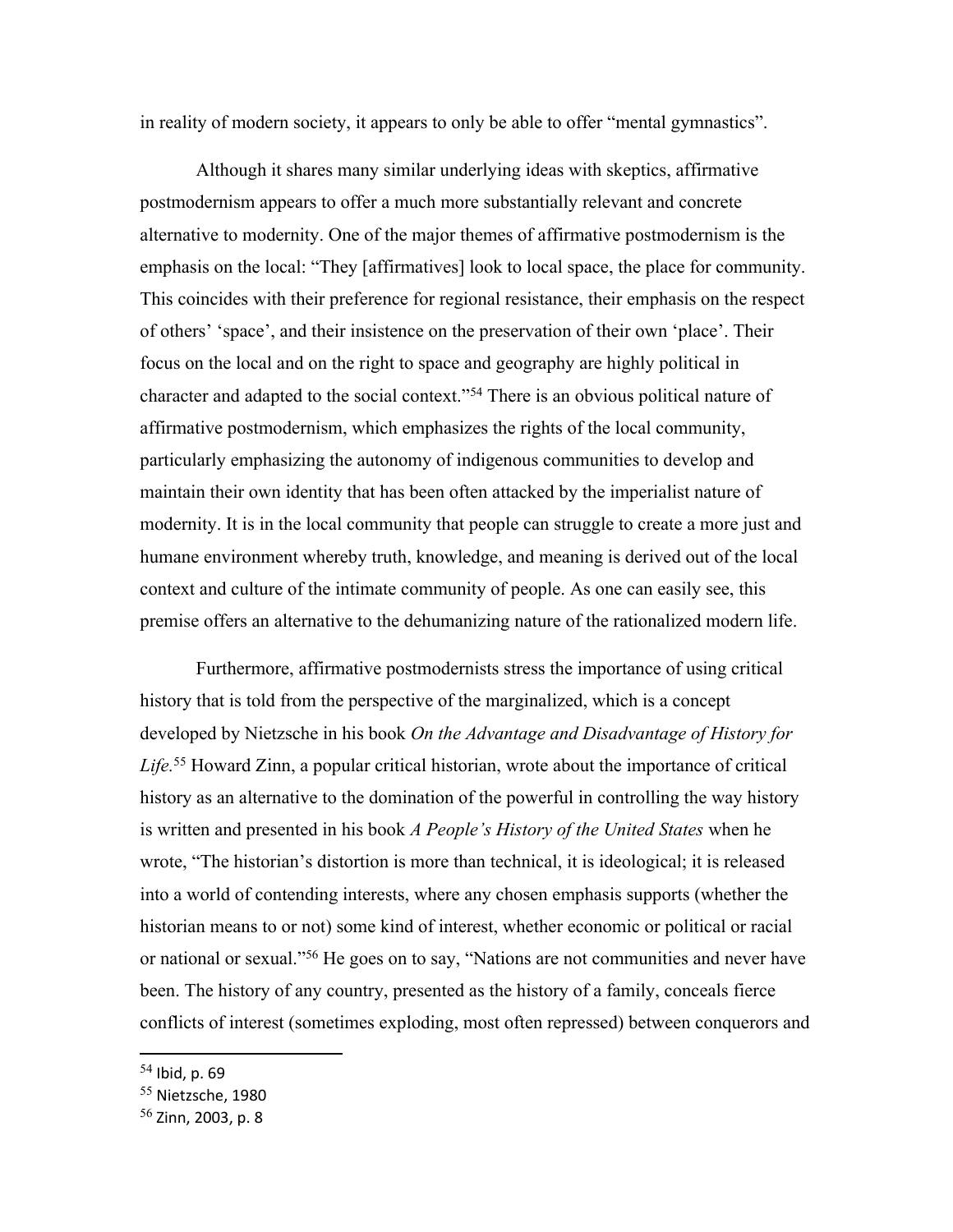conquered, masters and slaves, capitalists and workers, dominators and dominated in race and sex. And in such a world of conflict, a world of victims and executioners, it is the job of thinking people...not to be on the side of the executioners."<sup>57</sup> Clearly this quote is emphasizing the idea that historical "facts" are always subjective manifestations of power in history. The famous postmodernist Michel Foucault greatly emphasized the idea that knowledge is controlled by structures of power in society. In the words of historian Erna Paris, the question about historical validity becomes a question of "...Whose perception and whose needs? Who gets to decide what happened yesterday, then to tell the tale?"<sup>58</sup> With the affirmative postmodern reframing of history from the perspective of the marginalized and oppressed in a contextually relevant manner, combined with the stress on the importance of local communities as an alternative to the oppressive and dehumanizing effects of modernity, affirmative postmodernism appears to offer at least a new framework that, in theory, is more just and humanizing than the skeptic vision of society and of the rationalized modern society.

#### *The "Arab Spring"?*

From essentially February of 2011 until the current date (December, 2011), there has been and continues to be major social uprisings in many nations in the Arab world (i.e. Egypt, Tunisia, Bahrain, Libya, Syria, Yemen, etc.) pressing for the replacement of dictators with democracy. While the vast wave of revolutionary protests has not focused solely on democratization, it has often been the most prominent voice in the complex and multifaceted protest movement; needless to say, each nation's protests are unique in many ways, but democracy has been a popular common thread throughout. Because of the recent and still current nature of this major social movement, there is still much that is yet to be understood or known about it and how it will affect these nations, the region, and the world in years to come. Some have interpreted the Arab Spring as a revolution against neoliberalism<sup>59</sup>, some have interpreted it as an attempt to achieve global

<sup>57</sup> Ibid, p. 10

<sup>58</sup> Paris, 2000, p. 2

<sup>59</sup> Atris, A. (2011, February 24). A revolution against neoliberalism? Al Jazeera.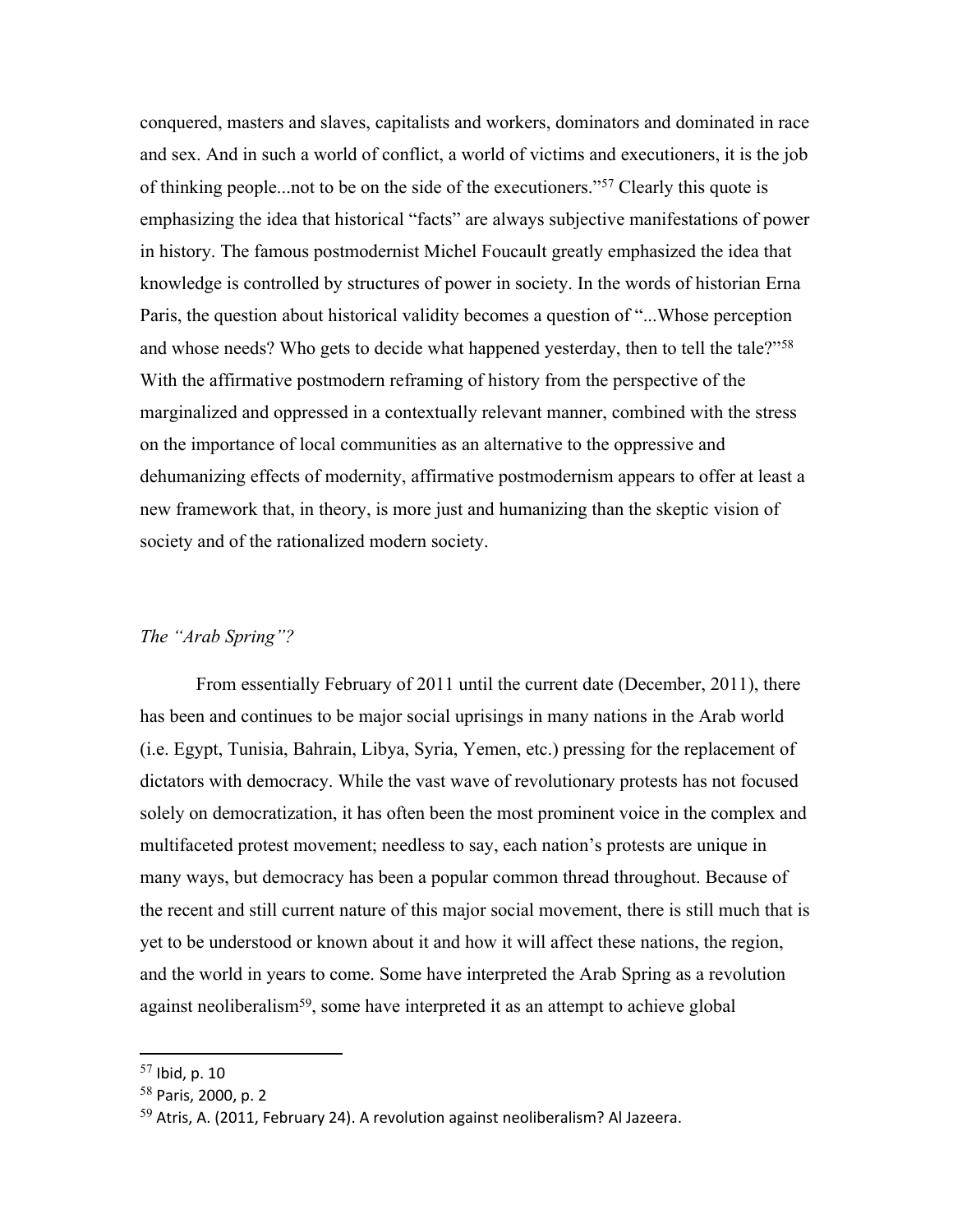autonomy $60$ , and others have simply seen it as an inevitable movement towards modern democracy.

However one chooses to begin to interpret these events, it is clear that the magnitude of this region-wide revolutionary movement (major protests have occurred in several other nations in the region, though have not been as large and/or as publicized) will certainly influence the future of these nations, the region, and, indeed, the world. For the purposes of this paper, it seems that the only major alternative to modernity that may come about from this movement is a new style of democracy based on the values of the very diverse Arab world, and subsequently a shift in global power. There is very little doubt about the gradual global shift in economic and political power from the Western world to the "Eastern" world, as shown by the rise of China and India in global power. This social uprising in the Arab world could be another component of the shift in global power away from the rest. If this is the case, the social, political, and economic structures that form out of the Arab Spring revolutions and the rise in Chinese and Indian power could greatly alter the international institutions' structures in a manner that is different from the highly rationalized modern institutional structures.

However, it is simply too early to tell and make elaborate predictions. While some analysts believe it is open to boundless possibilities, others believe it will be limited (as much as possible) by the Western world.<sup>61</sup> Many wonder as to how sustainable it may be overtime, and others wonder whether or not it can prevent falling into systems that are just as dehumanizing as modernity. It appears that the "Arab Spring" *mentality* is the greatest threat to modernity and thus is the greatest alternative to it. But like Weber warned about charismatic movements, they are difficult to sustain overtime. Nevertheless, it is an important movement that needs to be acknowledged as a possible alternative to Western modernity as it exists today.

#### *Feminist Alternative?*

 $60$  Wallerstein, I. (2011, November 14). The contradictions of the Arab Spring. Al Jazeera.  $61$  Ibid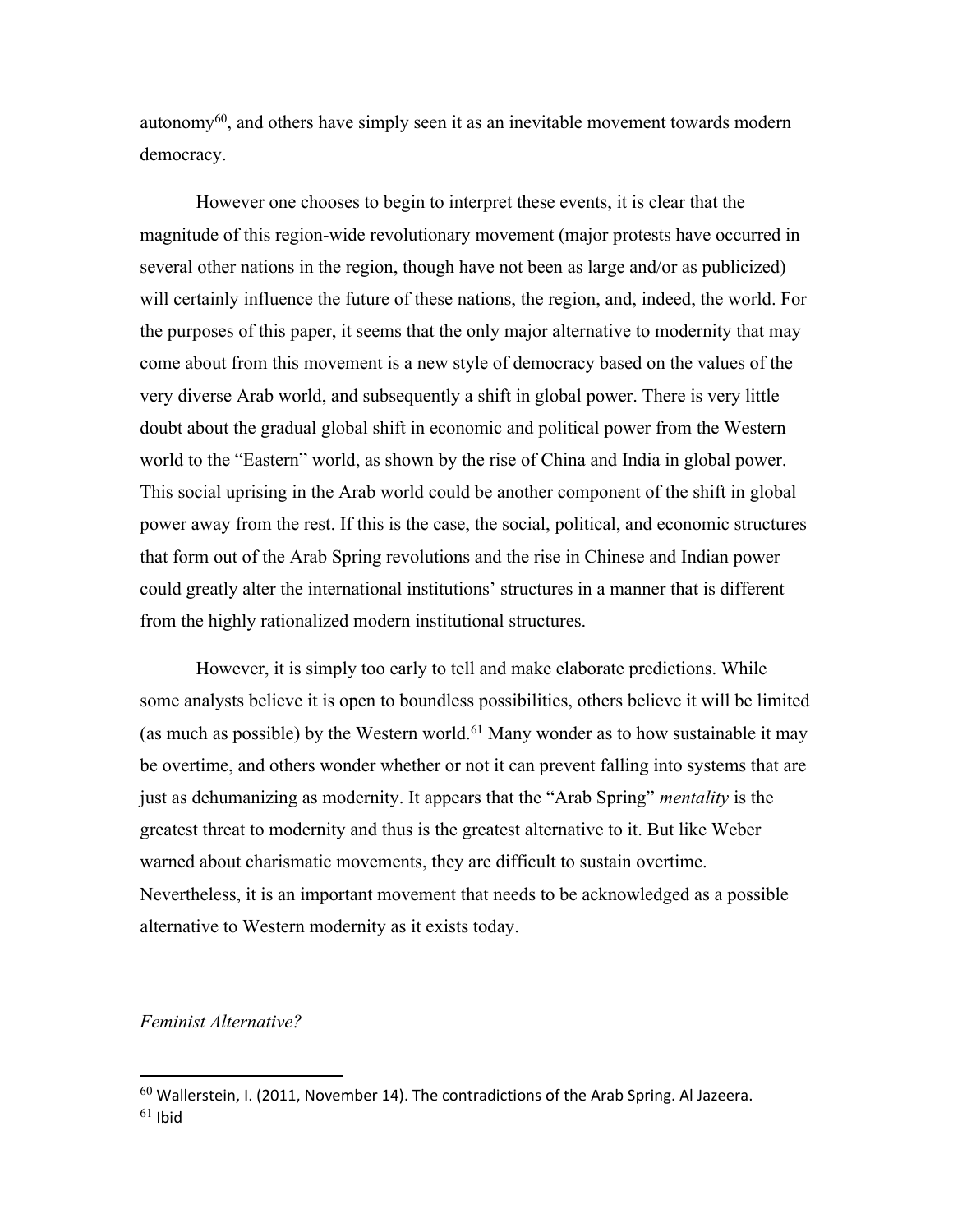In all three of the theorists' ideas and visions of modernity, none directly accounted for the experience, values, and reality of women in modern society. To attempt to imagine a conception of the future without accounting for the experience and reality of half the world's population is not only inadequate, but it is practically irrelevant. Even within the field of sociology, women's experience have been largely limited to the structures, institutions, rules, norms, and principles that have been constructed by men. When discussing the difficulty of female sociologists to reconcile sociological principles with lived experience, Dorothy E. Smith writes, "The effect of the second [domestic 'world'] interacting with the first [male-dominated sociology] is to impose the concepts and terms in which the world of men is thought as the concepts and terms in which women must think their world. Hence in these terms women are alienated from their experience."<sup>62</sup> Smith contends that sociology itself has been dominated by the males who constructed it, which is based on an abstract, indifferent observation and analysis of social phenomena divorced from one's lived experience and objective situation. For Smith, this dominant structure and framework for analyzing, institutionalizing, and thus defining the sociological world is alienating by its very nature.

In response, Smith proposes a feminist reconstruction of sociology, beginning with its procedures, language, methodology, and analysis. If this is not done, the maledominated sociological institutions will continue to structurally alienate theory from its actualized experienced reality:

Sociology is part of the practice by which we are all governed and that practice establishes its relevances. Thus the institutions which lock sociology into the structures occupied by men are the same institutions which lock women into the situations in which they find themselves oppressed. To unlock the latter leads logically to an unlocking of the former. What follows then, or rather what then becomes possible—for it is of course by no means inevitable—is less a shift in the subject matter than a different conception of how it is or might become relevant as a means to understand our experience and the conditions of our experience (both women's and men's) in corporate capitalist society.<sup>63</sup>

<sup>62</sup> Smith, 1987, p. 86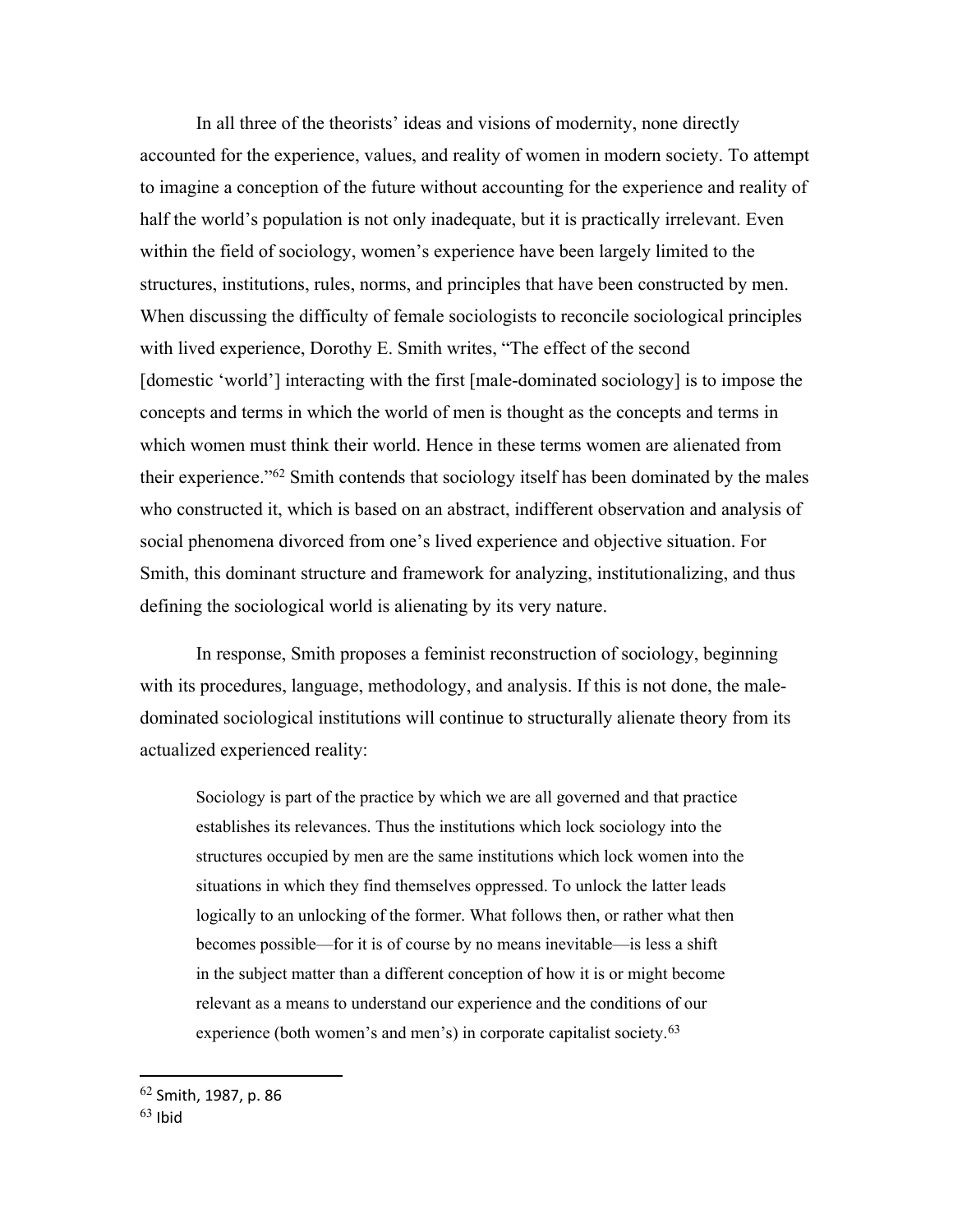Smith's critique of oppressive male-dominated sociological constructions of reality are relevant to this matter of modernity because the structures and processes she describes are largely those of modern scientific rationalism.

Her issue with this perspective is similar to that of the affirmative postmodernists in that it does not adequately account for the power structures that shape the sociologist's interpretation of an observed phenomenon and the manner in which that power structure cannot fully account for the actual lived experience of those being observed in accordance with their values, meanings, and purposes used in living within and understanding life in society. This both alienates those being observed as well as the sociologist observing them because the sociologist is alienated from objective, experienced reality and situations by the abstract, indifferent world of theory, while the observed is alienated from their own reality as described by the sociologist. In order to account for more meaningful sociological perspectives and theories that explain the actual lived experiences of people in social relations with societal institutions, sociology must take a greater account for concrete, objective realities and experiences by including the observed in the investigation in a manner so that they set the tone for the language, meanings, values, and explanations for their lived experience; it must account for social reality on the basis of those that experience the social reality, fully immersing the sociologist into that world. This would reduce the alienating nature of sociology as a whole. For Smith, women are in the best position to bring about this change:

Women's direct experience places her a step back where we can recognize the uneasiness that comes in sociology from its claim to be about the world we live in and its failure to account for or even describe its actual features as we find them in living them. The aim of an alternative sociology would be to develop precisely that capacity from that beginning so that it might be a means to anyone of understanding how the world comes about for her and how it is organized that it happens to her as it does in her experience.<sup>64</sup>

Overall, it appears that Smith's proposal for reconstructing sociology from a feminist perspective allows for a more contextually relevant way to understand and analyze the

 $64$  Ibid, p. 95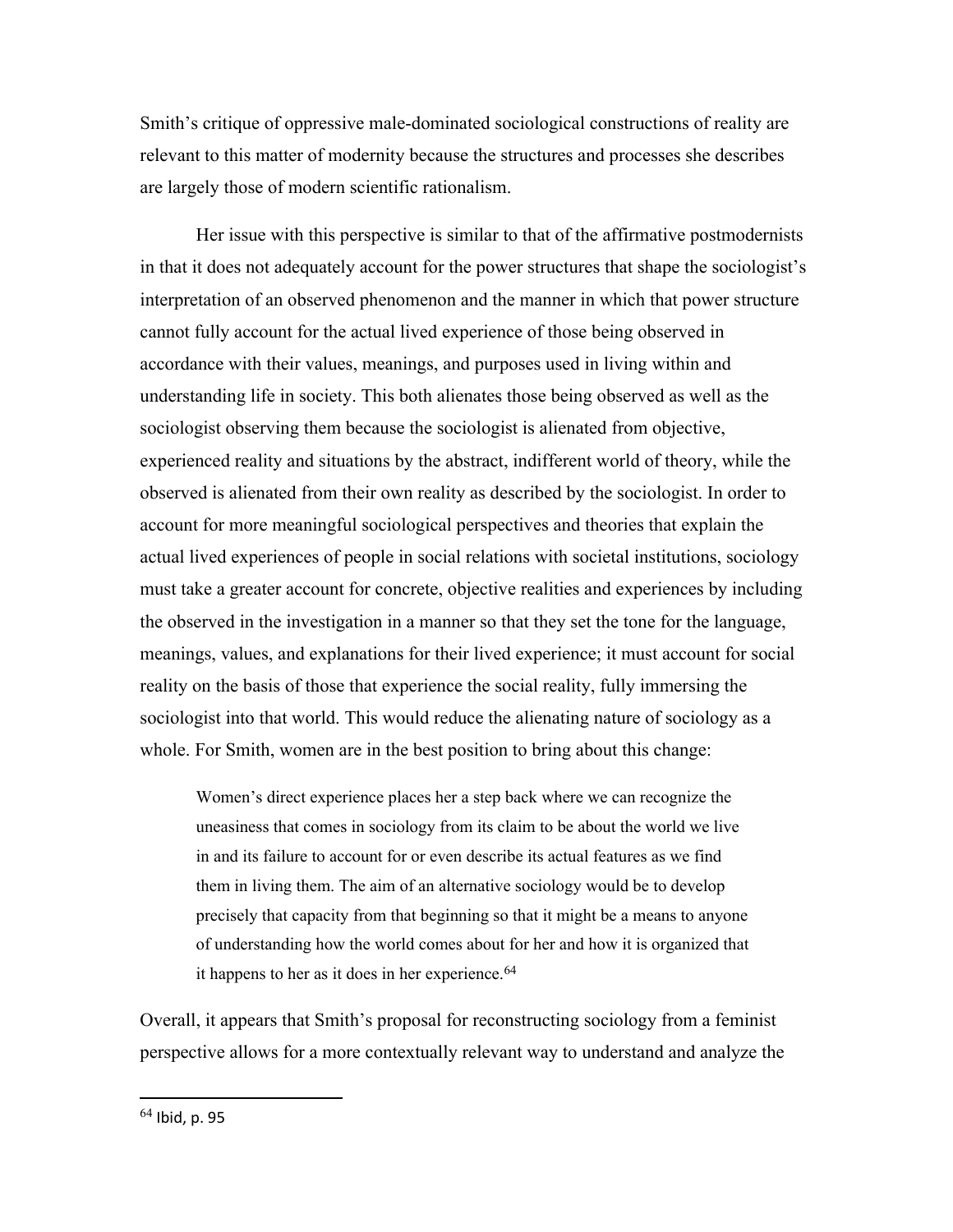lived experiences of people on their terms. This would enable sociology to analyze and critique institutions and social structures according to the way they actually manifest themselves in the lived reality of people. Thus, the feminist perspective enables sociology to not only take a different perspective on the future of modernity, but also to be able to reevaluate the current perceptions of modernity in accordance to the lived experience of people and not abstract theory that is supported by male-dominated power structures. Though it does not offer a direct alternative to the future of modernity, it instead offers a more contextually relevant approach to understanding lived and experienced reality that can be used to interrogate the actual functions and manifestations of modern society from which to begin making such predictions about the future.

#### *Liberation Theology?*

Liberation theology is an interesting perspective to bring into this discussion because of its deep marriage of religion and politics manifesting in concrete historical actions and reality. Furthermore, it is almost peculiar to include it in this paper as a separate alternative vision of society because of its deep roots in Marxism, which has already been addressed. Nevertheless, the author believes that liberation theology has something unique to offer in its historical origins and manifestations amongst oppressed groups, particularly indigenous communities. It is the first major theoretical alternative that is not developed by institutionalized "modern" thinkers, and thus is able to offer a fresh and unique vision of an alternative to modern society (with the exception of the feminist alternative previously described, to an extent).

Having developed in the communities who have experienced oppression, marginalization, and dehumanization for over 500 years, poor Latin Americans in the mid 20th century began to read the Bible in light of their political and historical context and started to see the God of the Bible as first and foremost a liberator of the oppressed. Based on the theological principle of "praxis", the liberation theology movement challenged orthodox institutions by claiming that true theology can only be seen through the eyes of the poor and oppressed and that salvation is also a historical and political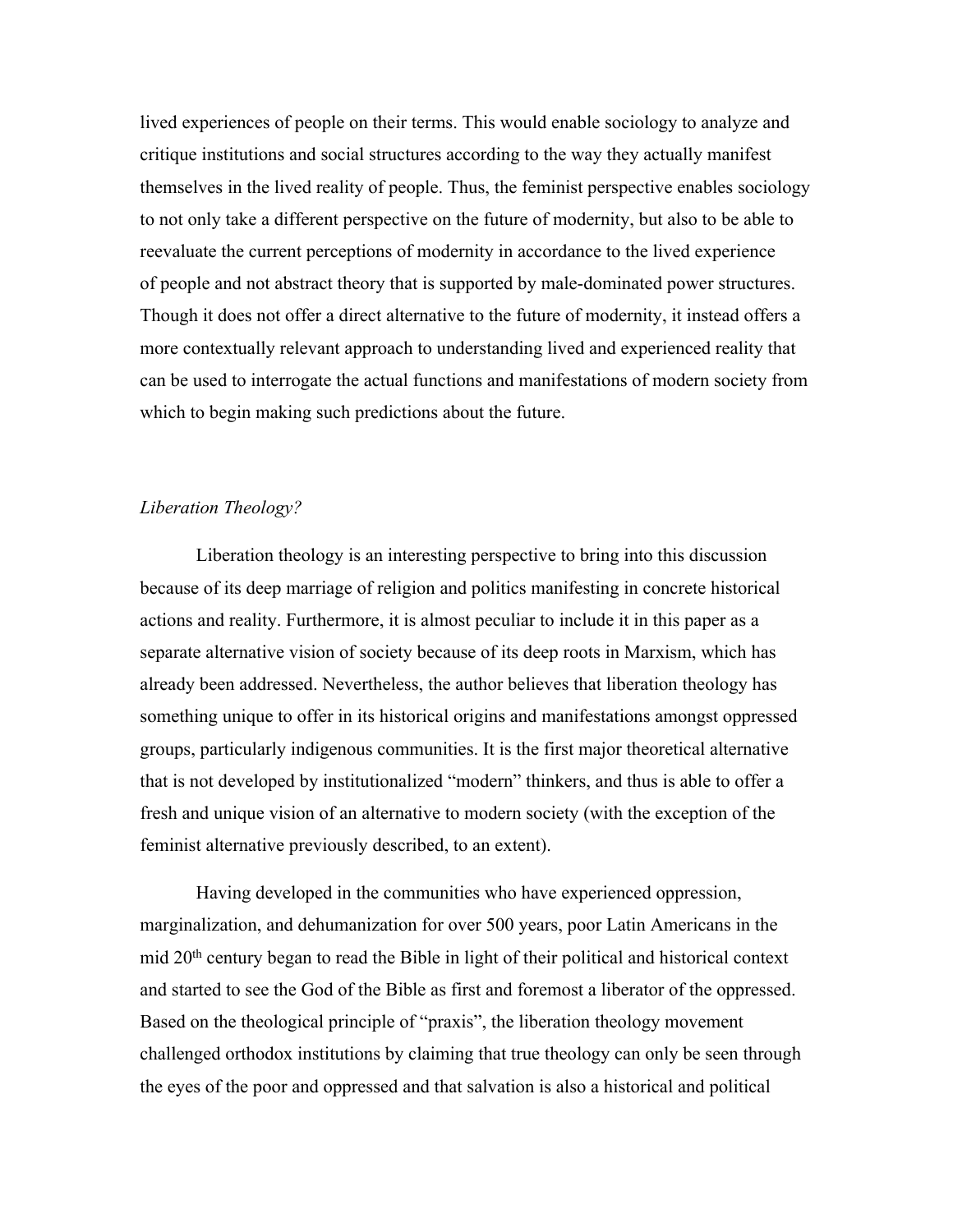reality on earth: "More profoundly, the announcement of the Kingdom reveals to society itself the aspiration for a just society and leads it to discover unsuspected dimensions and unexplored paths. The kingdom is realized in a society of brotherhood and justice; and, in turn, this realization opens up the promise and hope of complete communion of all men with God. *The political is grafted into the eternal.*" <sup>65</sup> There is no separation of religion and politics because they view the incarnation of Jesus (among other things) to be God's envision of a just society manifesting in concrete history, particularly emphasizing justice in the form of liberating the poor, oppressed, and marginalized in society from their oppressors and the oppressive structures: "Therefore when suffering is inflicted upon the oppressed, it is evil and we must struggle against it. But when suffering arises out of the struggle against suffering, as in the fight against injustice, we accept it as a constituent of our calling and thus voluntarily suffer, because *there is no freedom independent of the*  fight for justice."<sup>66</sup> Religious devotion and faith is no longer about beliefs and ideas, but about actively participating in the rebuilding of a more just, humanizing society. This is on the assumption that the current society (modern globalized capitalism) is unjust, and that God is opposed to such a system. As James Cone claims in his book *God of the Oppressed*, "Whatever else the gospel of Jesus might be, it can never be identified with the established power of the state. Thus whatever else Christian ethics might be, it can never be identified with the actions of people who conserve the status quo."<sup>67</sup>

Clearly this movement is revolutionary in its nature, but to what extent and how would this revolutionary society manifest in reality, and how would it differ from modernity? Liberation theologian Gustavo Gutierrez breaks away slightly in his perspective of history from an Enlightenment-derived modern perspective—though it still greatly mirrors Marx and Hegel—when he writes, "History, contrary to essentialist and static thinking, is not the development of potentialities preexistent in man; it is rather the conquest of new, qualitatively different ways of being a man in order to achieve an ever more total and complete fulfillment of the individual in solidarity with all

 $65$  Gutierrez, 1973, p. 231-2; emphasis added

 $66$  Cone, 1997, p. 163; emphasis added

 $67$  Ibid, p. 181-2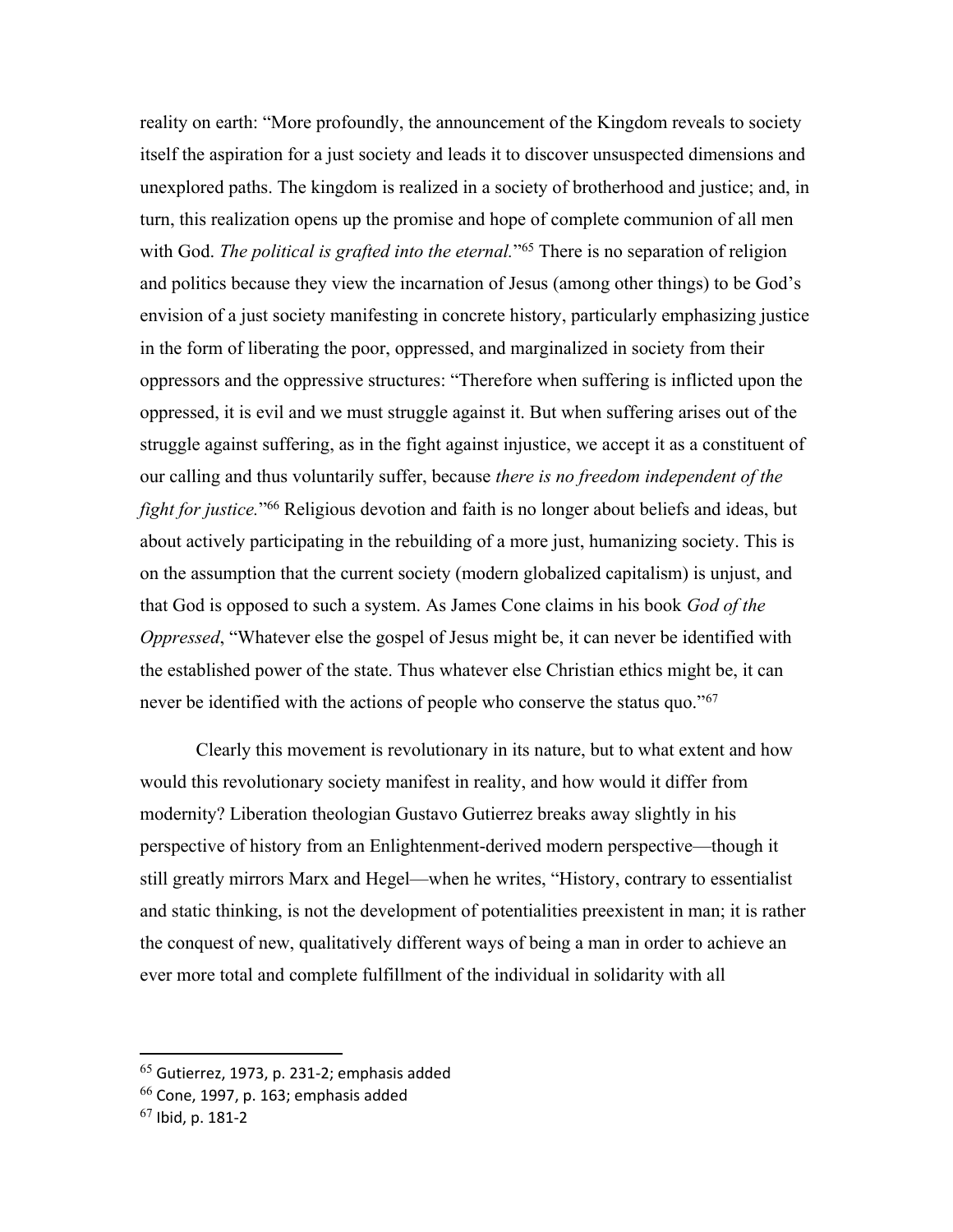mankind."<sup>68</sup> It is obvious that there is a strong emphasis on the humanity of individuals and the common good of all within this perspective; this is obviously based on Christian principles. However, where they clearly break away from the highly rationalized modern life is in their perspective on the purpose of innovation:

For some, especially in the developed countries, the openness towards the future is an openness to the control of nature by science and technology with no questioning of the social order in which they live. For others, especially in dependent and dominated areas, the future promises conflicts and confrontations, a struggle to become free from the powers which enslave men and exploit social classes. For these people the development of productive forces, in which scientific and technological advances do indeed play an important part, dialectically demands however that the established order be questioned. Without such a challenge, there is no true thrust into the future.<sup>69</sup>

There is a clear distinction about the liberation society's use of resources with that of the rationalized modern society. According to their perspective, this new society can only be built and lead by the oppressed themselves; any attempt by the powerful or privileged would pervert such an effort. It is for this reason that liberation theology does not attempt to reform the current structures, but rather calls for an entirely new society: "It is evident that only a break with the unjust order and a frank commitment to anew society can make the message of love which the Christian community bears credible to Latin Americans."<sup>70</sup> This new society is to be built on the "message of love" of the Christian community, which is to be created and led by the poor via praxis.

While liberation theology is certainly a controversial movement both within and outside the global Christian community, it provides an important alternative vision for society that rejects modernity's rationalized capitalist modes of production and its underlying values, and replaces them with the values of liberating the poor, oppressed, and marginalized. Certainly the aims of this movement are beyond just the community level in their aim to change "unjust structures". Yet the source of the movement is in the

<sup>68</sup> Gutierrez, p. 33

<sup>69</sup> Ibid, p. 214-15

 $70$  Ibid, p. 138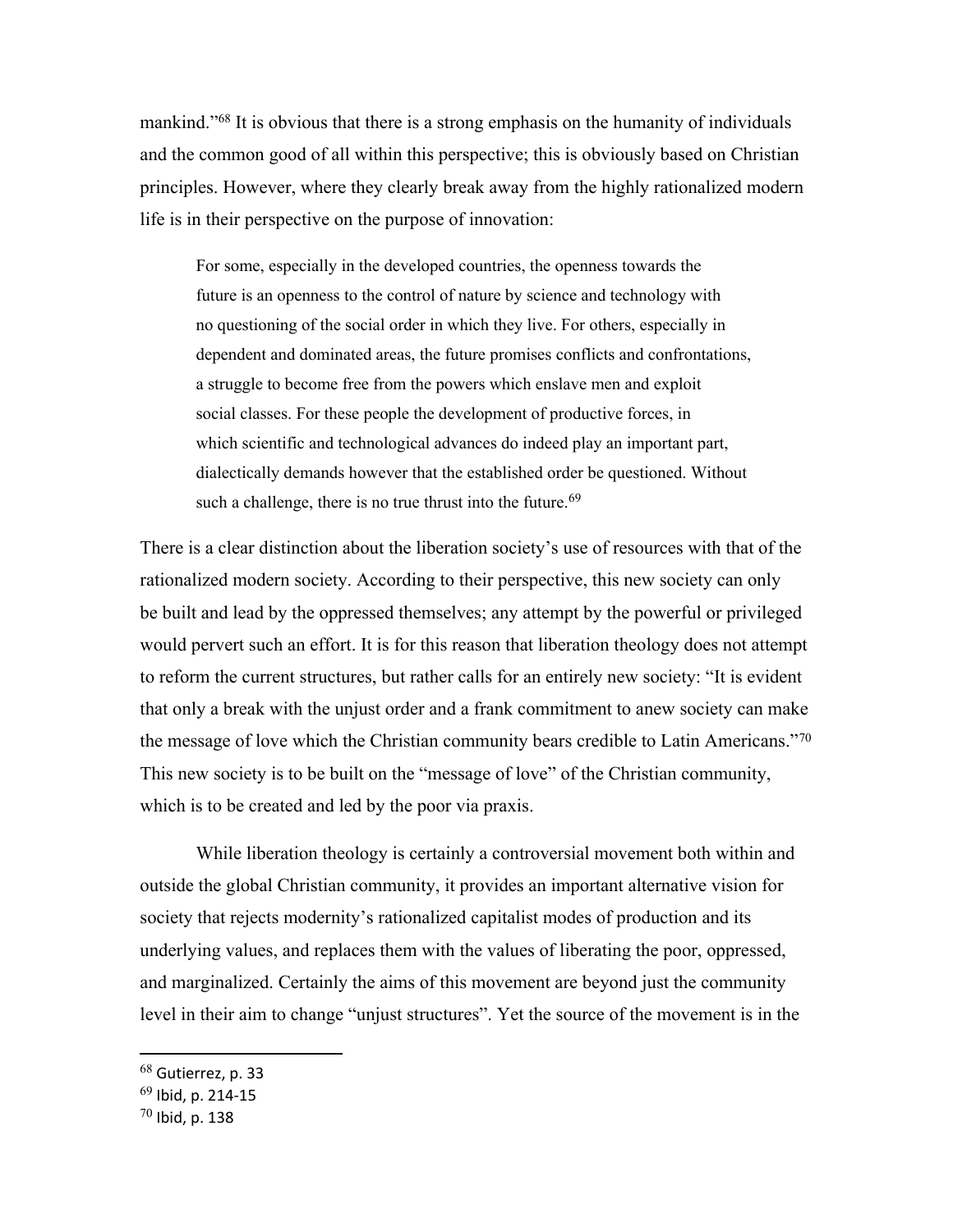empowerment of the oppressed communities or "base communities"<sup>71</sup>; it is praxis to, with, and for the poor. It is embracing those that have been most marginalized by the structures of modernity to lead and construct a "new society" that begins at the community level and reaches beyond to the institutional level. The difficulty with accepting this optimistic view of a more humane and just society is the power structure against which it is fighting. If the 1980s and 1990s revealed anything about the liberation movement it is that the greater social, political, economic, and religious powers in every institution are strongly opposed to its movement and were largely successful in thwarting and breaking up the movement, as shown by the overthrow of the Sandinista government in Nicaragua. Nonetheless, liberation theology is able to offer an alternative vision of society that infuses the meaning that is derived from religion with a more humane and just society, all resulting from the fresh and unique perspective of the marginalized which is supportive of affirmative postmodernist's alternative vision as well.

#### *Individual Coping Mechanisms within Rationalized Modernity*

If none of the previously described alternatives suffices for ridding oneself of the iron cage of modernity, George Ritzer recommends different manners in which people can cope with the dehumanizing nature of the rationalized modern life. In his book *The McDonaldization of Society*, Ritzer claims there are three different responses or views of the "cage" of modernity: (1) "velvet cage", (2) "rubber cage", and (3) "iron cage". For those that view rationalization or "McDonaldization" as a velvet cage, "McDonaldization represents not a threat, but nirvana."<sup>72</sup> These people enjoy and embrace the highly rationalized, organized, predictable, and efficient lifestyle that the rationalized modern society has to offer. For those that view rationalized modernity as a rubber cage, "the bars...can be stretched to allow adequate means for escape. Such people dislike many aspects of McDonaldization but find others quite appealing."<sup>73</sup> People who respond to rationalized life in this manner tend to go through the many highly rationalized efficient

<sup>71</sup> see Freire, 2000

<sup>72</sup> Ritzer, p. 187

 $73$  Ibid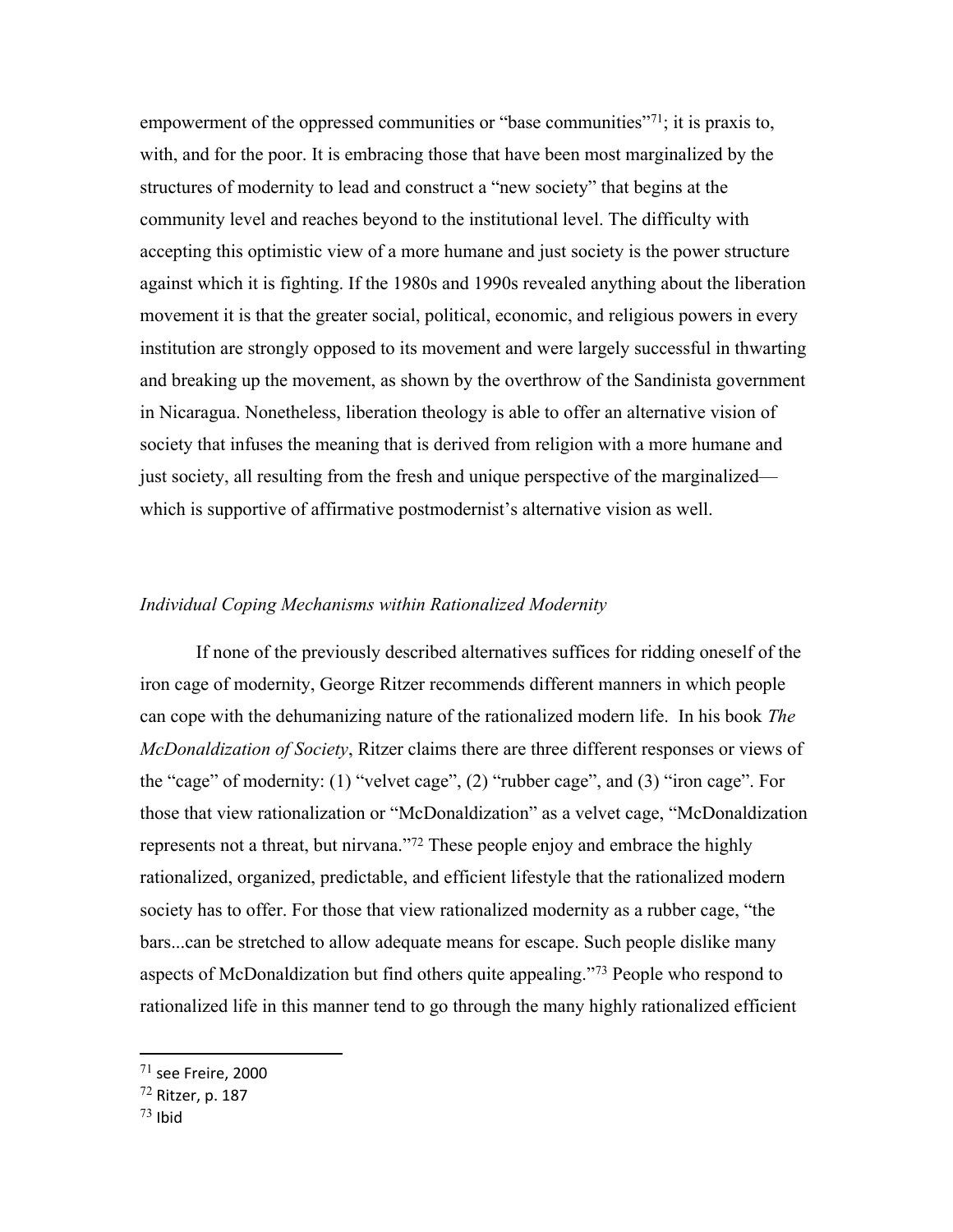processes of life, but will consciously make efforts to escape from it regularly. Some do so by taking quiet trips away from "McDonaldized" areas and services. Others may choose to pursue hobbies that involve concerted time and effort and bring them a sense of enjoyment, such as baking from scratch or painting. The third group—those that see rationalized society as an iron cage—they are more likely to "share the dark and pessimistic outlook of Max Weber and myself [Ritzer], viewing the future as a 'polar night of icy darkness and hardness'."<sup>74</sup> They become increasingly isolated from and offended by the highly rationalized modern life, seeing themselves as marginalized from society.

After describing the three general responses to the rationalized life, Ritzer goes on to suggest a few different personal means of coping with life in the rationalized modern society. First, he suggests creating non-rationalized alternatives for daily life activities, such as co-ops for businesses and attending smaller, liberal arts colleges. He recommends spending money at non-rationalized stores and businesses, such as locally owned stores and bed and breakfasts. He then goes on to cite a few different major organizations and social movements that directly organize to speak out against major rationalized corporations, such as McDonalds, especially to prevent takeovers of locally owned businesses by rationalized corporations (i.e. Walmart). He then goes on to write a large list of minor ways that one can adjust their daily lifestyle activities in order to prevent the complete takeover of rationalism into every sphere of life.<sup>75</sup> For example, "Avoid daily routine as much as possible. Try to do as many things as possible in a different way from one day to the next."<sup>76</sup>

For the average person who finds him/herself overwhelmed by the dehumanizing nature of rationalism and its ability to penetrate into every sphere of human activity, this list of possible individual alternatives may seem a bit relieving. However, if one is to truly analyze the deeper underlying issues, it is difficult to accept individual coping mechanisms as any type of solution to such a societal and structural issue. While it is certainly important for people to begin cultivating non-rationalized activities into their

<sup>74</sup> Ibid, p. 188

<sup>&</sup>lt;sup>75</sup> For the complete list, see Ritzer p. 204-7

 $76$  Ibid, p. 204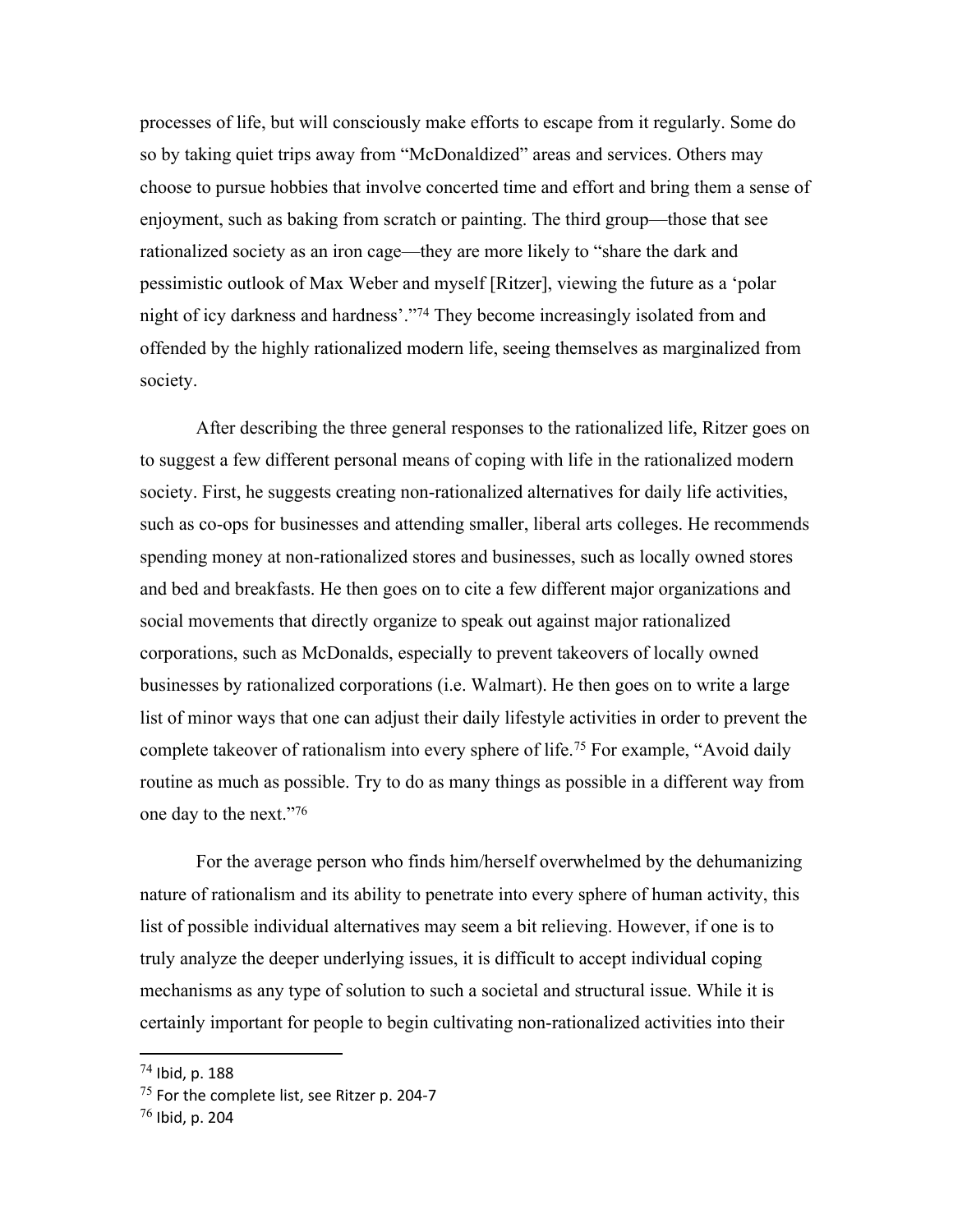mental modes and daily activities, the nature of the rationalized modern system is to try to remain as presumed as possible in order to mitigate any questioning of its nature. It is for this reason that most people in modern society often are not even fully consciously aware of these issues until they are elaborated by theorists like Weber, Nietzsche, and Ritzer. For this reason, it seems that while individual coping mechanisms are important, it needs to be addressed structurally at every level. If not, Weber's iron cage is an unavoidable reality.

#### **Synthesis**

Having presented many of the complexities of life in modern society and some of its predicted visions for its future, it is difficult to have any understanding of how it may all fit together and what it all means for the future of modernity. I will now attempt to synthesize the ideas of the three major theorists presented with the other possible alternatives presented in order to draw some general conclusions about modernity and its future.<sup>77</sup> I acknowledge in advance that my synthesize is based on my normative values of having a more just social order that embraces human dignity and allows for the expression of such human creativity and productivity in way that gives a greater sense of purpose and meaning for individuals in society.

Despite its incredibly productive, efficient, and innovative nature, the modern capitalist system is innately alienating and dehumanizing and it will always push towards this tendency, as described by both Marx and Weber. Although some may say that capitalism can be reformed to be more structurally "just" and humanizing, history seems to reveal that it will eventually evolve towards more socially-inclined government policies in order to account for its inadequacies, which Marx and Weber both clearly showed will not solve the problems of human alienation—in fact, Weber argued that it would further rationalize life. However, it is also difficult to fully reject capitalism because its very nature will do everything possible to maintain its survival, particularly with the support of the powerful that benefit from it the most and have the most political

 $^{77}$  I apologize for the sudden change to the first-person from the third-person as the author.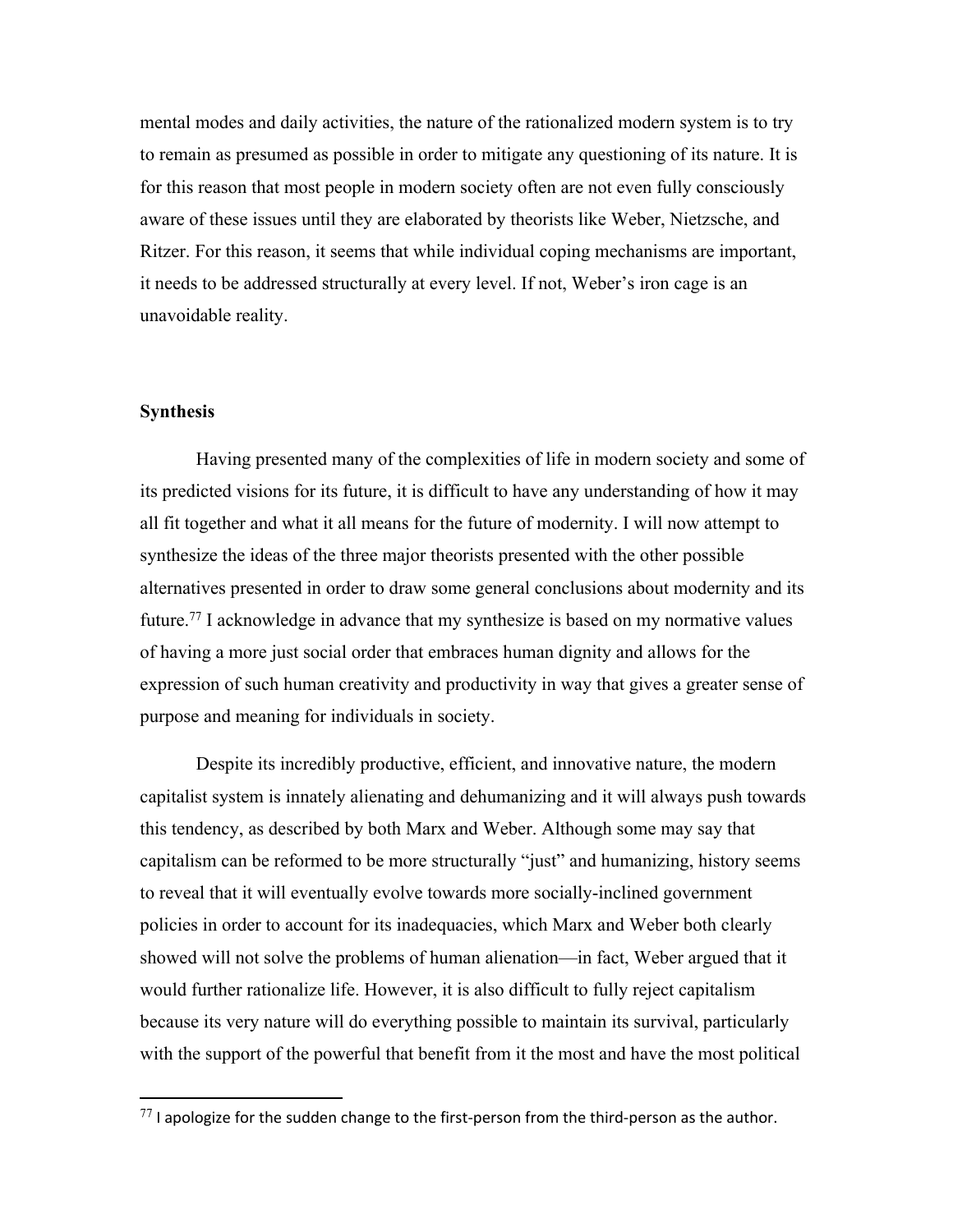influence in society. Nonetheless, modern individuals will have to deal increasingly with the innate contradictions and instability of the modern capitalist system the more it matures. This is especially the case with current euro crisis and the social uprisings that have occurred in response to government austerity measures. The "Occupy Wallstreet" movement may be another example of the discontent that modern capitalism produces in society. Though it may be easy to predict capitalism's "inevitable" collapse, it appears that the other highly rationalized institutions in society are too dependent on capitalism, and thus will do all that is possible to maintain it. However, it may look very different in the future than it currently manifests itself in society today.

Just as Weber and Nietzsche predicted, it appears that the highly rationalized modern life is incredibly difficult to break free from, and for that reason, it seems that it will remain in modern society. The only feasible alternatives for such a highly rationalized modern society are more likely to originate from and manifest at the community level, as liberation theology and affirmative postmodernists proclaim. Liberation theology is unique, however, in the sense that it represents a revival of meaning from religion into the lives of modern people at the personal, communal, and institutional levels. It offers a deeper sense of meaning and purpose by marrying religious beliefs with the struggle to empower human beings to create just structures and liberate the marginalized individuals and communities to lead the "new society". While some social theorists, such as Peter Berger and Allan Aldridge, have argued that modern society is already witnessing a process of "desecularization" whereby religion is a more important aspect of modern individuals' lives, it does not offer a much deeper sense of meaning and purpose because it is greatly based on rational-choice theory<sup>78</sup>; thus it still represents the dehumanizing structure of modern life. The feminist critique of modern modes of knowledge and analysis can enable social theorists to rethink their approach to the study of society and social meanings, values, and movements from the perspective of lived experiences and reality, thus empowering the postmodern concept of the "local" and the liberation theology concept of "praxis" with a sociological framework from those marginalized by the structures and institutions of modernity. However, history has shown

 $78$  See Aldridge, 2000; and Berger, 1999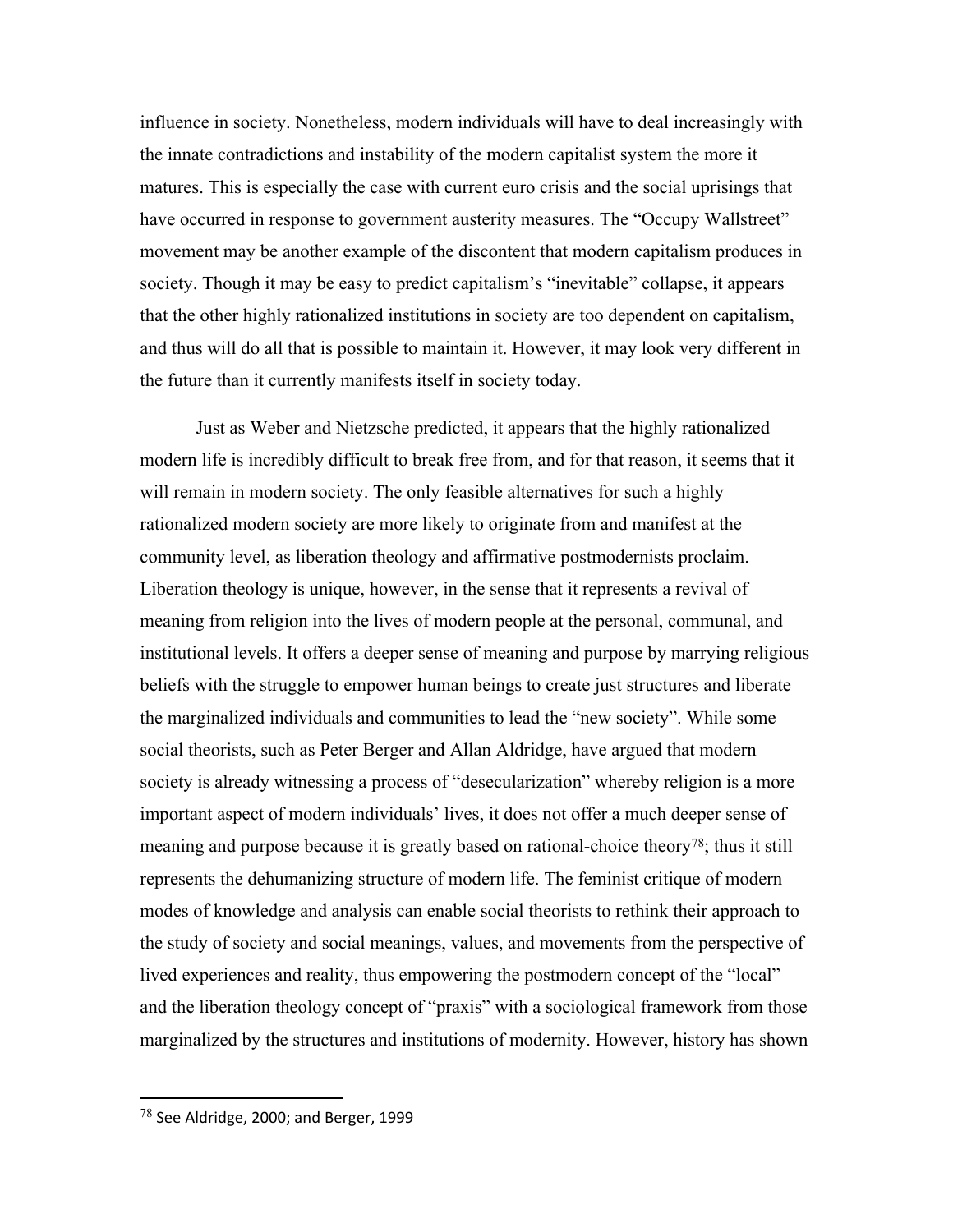that attempts at such movements have largely been thwarted by institutional powers that promote and defend the status quo. As a result, it is difficult to predict this is a major alternative without also romanticizing the community and embracing idealism.

Certainly other potential alternatives to modernity lay in the future institutions and structures that are being created in the emerging world powers, such as China, India, and possibly the Arab world. In many respects, people are anxiously watching the Arab Spring movement to see if the mentality of protest for humanizing and just societal structures will be able to be sustained and institutionalized in a fashion that is markedly different from the Western world. However, it appears from at least the policies of China and India that they will continue to emphasize production, efficiency and growth just as much as Western modern capitalist societies, but perhaps with different rules, procedures, and terminology. Nonetheless, in that case rationalization will remain into the next world order of power. Furthermore, it is far too early to attempt to predict what will become of the Arab Spring and the emergence and takeover of new non-Western global powers.

Overall, until a strong plausible alternative is developed, the iron cage appears to be just that: escape-proof. And it would appear that society cannot go back from modernity and the modern worldview since it has so deeply penetrated into every other area of life. Sadly, modernity appears to have narrowed our minds and imaginations so much so that we struggle to imagine other systems outside of the modern capitalistsocialist-communist paradigm. However, as Weber pointed out, if the future is still open, hope may exist for a society that is structured in such a way that provides a more meaningful life, particularly from the community level, and more particularly amongst communities that been most marginalized by modernity. Until such an alternative is developed and manifested in reality, it appears that the iron cage is the future of life in modern society.

#### **Conclusion**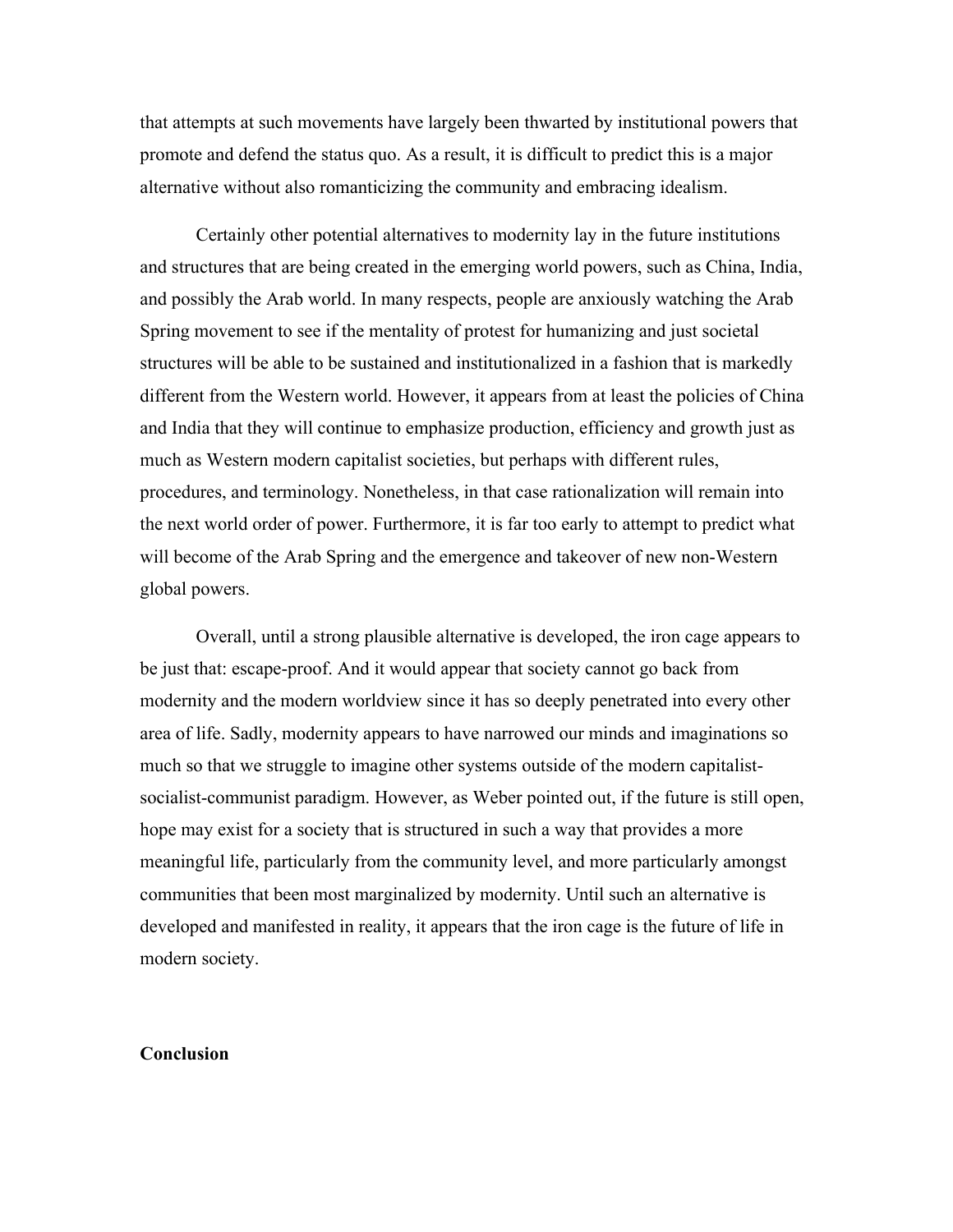Overall, it appears that in many important manifestations, modernity is still very alive and present. Although there are some paradigmatic shifts within academic and theoretical movements, the majority of people still experience their social reality within the highly rationalized institutions of modern society. This presents some very troubling implications for what living a meaningful life within such a structure looks like, and many social theorists have attempted to explain what the future may hold for modernity. Although the future appears to be rather bleak and fatalistic, there does appear to be some alternatives for the current modern system that may be able to provide a more meaningful and purposeful life. However, any changes as such will not easily occur, and will most likely require struggle and sacrifice. In the meantime, the "iron cage" of modernity still appears to greatly entrap many in the rationalized modern society, and in many ways it appears that it is growing rather than dying. It is important to continue to engage in such a discourse as society moves forward in history, especially in light of the major social movements and global changes that are occurring. To break free from the iron cage, it seems that for now people will have to continue to look to the future for the key to their escape.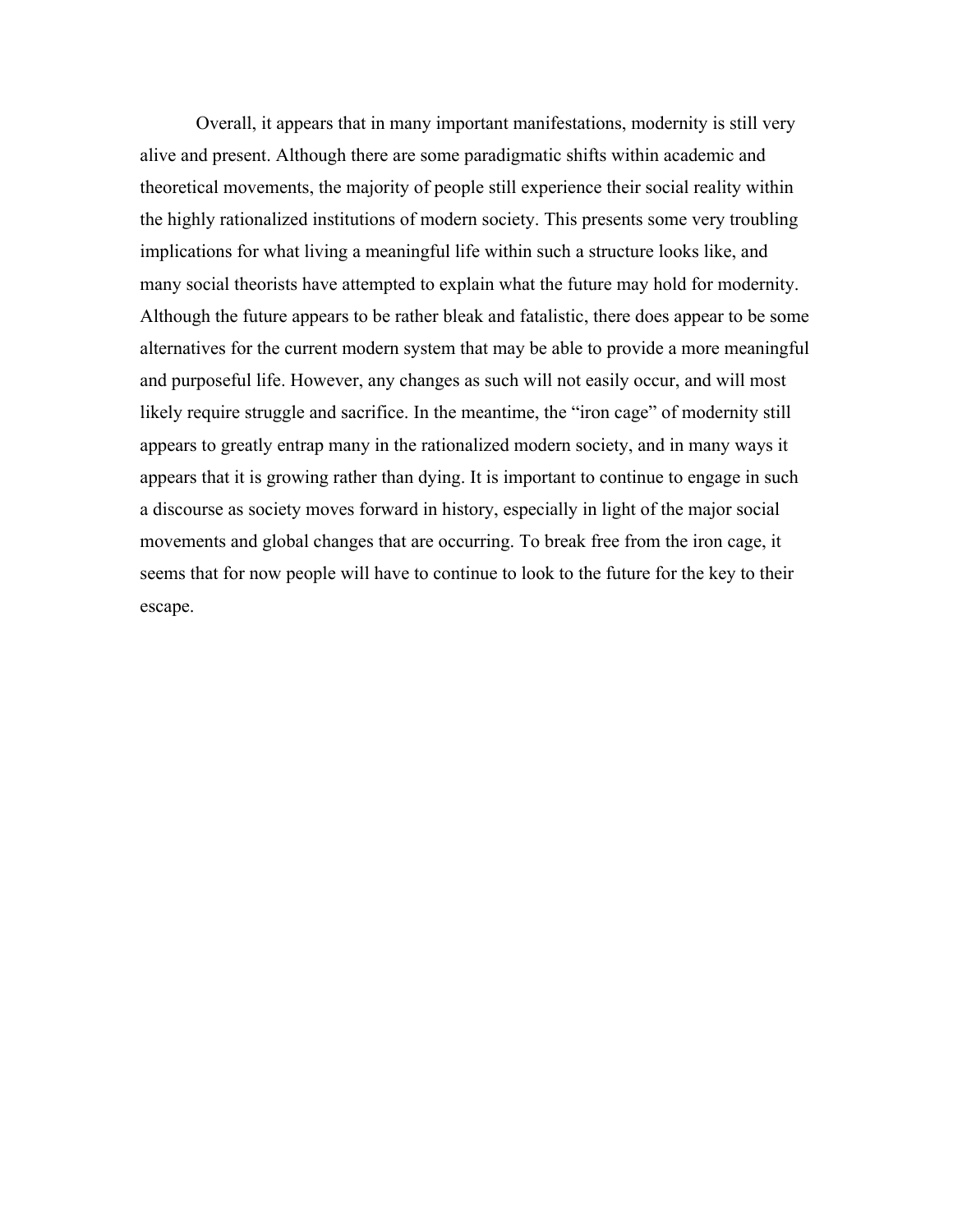#### **Bibliography:**

Abercrombie, N., Hill, S., & Turner, B. S. (2010). *The Penguin Dictionary of Sociology.* New York, NY: Penguin Books.

Aldridge, A. (2000). *Religion in the Contemporary World: A Sociological Introduction.* Malden, MA: Polity Press.

Ashley, D., & Orenstein, D. M. (2005). *Sociological Theory: Classical Statements* (6th ed.). Boston, MA: Pearson Education Inc.

Atris, A. (2011, February 24). A revolution against neoliberalism? Al Jazeera.

Berger, P. (1999). *The Desecularization of the World: Resurgent Religion and World Politics.* Washington D.C.: The Ethics and Public Policy Center.

Caston, R. J. (1998). *Life in a Business-Oriented Society: a Sociological Perspective.* Needham Heights, MA: A Viacom Company.

Cone, J. H. (1997). *God of the Oppressed.* Maryknoll, NY: Orbis Books.

Coser, L. A. *Masters of Sociological Thought: Ideas in Historical and Social Context* (2nd ed.). Jovanovich: Harcourt Brace.

Emerson, M. O., Mirola, W. A., & Monahan, S. C. (2011). *Religion Matters: What Sociology Teaches Us About Religion in Our World.* Boston, MA: Pearson Education Inc.

Finn, D. K. (2006). *The Moral Ecology of Markets: Assessing Claims about Markets and Justice.* New York, NY: Cambridge University Press.

Frank, Z. B. (Director). (2009). *Google Baby* [Motion Picture].

Freire, P. (2000). *Pedagogy of the Oppressed.* New York, NY: Continuum International Publishing Group.

Gutierrez, G. (1973). *A Theology of Liberation.* Maryknoll, NY: Orbis Books.

Haskins, R., & Sawhill, I. (2009). *Creating an Opportunity Society.* Washington D.C.: Brookings Institution Press.

Kapur, A., Macleod, N., & Singh, N. (2005). *Plutonomy: Buying Luxury, Explaining Global Imbalances.* Citigroup, Citigroup Global Markets. Citigroup Research.